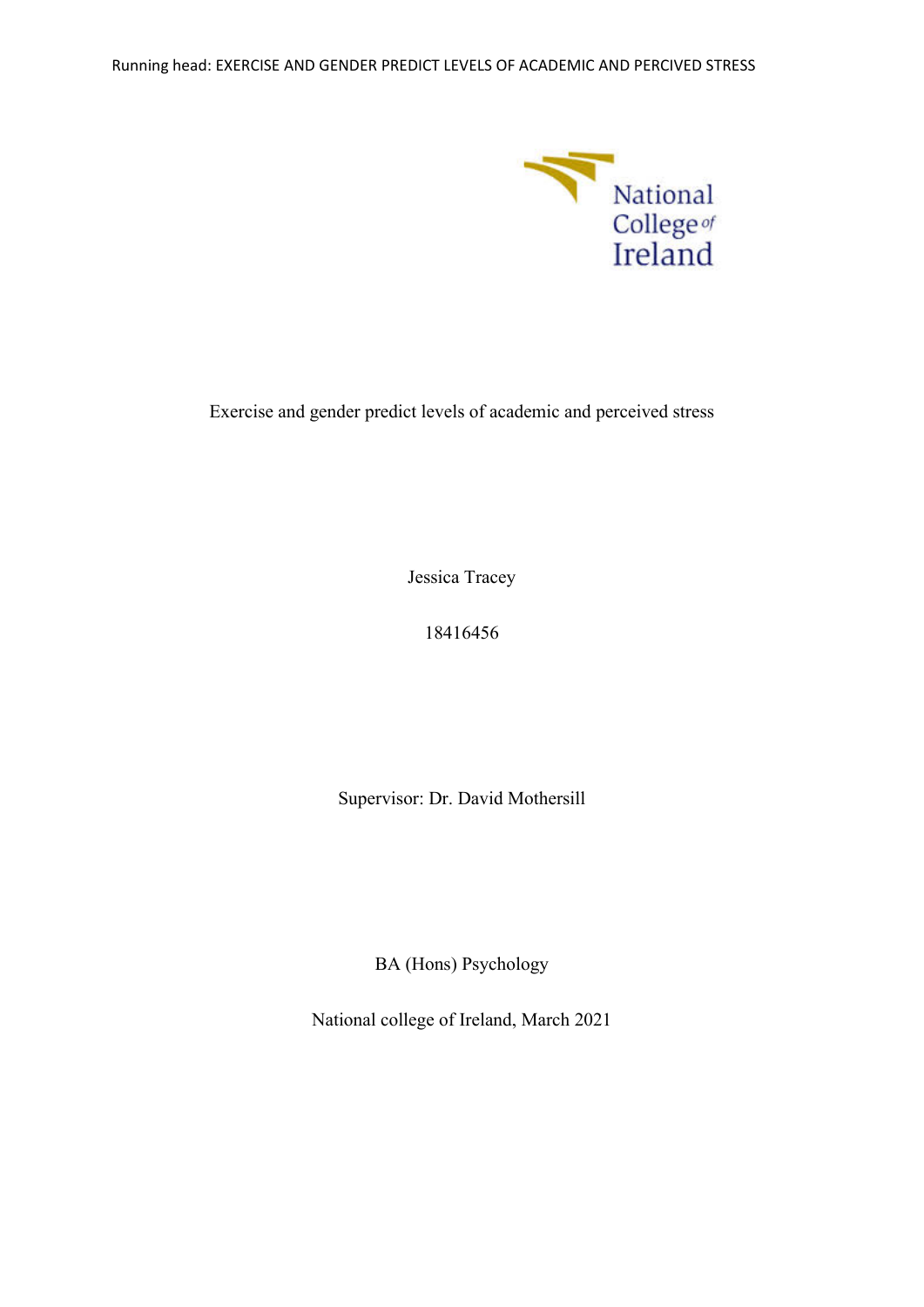# **Submission of Thesis and Dissertation**

**National College of Ireland Research Students Declaration Form** *(Thesis/Author Declaration Form)*

**Name: Jessica Tracey Student Number: 18416456 Degree for which thesis is submitted: Bachelor of Arts Honours psychology Title of Thesis: Exercise and gender predict levels of academic and perceived stress.**

**Date: 15/03/21**

## **Material submitted for award**

| A. I declare that this work submitted has been composed by myself.                                                                                                                                                                                          | X  |
|-------------------------------------------------------------------------------------------------------------------------------------------------------------------------------------------------------------------------------------------------------------|----|
| B. I declare that all verbatim extracts contained in the thesis have been<br>distinguished by quotation marks and the sources of information<br>specifically acknowledged.                                                                                  | X  |
| C. I agree to my thesis being deposited in the NCI Library online<br>open access repository NORMA.                                                                                                                                                          | X  |
| D. <b>Either</b> *I declare that no material contained in the thesis has been<br>used in any other submission for an academic award.<br>$Or$ *I declare that the following material contained in the thesis<br>formed part of a submission for the award of |    |
| Signature of research student: Jessica Tracey                                                                                                                                                                                                               |    |
| (State the award and the awarding body and list the material below)                                                                                                                                                                                         | X. |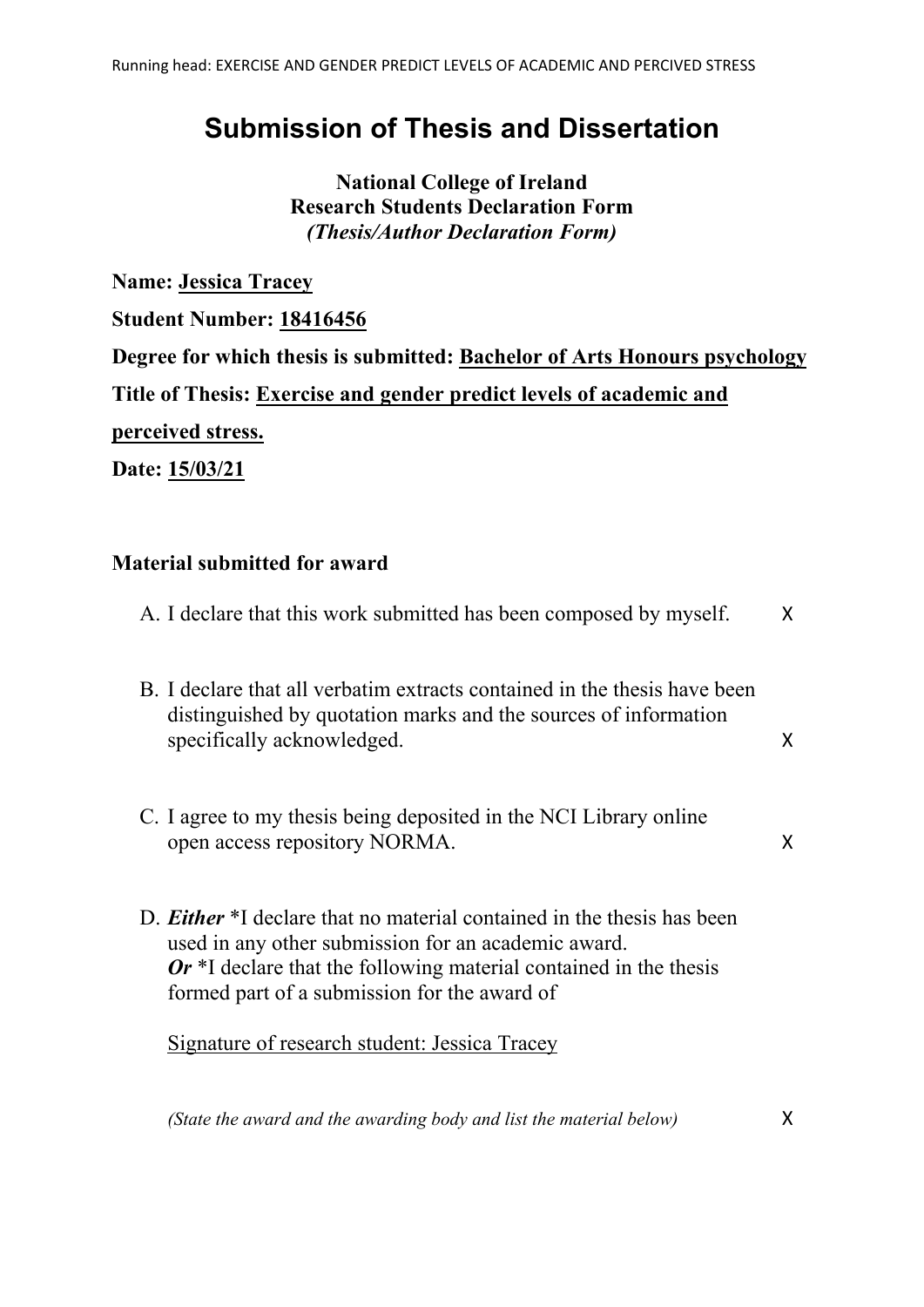#### **Acknowledgements**

I would firstly like to thank my thesis supervisor Dr. David Mothersill, for his guidance and knowledge in assisting in the completion of this project. Including answering all questions and the continuous support thought this project. Additionally, I like to thank all the individuals that participated within the study. I would also like to thank the student support services at the National College of Ireland and all Lectures for their support and guidance throughout my years of study at the National College of Ireland. Furthermore, I would like to thank my aunt Michelle Tracey for her encouragement and support over the years of my degree. Finally, I would like to thank my parents for always encouraging and guiding me in my years of education my appreciation and graduate could not be express in words.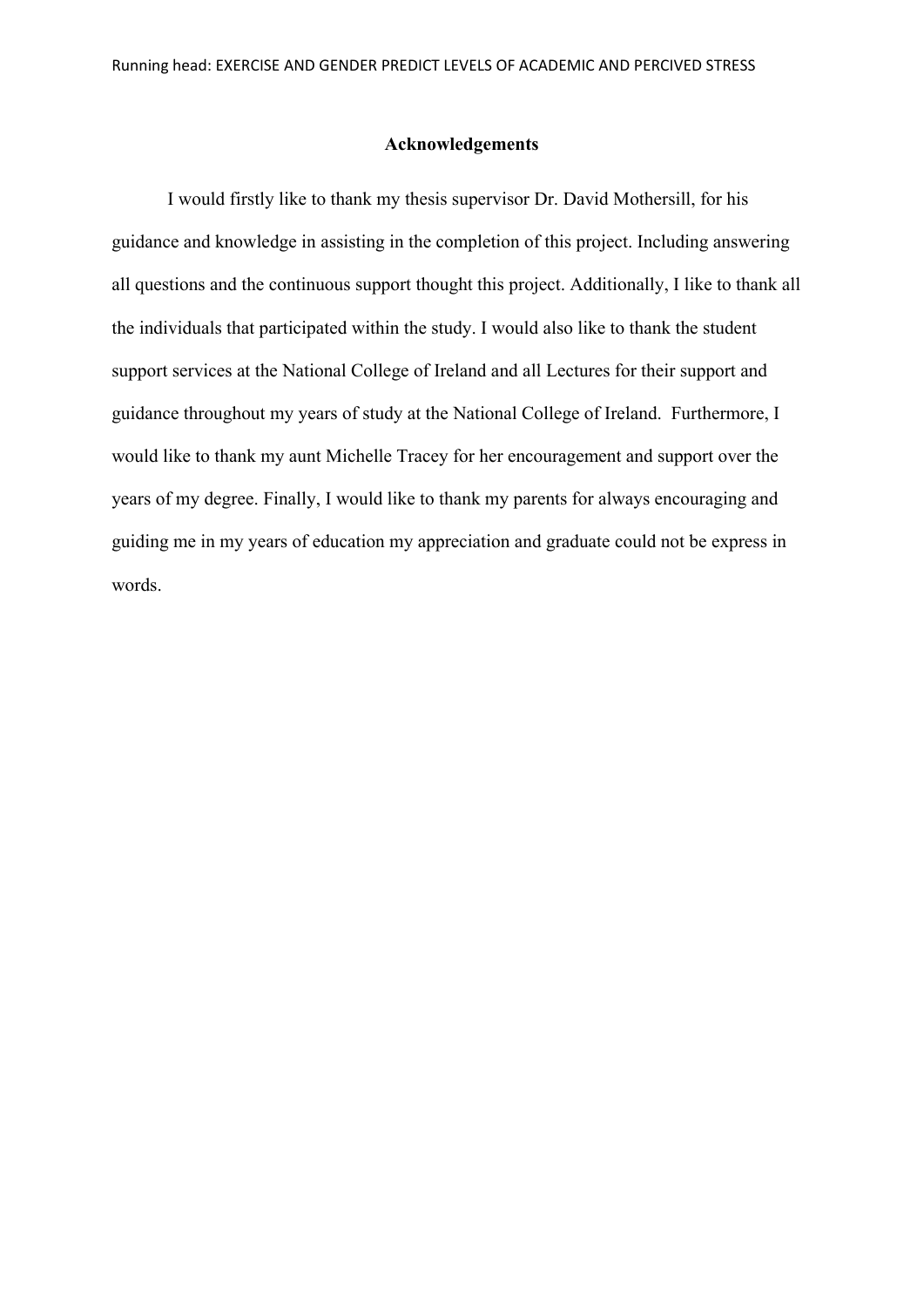#### **Abstract**

**Aim:** The aim of the current study is to determine if exercise and gender predict levels of perceived stress, including to determine if exercise and gender predict levels of academic stress amongst a population of college students. The examination of previous literature has demonstrated the effect of exercise on stress. In contrast the current study was conducted to analyse if a relationship exists between the variables. The target population consisted of college students to account and measure academic stress. **Method:** Participant (*n =*78) were recruited via online social media platforms such as Instagram and Facebook. All participants were required to fill out an online questionnaire, which consisted of three separate questionnaires. Which measured levels of academic and perceived stress including an average account of exercise completed per week. The scales included Perception of academic stress, the Perceived stress scale and the Godin leisure-time questionnaire. **Results:** Results found to support the second hypothesis exercise and gender predict levels of academic stress, controlling for age and years of education. Exercise and academic stress demonstrated a positive correlation with a (p *<* .011). **Conclusion:** The current findings display a greater understanding of the factor that exercise, and gender predict academic stress further examination is required into determine what factors of exercise cause a positive or negative relationship between these two variables.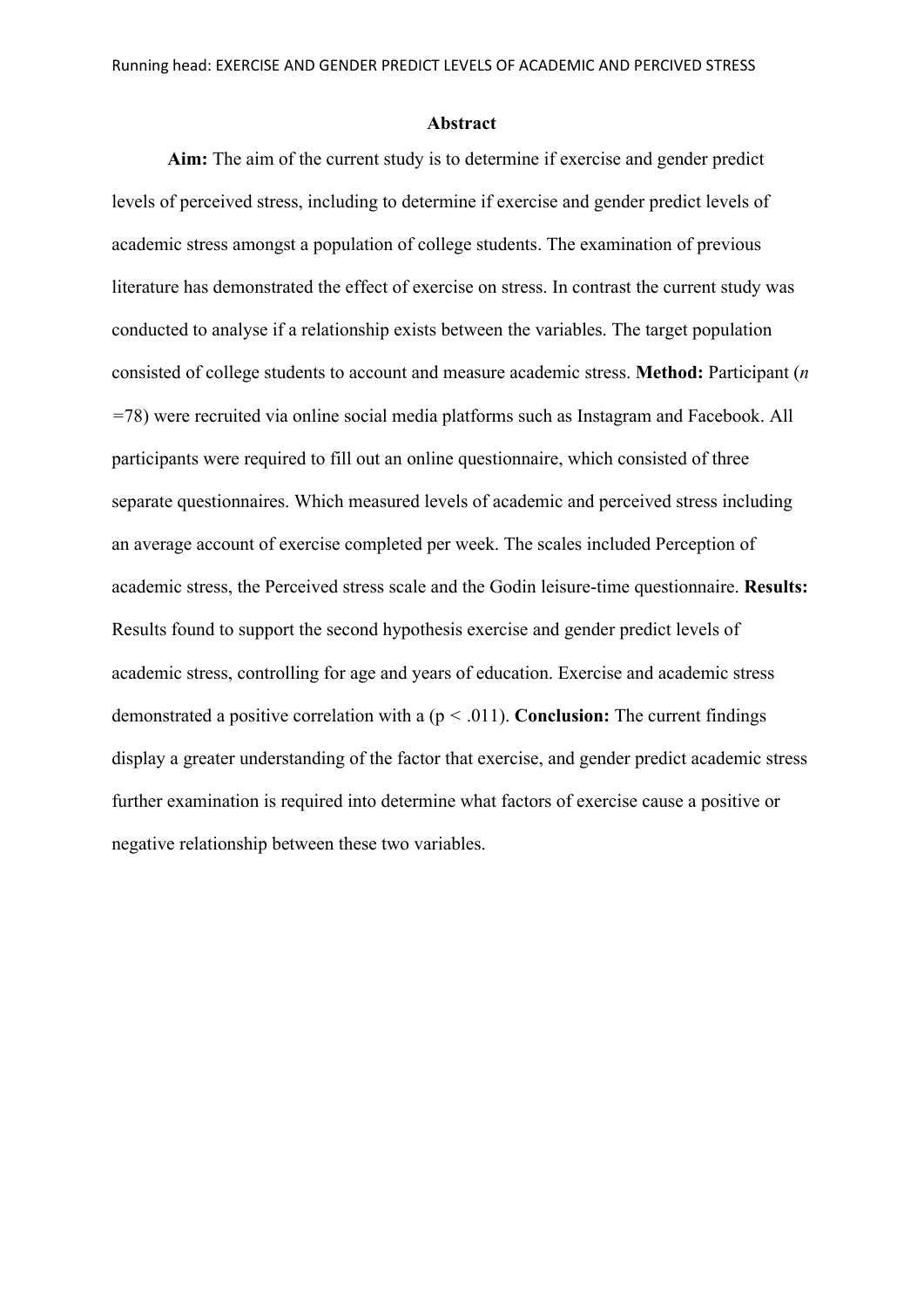## **Table of contents**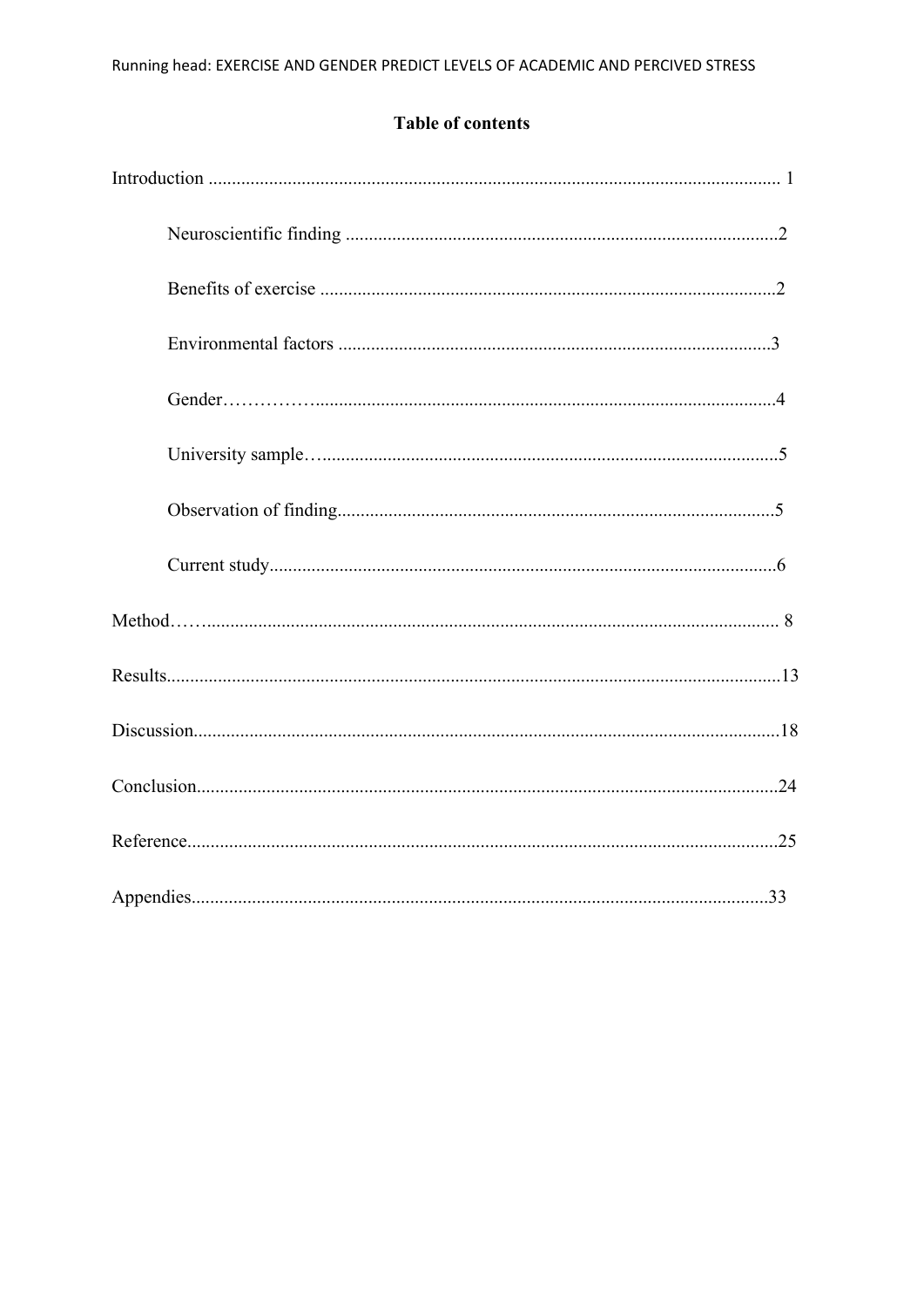#### **Introduction**

The current study will examine stress which is found to be a prominent factor within society, due to the demand and increasing pressure experienced daily which in return is caused primarily by environmental factors (McEwen, 2012). The literature review will examine all areas within this topic and will begin by providing a general overview of the current research on this particular topic, such as the relationship between exercise and stress. It is found that 62% of adults report exercise as a mechanism in reducing stress ("Exercise: A healthy stress reliever", 2020). Findings have demonstrated to support this statement, among a sample of adults exercise is beneficial due to the production and secretion of chemicals to produce an adverse effect meaning prevent stress from occurring (TSATSOULIS & FOUNTOULAKIS, 2006).Additionally, it was found that Stress may be determined as a threatened homeostasis due to internal or external factors which cause a physical or psychological response (Kyrou et al., 2006). To counteract and control this response many forms of treatment have become prevalent such as yoga, which has demonstrated to improve stress levels and overall mental wellbeing by a form of meditation in return this decreases hypertension (Smith et al., 2007). However, mindfulness has found substantially to have a greater impact in the reduction of environmental stress than yoga (Hunt et al., 2017). Significant findings in relation to mindfulness therapy found that the reduction of perceived stress reduced among a category of adults diagnosed with mental health conditions and is a beneficial treatment (Díaz-González et al., 2018). Additionally, exercise may be found to decrease stress. According to Jackson (2013), exercise is a common form of treatment in the reduction and control of psychological stress. A vast amount of research has been constructed to determine the relationship of exercise in decreasing stress (Stults-Kolehmainen & Sinha, 2014).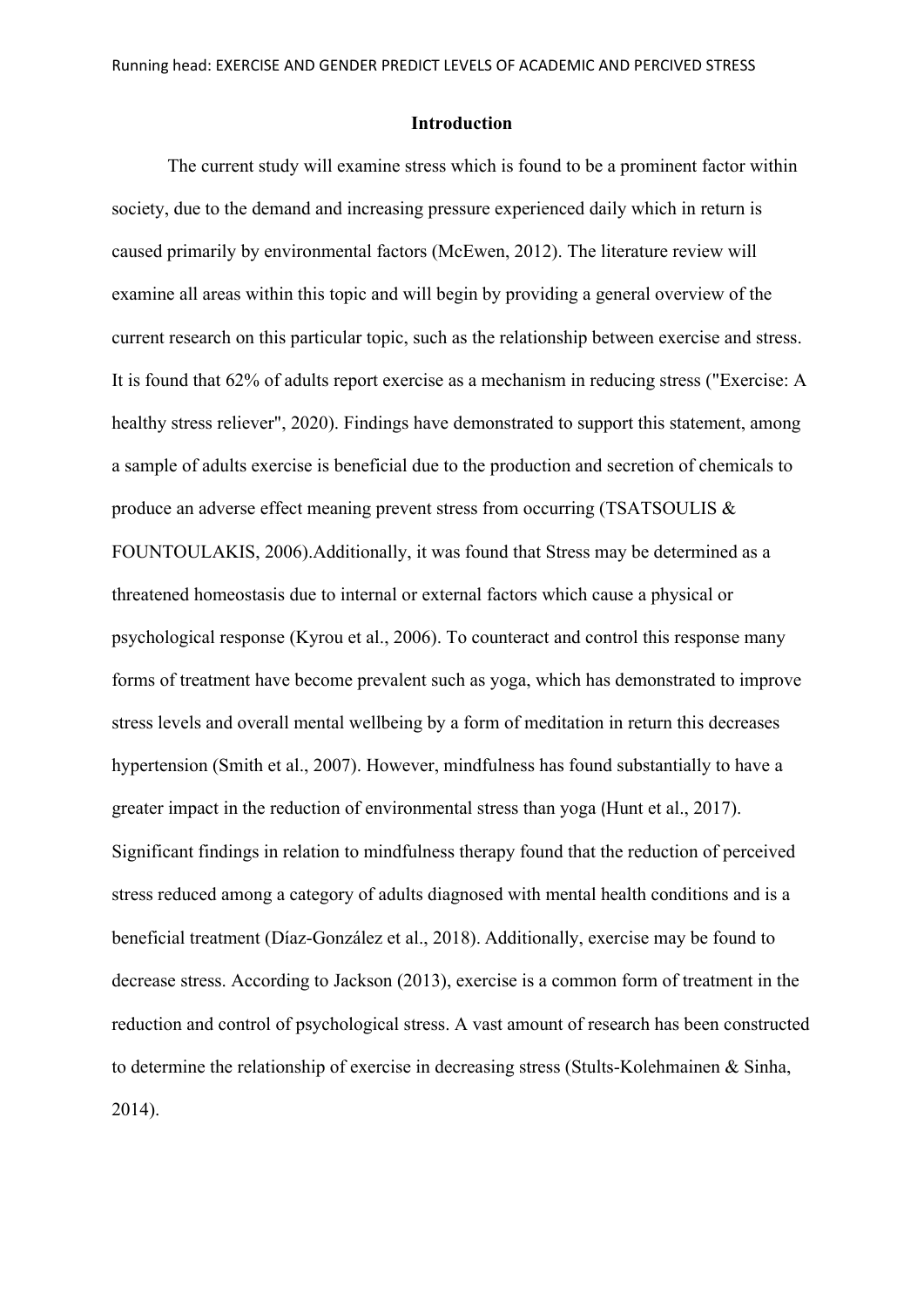#### **Neuroscientific findings**

Due to existing research within this field, previous literature has provided a greater understanding of the beneficial contribution of physical activity on psychological well-being and regulation of physiological stress (salmon, 2001). Such research which has established a series of key findings demonstrated that physical activity has a contribution to the regulation of neuroendocrine which produces hormones of the adrenal gland, the amount of physical activity provides stability of psychological functioning and contributes to the response of behavior to stress and regulating stress levels (Rimmele et al., 2009). In relation to the adrenal gland and the pituitary gland including the hypothalamus of a child is found to produce greater levels of hormones, in this case which is due to substantially less exercise (Martikainen et al., 2013). The hypothalamus is positioned under the thalamus, the function is to control the release of hormones throughout the body which produces positive reaction thought-out the body (Kami et al., 2018). Additional establishments within this research have found to support the findings, that exercise has a positive correlation in the secretion of neuroendocrine to stress and in return is beneficial in the function of psychological health (Nabkasorn et al., 2005). It is found that high levels of daily activity are substantial in promoting psychological wellbeing (Garcia, et al., 2012). Specifically, the effects of stress on the hippocampus are found to promote a reduction in memory retention within the older population and this is found to population and this has demonstrated in the completion of regular exercise can counteract this reduction by reducing stress (Head, et al., 2012).

## **Benefits of exercise**

Aerobic exercise is found to have the greatest impact in improving psychological health as this method can delay time in reducing effect of age on memory and cognition by hormone from adrenal gland (Drogos et al., 2019). This form of activity in correlation with both depression and stress improves both categories over a period of time and helps to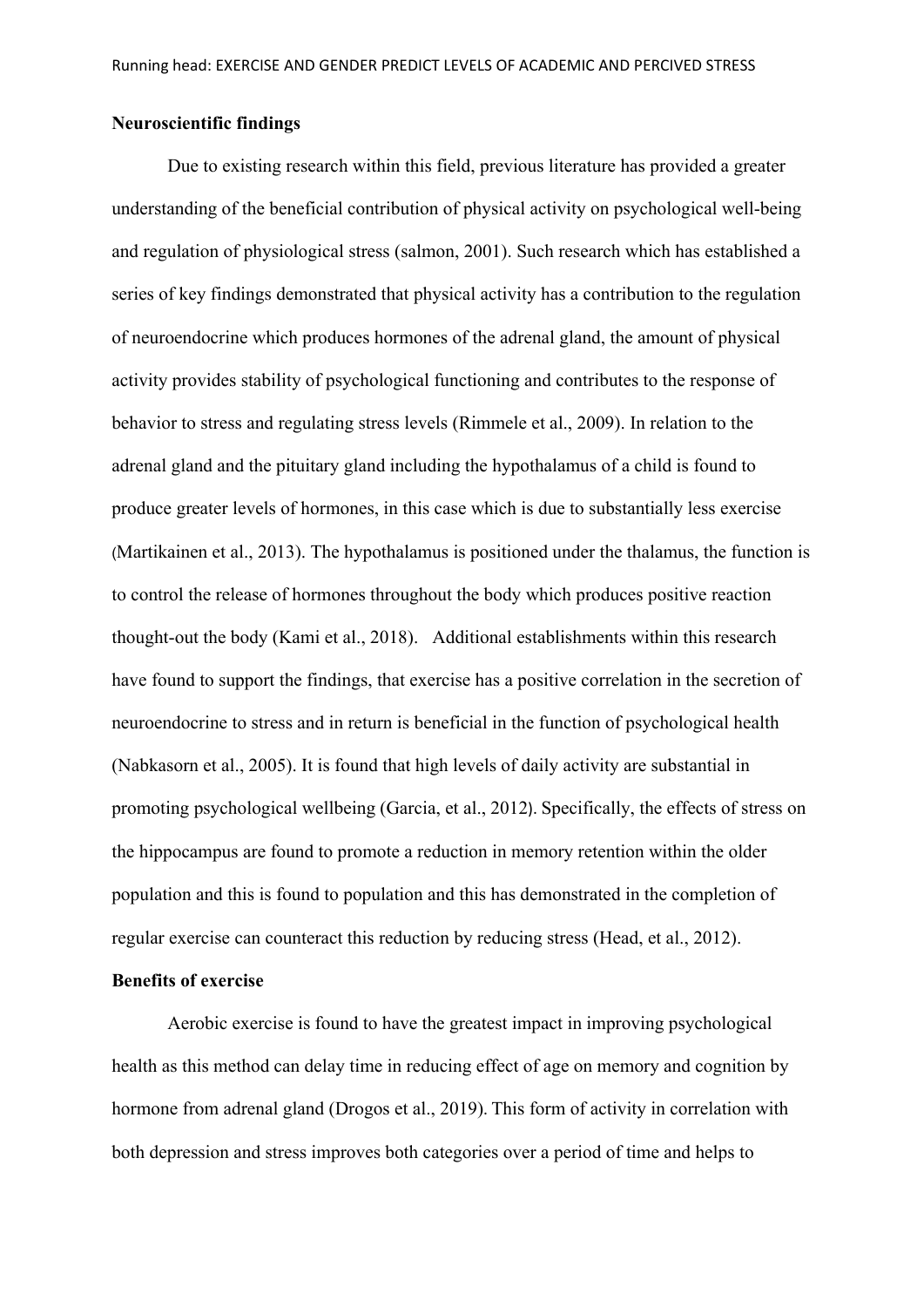regulate psychological wellbeing (Gerber, et al., 2014). Extensive research following on from these findings a study examined participants prior to completing aerobic activity, over a period of five-months of completing this activity participants displayed improvements in stress and in cognitive ability (Bernstein & McNally, 2017). In periods of stressful circumstances such as a pandemic, that exercise during this time has a positive correlation in reducing stress (Jurak et al., 2020). Depression and stress were decreased amongst a target population of college students over a period of two-months, the long-term were not examined and longitudinal study would be required to assess the extent of this form of treatment (Roth & Holmes, 1987). Prior research in contrast found that aerobic exercise did not have an impact on the effect in reducing either stress or depression (Dua & Hargreaves, 1992). The findings are unclear to whether this form of exercise is beneficial, there is an indication that in the case of occupational stress aerobic exercise is found to reduce this form of stress (Alderman, Arent, Landers & Rogers, 2007). Overall, the findings demonstrated to beneficial and therefore may reduce stress within a stress induced environment (Hamer, Taylor & Steptoe, 2006).

#### **Environmental factors**

Among young adults it is found that individuals that take part in physical activity demonstrate greater scores in psychological resilience and therefore is found to influence phycological health (Gerber et al., 2012). Limitations may be established from the findings due to the lack of examination of each factor that contributes to this form of wellbeing and exercise, this meaning that specific areas within psychological health shall be examined (Annerstedt et al., 2012). Areas such as exercise relating specifically to stress management have examined the source contributing to the production of stress (Blumenthal et al., 2005). It was found that a primary factor in which increases stress levels, is environmental factors (Michie, 2002). In which individuals spend a majority of their time in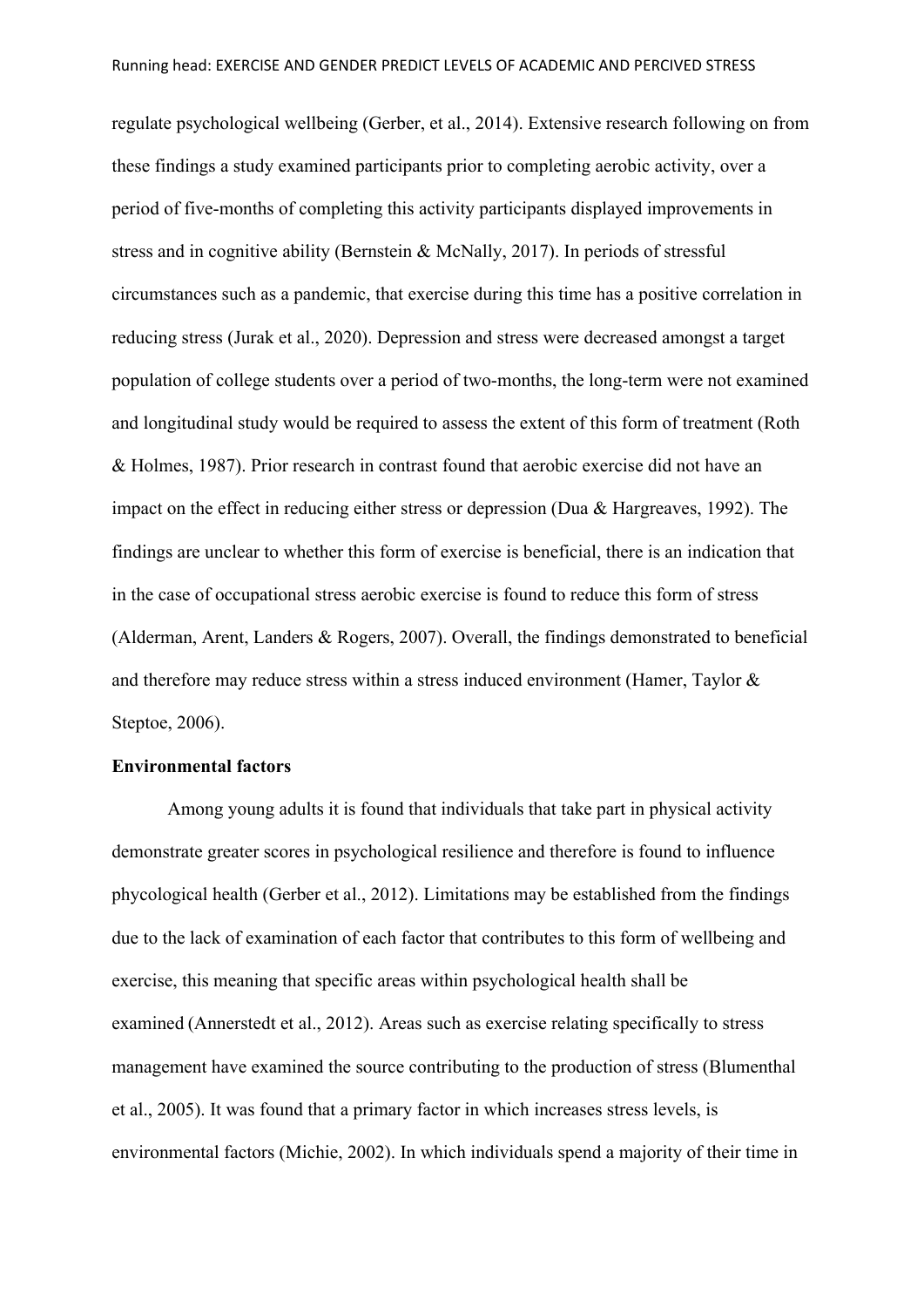such as occupational stress, which demonstrates a significant relationship in influencing personal fatigue (Chalder & Nolan, 2000). Findings indicated that levels of stress were reduced over a period due to the physical activity (Baghurst & Kelley, 2013). A contributing factor of inducing environmental stress is primarily due to the individual's occupation. Findings of individual's working within a stressed induced environment demonstrate significantly higher levels of psychological stress, whereby a lack of physical activity is not completed (Kouvonen et al., 2013). In relation to this research the findings are those in higher position within a workplace displayed greater stress levels and which then produced a negative impact on an individual's psychological health, then those of a lower position (Schieman, Whitestone & Van Gundy, 2006).

## **Gender**

A cross examination of occupation and gender relating to stress demonstrated that equally both genders displayed high levels of stress within a working environment, in this case those that did not complete exercise daily (Ng & Jeffery, 2003). However, several differences were displayed such as women demonstrated a greater level of stress by equalizing work and personal life in comparison to men, such as males increase in stress is due to a position within a job and job loss (Loosemore & Waters, 2004). Stress levels in correlation with gender demonstrates the occurrence of stress due to maintaining the highest position within a working environment (Vagg et al, 2002). Various findings relating to gender and stress have focused on the factors that promote stress within each group (Bruning, 1991). Further examination on comparing the two genders under one criterion should be examined to determine which gender may experience greater levels of stress and a comparison the effects of gender as a demographic variable on stress may be examined then comparing the factors cause stress to occur (Klaperski et al., 2013).

## **University sample**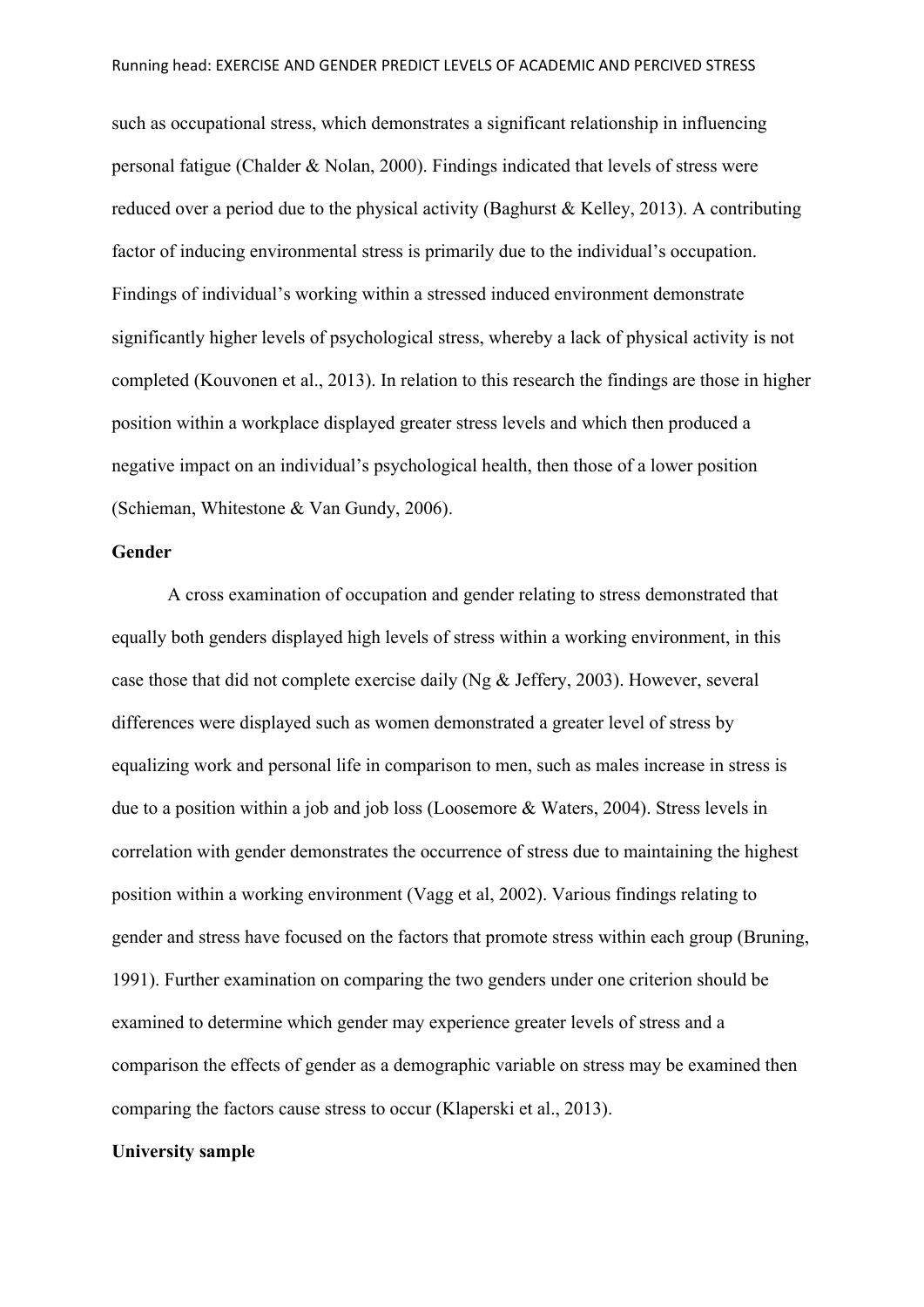In contrast a vast amount of research was conducted on stress amongst college students, during an exam period (Robotham & Julian, 2006). Within this period of time the rate of exercise levels was examined and determined as having a positive impact on the reduction of stress (Crozier & Spink, 2016). Furthermore, these findings were only beneficial if a physical activity took place serval days prior to an exam, the results indicated that exercise before period of high intensity stress has a greater impact on the reduction of stress (Giacobbi, Tuccitto &Frye, 2007). Additionally, a control was taken prior to the study on student's stress levels, and it was found that after five-month period of exercising that all groups displayed similar findings of stress reduction prior to their levels before the assessment (von Haaren et al., 2015). Second findings indicate those that take part in physical activity during examination period displayed lower levels of stress and psychological wellbeing during examination (Baghurst & Kelley, 2013). Recent findings according to Garber (2017), have found university students that take part in physical activity have greater outcomes in monitoring and controlling stress levels, academically have greater outcomes in organization. Exercise has displayed for student's serval positive effects as promotes feelings of reduction in stress and overall satisfaction (Renshaw & Rock, 2018).

## **Observation of findings**

Gender differences were not found to be different in exercise treatment for psychological health and over a large target population (Garcia et al., 2012). Recent findings of a longitudinal study showed similar results however, in this case did not consist of exercise as a treatment and found generally across a student population this demographic of differences in gender did not impact stress (Gao, Ping & Liu, 2020). In population of college students, results have found that females have a greater impact in self participation then males to cope with stress experienced daily (Kilpatrick, Hebert & Bartholomew, 2005). Among female's exercise was only beneficial when completed the activity in additional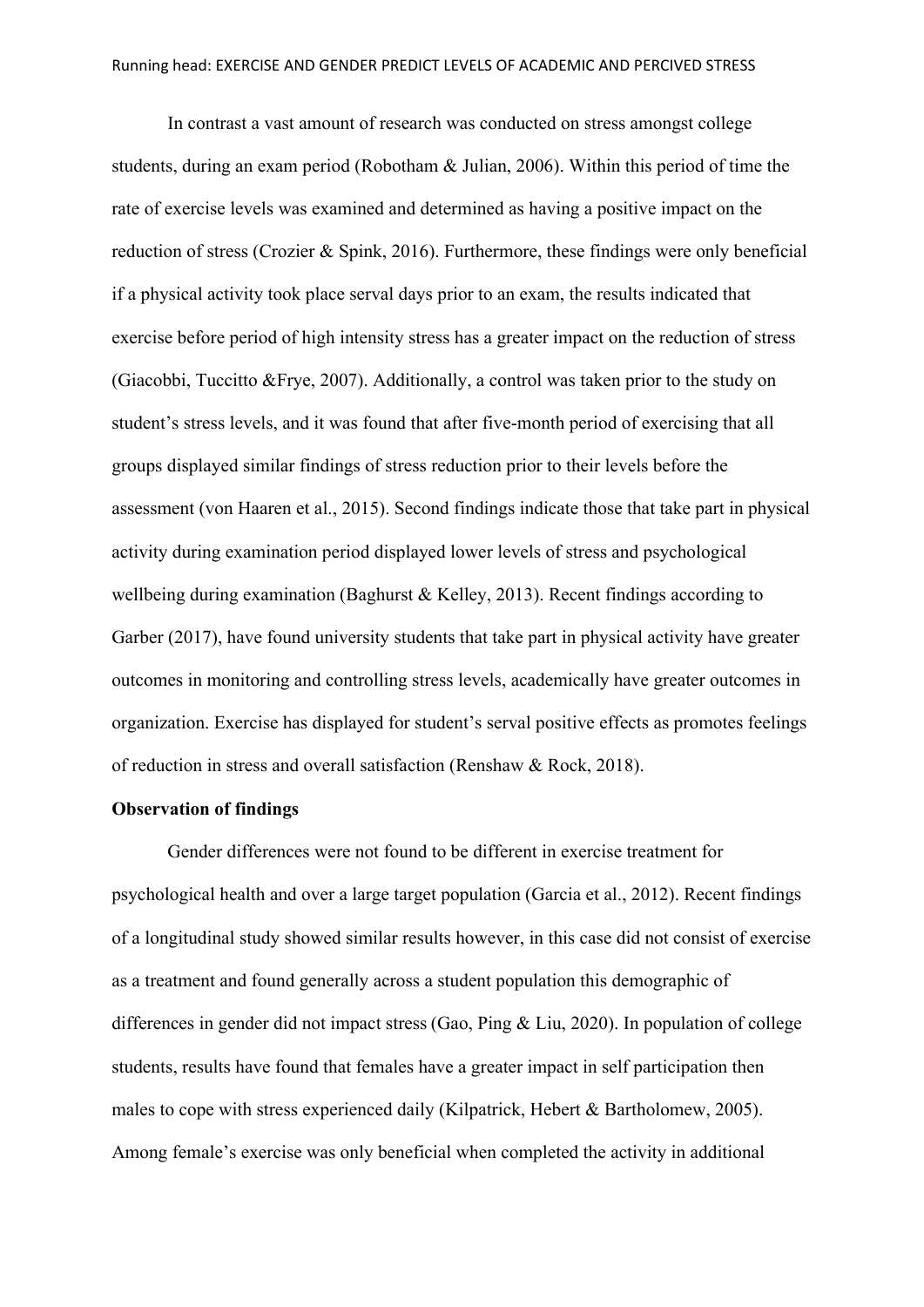environments other than the gym, it was also noted that stress was reduced while exercising in the company of others (Plante et al., 2007). In relation to the above findings further examination and research is required in determining whether exercise and gender predict levels of perceived stress and academic stress amongst college students. Gender within this line of research must be considered, to test and gain a greater understanding of the difference in which group produces higher levels and express stress levels and academic stress experienced. It is important to investigate the relationship between exercise and gender in relation to both academic and perceived stress. The research indicated all factors that cause stress and the management of this stress. However, did not investigate whether exercise has a relationship with perceived stress and academic stress.

This would be beneficial to current research as provided the importance in accorporating exercise within an academic setting to reduce stress. The second gender related to perceived and academic stress. These factors perceived variables should be considered to determine is there a positive correlation in relation to overall stress. The following will contain the rational of the study, the aim and the hypothesis of the current study. The rational focus primarily on the gaps demonstrated the gaps in the above literature and findings.

#### **Current study**

From examining previous literature based on the effects of exercise on stress it is evident that there is opening for further examination within this area of research (Felver, Morton & Clawson, 2018). Prior research was primarily focused on those who exercised regularly and taken an account of this target groups effect on stress (Kim & Leem, 2016). Recent literature has demonstrated that individuals that complete a form of exercise that is in the category averages between high and low intensity has a greater impact on psychological wellbeing (Paolucci et al., 2018). In contrast to this study will primarily focus on whether exercise and gender predicts academic and perceived stress amongst a target population of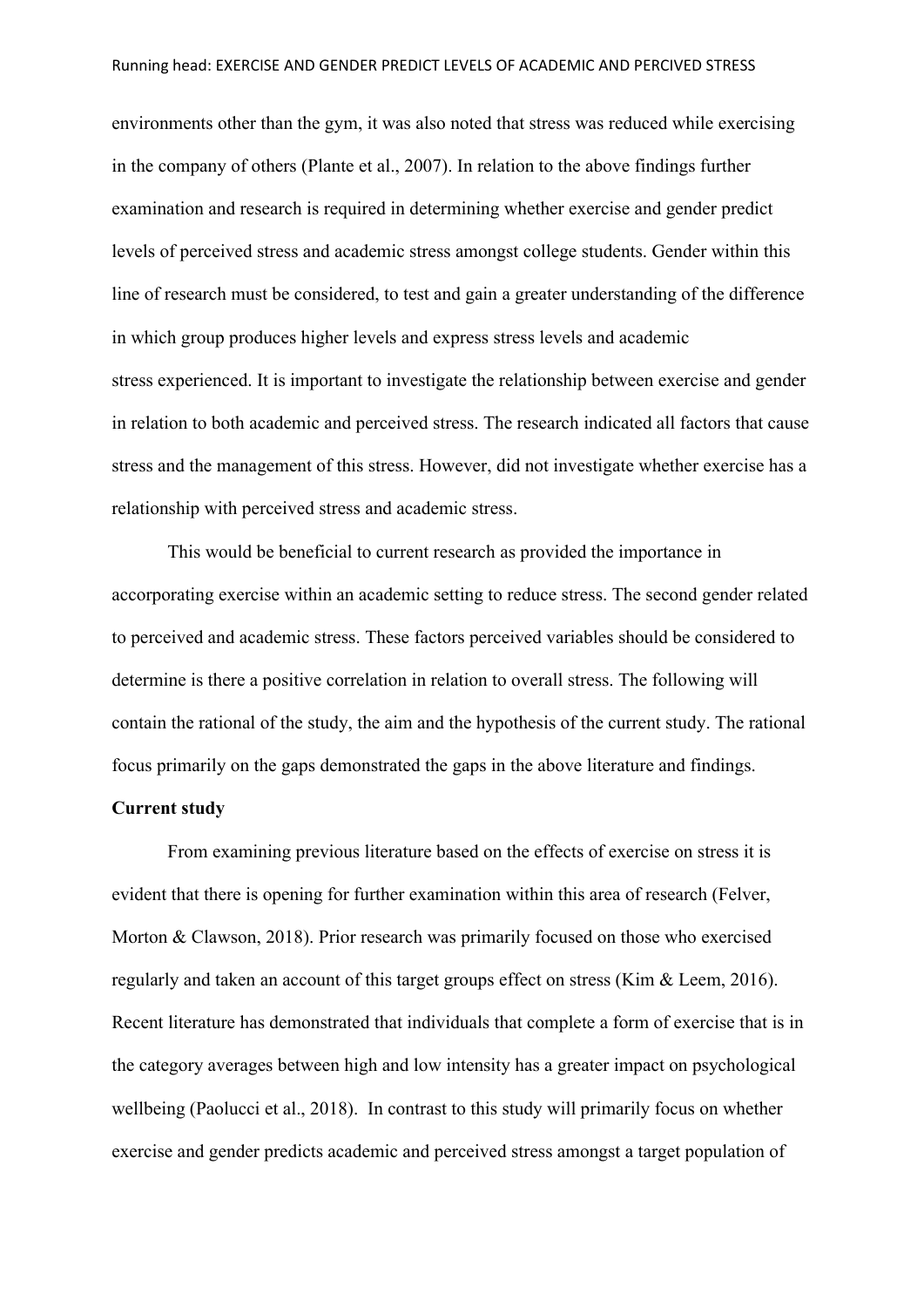college students. An examination of each participant's level of exercise will be considered and the overall findings will be displayed as total exercise to determine, does exercise and the demographic gender predict academic and perceived stress. From examining the above findings, it is evident that prior literature has examined a target population of those that attended university. However, the existing literature on this particular sample population did not target academic and perceived stress which is the aim formulated for the current study. Additional demographics that will be examined are age and years of education. The aim of the study is to determine if exercise and gender predicts levels of perceived and academic stress. The literature provides additional means in investigating different areas under the current topic, two separate hypotheses. Exercise and gender predict levels of perceived stress, controlling for age and years of education. Secondly, Exercise and gender predict levels of academic stress, controlling for age and years of education.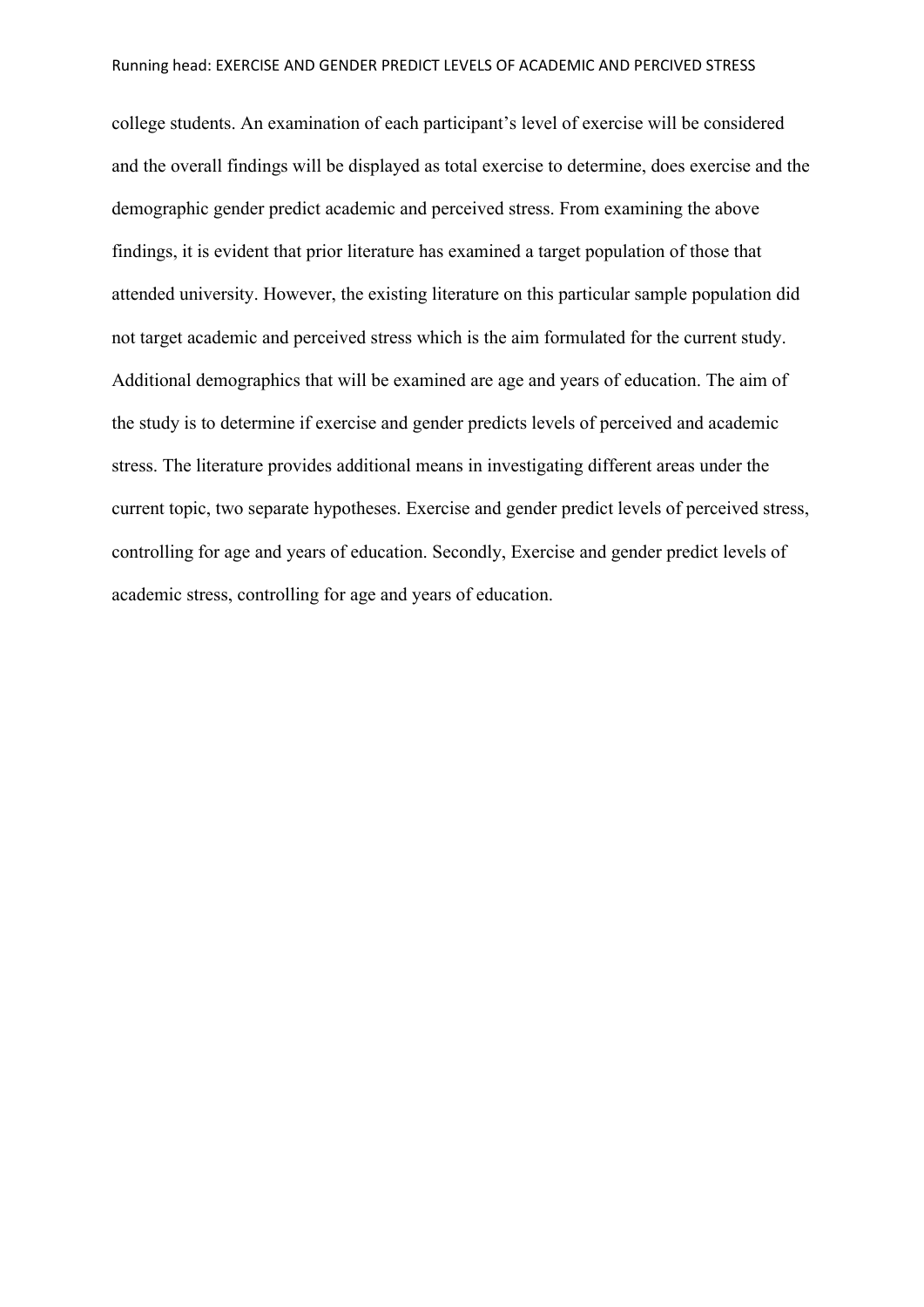#### **Method**

#### **Participants**

The sample size of the current study consisted of 78 participants, of this contained Females ( $n = 58$ ) Males ( $n = 20$ ). Convenience sampling was required in recruiting participants, this was completed by the use of social media platforms. The target population for the study were individuals over the age of 18 and currently attending third level education. The age range of participants within the study were 18 to 49 years, consisting of a mean age of 22.17 years (SD= 4.92). Additional demographics required of the participants were years of education such as the number of years from primary level to further education, these results demonstrated the mean is 15.74 years. In recruiting participants each induvial was informed of the nature of the study and the right to withdraw from participating prior to submitting the questionnaire due to the anonymity in data collection.

## **Materials**

Google forms data base was used in formatting the questionnaire for the current study, the website provided security in the data collect process due to password protection which could only be assessed by the research in the act of data protection. Social media platforms such as Facebook and Instagram displayed advertisement which added in the recruitment of participants. Within the questionnaire a number of demographics were displayed in the format of questions these included age, gender and years of education. The study entailed tree separate scales in which added in the collection of data for the rationale. The scales included are the Godin leisure-time exercise questionnaire (Amireault & Godin, 2015), Perceived stress scale (Cohen, 1988), Perceptions of academic stress.

**Godin Leisure-time exercice questionnaire** (Amireault & Godin, 2015). In [order](https://studentncirl-my.sharepoint.com/personal/x18416456_student_ncirl_ie/Documents/Document27.docx?web=1) to measure the level of activity completed by the participant per week the Godin leisure-time exercise questionnaire was used, as this questionnaire enables a calculation the average of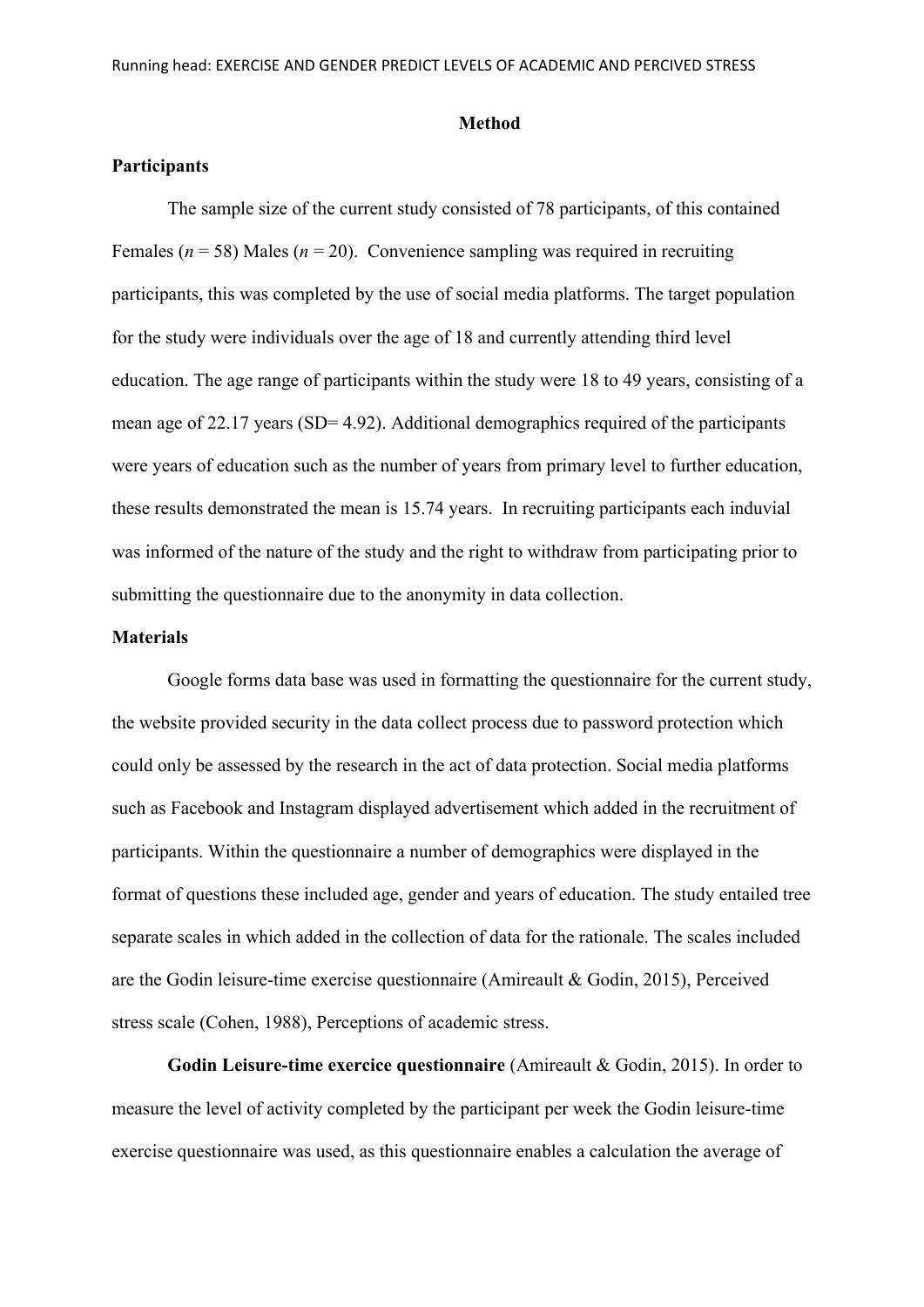activity completed . Which then enables an overall sore for each participants level of exercise. This questionnaire contained a series of three separate sections titled strenuous, moderate, and light. The layout consists of one question under each heading, an example includes strenuous activity, see Appendix I . Under this heading strenuous activity examples are given such as running and jogging. In order to answer the question an estimated number of times that week the particular activity took place can be typed into the answer box. Once the data is collected the researcher therefore is required to multiple each answer given by each participant according to the scale. Strenuous activity answer is multiplied by 9, moderate is multiplied by 5 and light exercise is multiplied by 3. The calculations are added for each participant which gives an overall score. The rationale of the study is to measure exercise the application of the Godin leisure-time exercise questionnaire which enables a satisfactory method in collecting data appropriately in according to the rationale. This provides a total score for each participant which is beneficial in collecting data directly associated with exercise.

**Perceived Stress Scale** (Cohen, 1988). This scale measures the participants stress, in relation to the current rational of the study in which aim is to measure perceived stress among university students. The scale presents a concise representation of the individuals stress experienced over periods of time. The scale is found to be reliable and is a common form of measurement of stress. The scale measures from 0 to 4, each number represents a clear statement to describe the individuals answer to the question. Such examples include "in the last month, how often have you been upset because of something that happened unexpectedly?". In response to this the individual will answer according to the scale an example response is 0 which is equal to never, the answer will be represented by a number see Appendix II.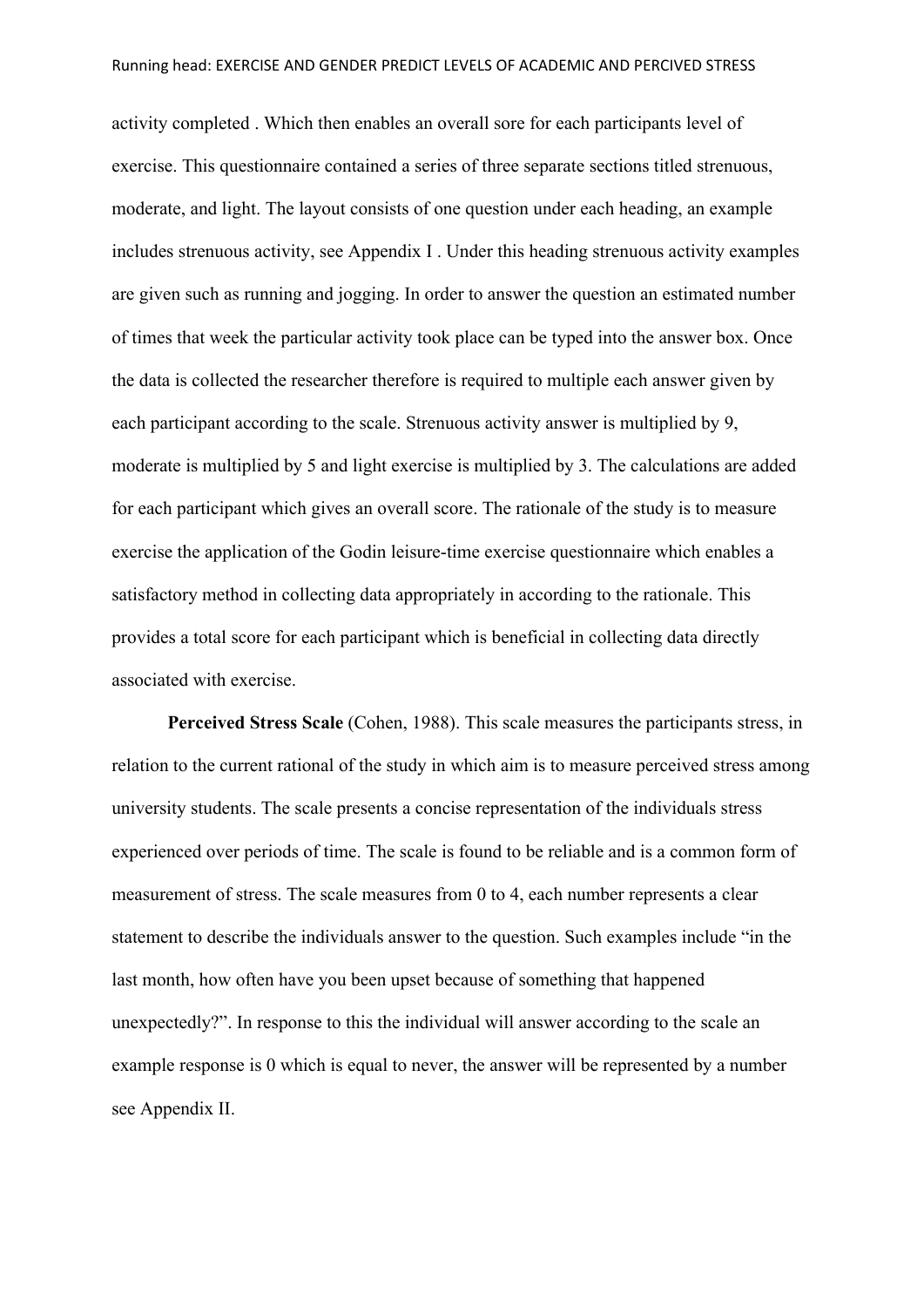**Perceptions of academic stress** (Bedewy & Gabriel, 2015). The design of the scale is to measure academic stress throughout the academic period. The scale comprises an 18 questionnaire scale, the response statement is based on scale 1 to 5, see Appendix III. The scale is measured from strongly agree which is equal to 1 and strongly disagree the reliability of the scale is found to be successful in the measurement of academic stress. There are three subheadings which cover all areas in which may provoke stress from an academic setting. Stresses related to academic expectations, stress related to faculty work and examinations, stresses related to students' academic self-perceptions. An example under the subheading stress related to academic expectations is "competition with my peers for grades is quite intense" I n response to the statement the individual will rate the statement on a scale from 1 to 5.

## **Design**

A cross-sectional design was constructed for the current study, which examined the two hypotheses. Quantitative approach in data collection occurred. Exercise and gender predict levels of perceived stress, controlling for age and years of education. The criterion variable (CV) is perceived stress. The four-predictor variable (PV) are age, years of education, exercise and gender. Additionally, the second hypothesis of the study is exercise and gender predict levels of academic stress, controlling for age and years of education. The criterion (CV) is academic stress. The four-predictor variable (PV) are age, years of education, exercise and gender.

## **Procedure**

Data was collected via google forms, which displayed the online questionnaire for the current study. The self-report questionnaire was accessible by a link advertised on various online platforms, which included the researchers personal Facebook and Instagram accounts.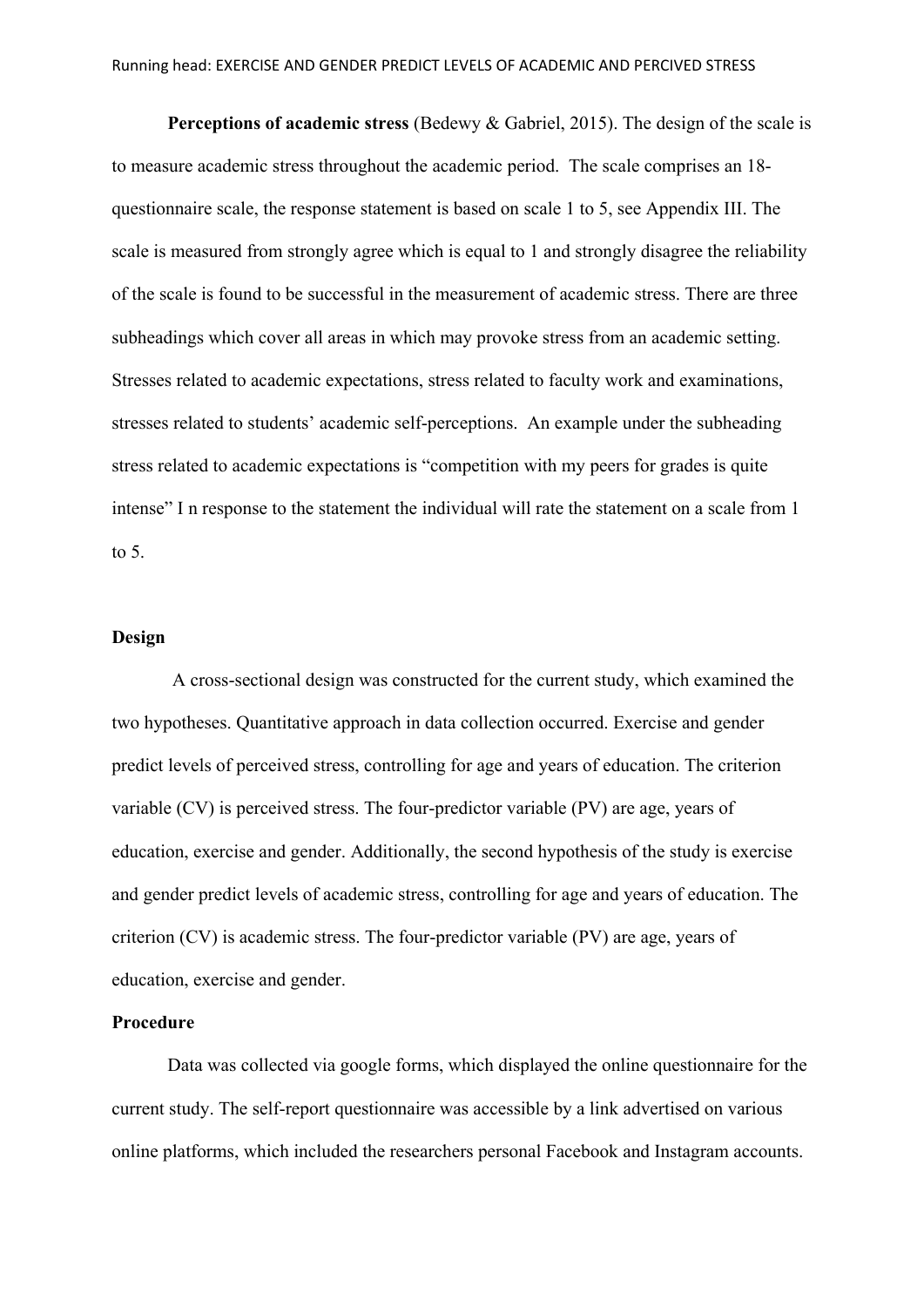Prior to participating within the study, the advertisement displayed general information which outlined the requirements to take part within the study. Participants were informed of the time period that the questionnaire would take in order to be completed and breaks within answering was not included in the participation. From clicking the link displayed on the online platform participants were required to read the information sheet present, see Appendix IV. This information outlined all areas of what was required by the participant. Such information included the participant would not have the right to withdraw from the study once the questionnaire was submitted due to anonymity of each participant within the study. In completion of this, consent was required in the collection of data. Each participant that agreed to continue to participate within the study read the consent statement and clicked the consent box, see appendix V. In addition to the studies requirements the participants must have been over the age of 18 and are currently attending third level education, to confirm these participants clicked the box provided to proceed to the questionnaire.

A series of demographics were displayed such as questions relating to gender, age, years of education. Following these questions, the participants proceeded to complete tree separate questionnaires. Instructions were present at the beginning of each section each of the questionnaires which enabled the participant to have clear understanding in answering the questions correctly. The first questionnaire, Godin leisure-time exercise questionnaire measure the level of exercise completed weekly. The completion of each question was mandatory to procced to the next section of the questionnaire. Following this a second questionnaire was displayed in which measured the participants perception of stress, this scale was the Perceived stress scale. The final questionnaire design calculated the perception of academic stress experienced, in completion of this participants encountered a debriefing sheet which informed each participant of various steps to take in the circumstance of distress experienced see appendix VI.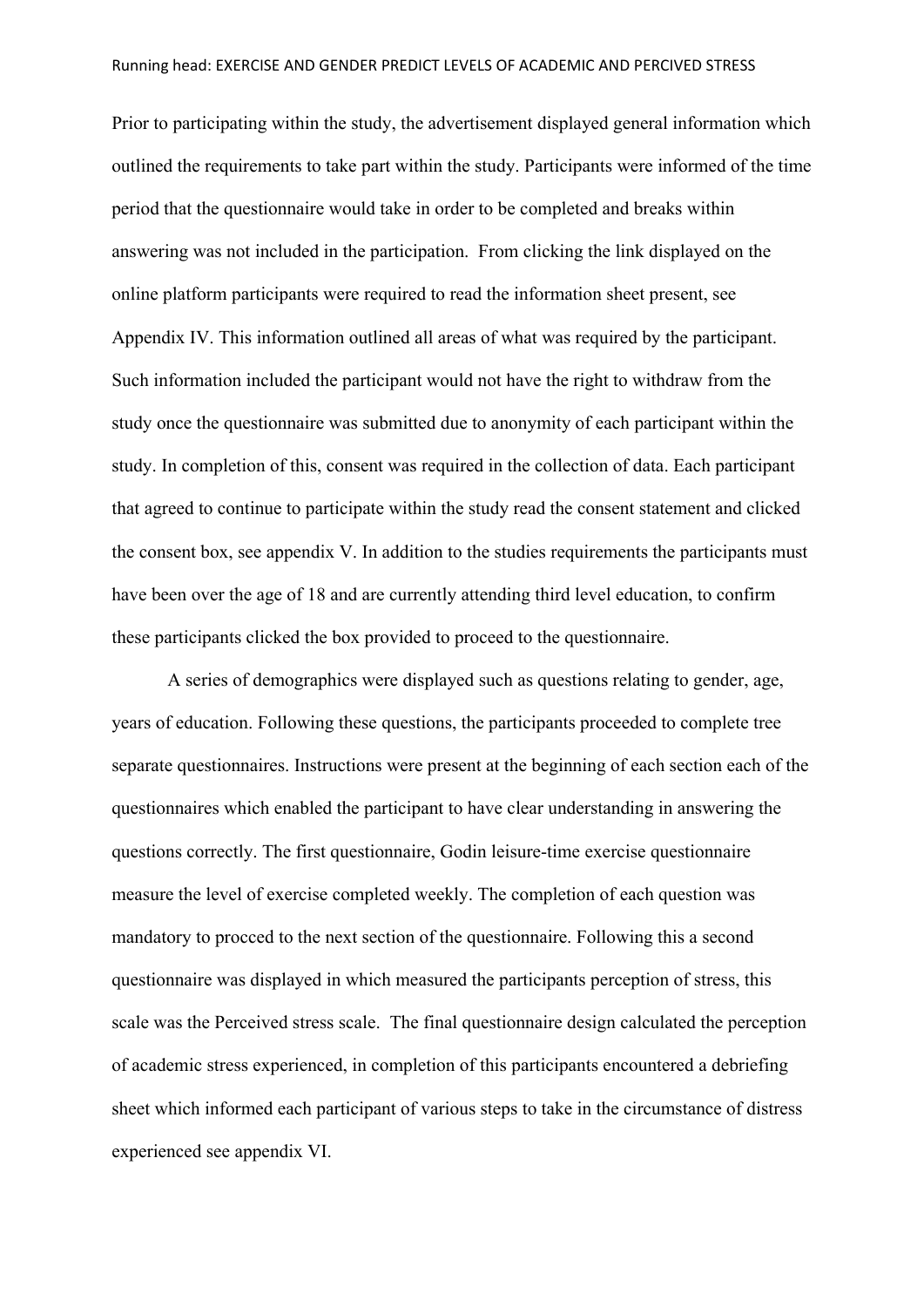The completion of data had occurred the researcher accessed goggle forms were the data was stored via a password. The data was then transferred to an excel spread sheet, where an examine of all the variables were done to ensure no data was missing. The transfer of this spreadsheet to the IBM SPSS statics spreadsheet allowed for the analysis to begin. The descriptive were run including the inferential descriptive, a conclusion was drawn from the results.

#### **Ethical considerations**

The data collected for the current study was completed according to the ethical considerations and guidelines formed by the National College of Ireland. All participants were informed of the nature of the study and their right to withdraw the data prior to submitting the questionnaire. Each participant was informed that once the questionnaire was submitted the data could not be withdrawn due to the anonymity of the study. The participant was presented with a information sheet prior to beginning the questionnaire, once knowledge was gathered by the participant about the nature of study the participant could then proceed to the consent form Consent was granted to collect data of all participants of the study, see Appendix V. Participants were not to experience any harm or distress from completing the study. The debriefing sheet informed the participant of additional services in which may help in the case of distress caused from completing the study, see Appendix VI.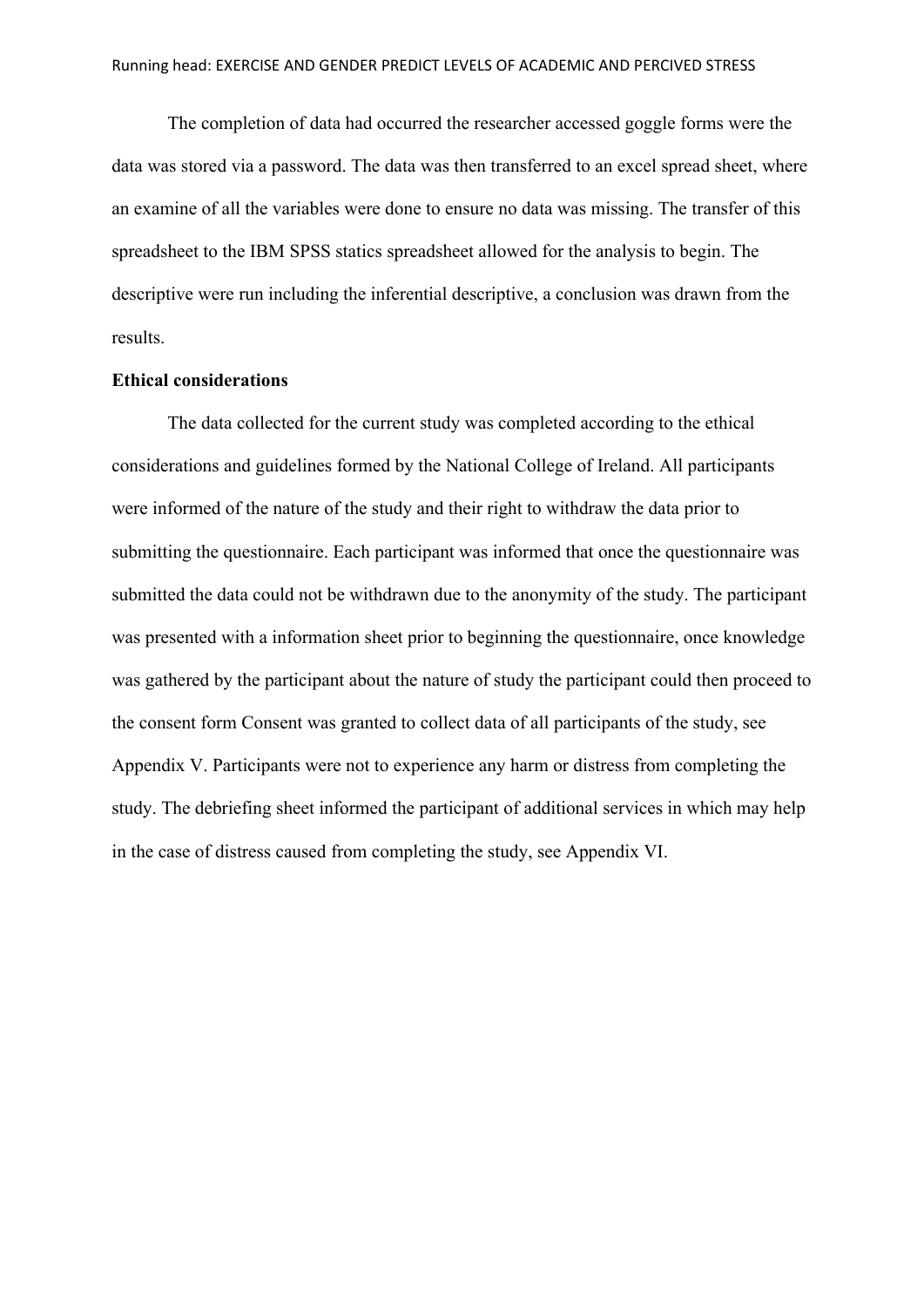#### **Results**

## **Descriptive Statistics**

Descriptive statistics were carried out for the current study, including all variables Gender, Age, Years of education, Exercise, Perceived stress and Academic stress. The data obtained for the study contained 74.4% of current sample were female (*n* =58) and 25.6% were male  $(n=20)$ . Analysis for all continuous variables is displayed in Table 1.

## **Table 1**

#### *Descriptive statistics for all continuous variables*

| Variable                  | $M$ [95% CI]           | <i>SD</i> | Range |
|---------------------------|------------------------|-----------|-------|
| Age                       | 22.17[21.06, 23.28]    | 4.92      | 31    |
| <b>Years of Education</b> | 15.79 $[14.81, 16.78]$ | 4.35      | 20    |
| Exercise                  | 38.18[32.95, 43.41]    | 23.2      | 121   |
| <b>Perceived Stress</b>   | 23.90[22.92, 24.88]    | 4.34      | 26    |
| Academic Stress           | 52.40[50.46, 54.33]    | 8.58      | 36    |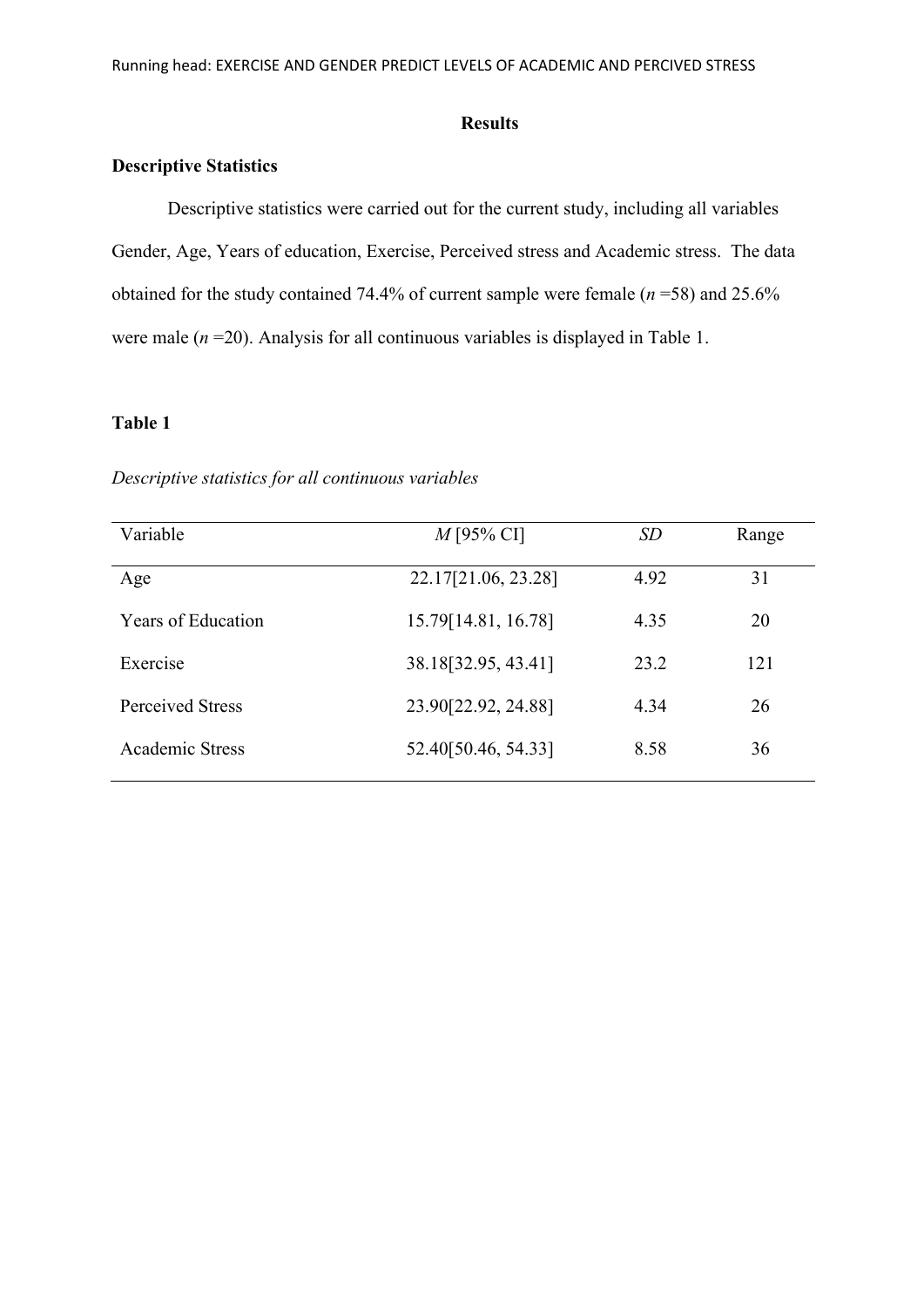## **Inferential statistics**

#### **Hypothesis 1**

Hierarchical multiple regression was performed to investigate if exercise and gender predict level of perceived stress, controlling for age and years of education. A preliminary analysis was conducted to ensure no violation of the assumptions of normality, linearity and homoscedasticity. A correlation of the predictor variables was examined age, years of education, exercise and gender see table 2. Correlations ranged between  $r = .14$  to .23. When running test for multicollinearity indicated that all the Tolerance and VIF were within range. The results demonstrated that no violation of assumption multicollinearity. Multiple linear regression analysis was a suitable analysis to run due to the data.

The criterion variable (CV) Perceived stress was entered into the model. Firstly step1, the two predictor variables (PV) age and years of education were entered into the model, block 1. The model was non-significant  $F(2, 75) = .822$ ;  $p > .444$  and the variance of perceived stress at 2.1% (Table 2). Secondly step 2, gender and exercise were entered into the model, block 2. This model was non-significant  $F(4, 73) = 1.103$ ;  $p > .362$  variance of perceived stress at 5.7%. Additionally, to age and years of education, gender and exercise then add an extra 3.6% variance to perceived stress which non-significant ( $\mathbb{R}^2$ Change = .036; F (2, 73) = 1.37  $p > 0.259$ ). Due to the presents of 2 (CV) the overall significance of the model will be determined as significant whereby the p value is less than ( $p > .025$ ) The overall model found that all predictor variables were non-significant, one predictor variable displayed a significant finding which is exercise  $(B = -12)$  and  $(p > -1.04)$ . All variables are displayed in Table 2. (see appendix VII, for SPSS output)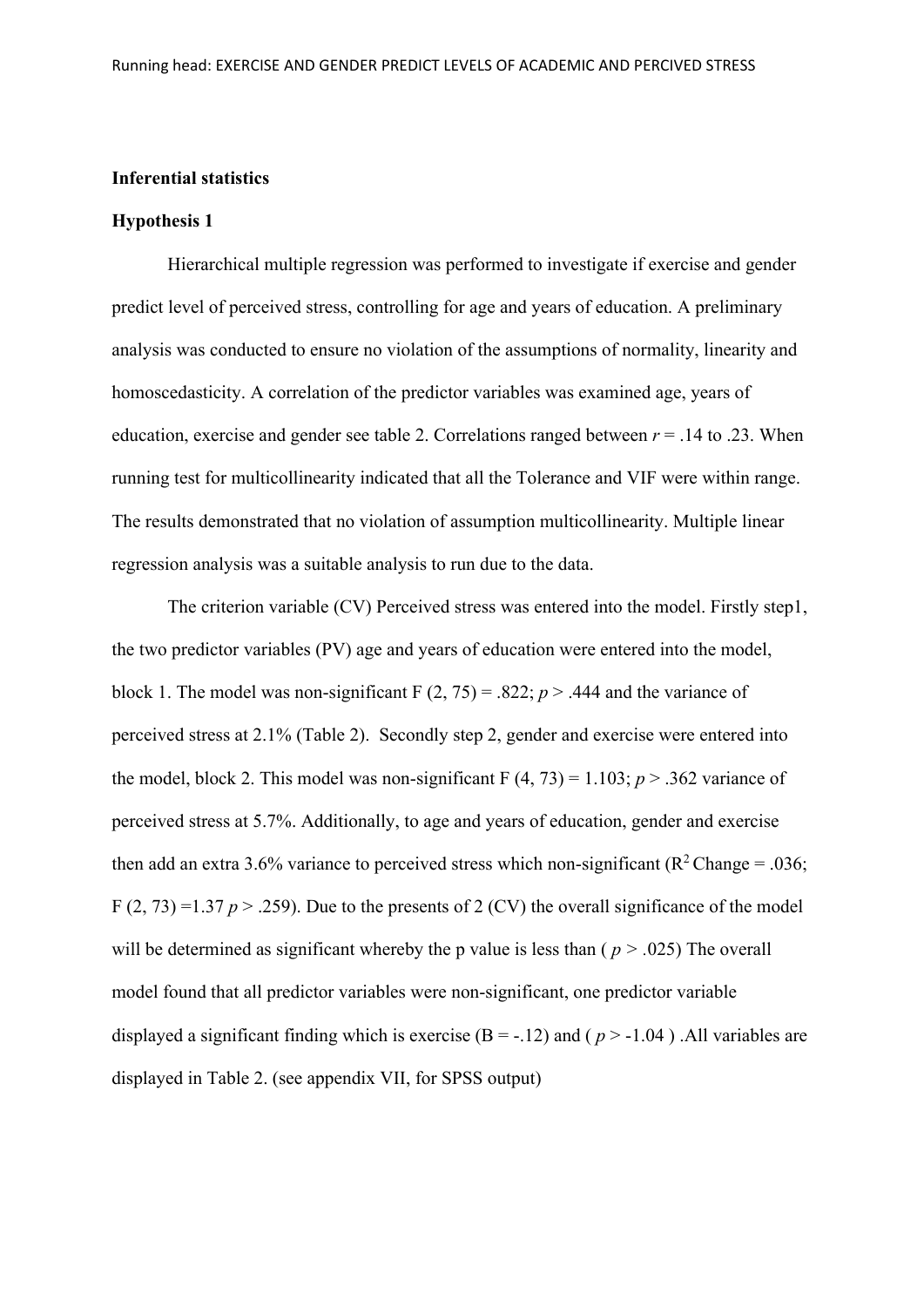## **Table 2**

| Variable                  | $R^2$ | $R^2$<br>Change | $\boldsymbol{B}$ | $S\!E$ | $\beta$  | $\boldsymbol{t}$ | $\boldsymbol{p}$ |
|---------------------------|-------|-----------------|------------------|--------|----------|------------------|------------------|
| Step 1                    | .15   | $.021**$        |                  |        |          |                  |                  |
| Age                       |       |                 | $-122$           | .10    | $-.139$  | $-.14$           | .25              |
| <b>Years of Education</b> |       |                 | .096             | .12    | $.096**$ | .11              | .42              |
| Step 2                    | .24   | $.057*$         |                  |        |          |                  |                  |
| Age                       |       |                 | $-.107$          | .11    | $-.121$  | $-12$            | .31              |
| <b>Years of Education</b> |       |                 | .094             | .12    | $.095**$ | .11              | .42              |
| Exercise                  |       |                 | $-.023$          | .02    | $-.122$  | $-.12$           | .30              |
| Gender                    |       |                 | $-1.172$         | 1.16   | $-.119$  | $-.12$           | .31              |

*Hierarchical multiple regression model of Perceived stress*

*Note*: \*  $p < .05$ ; \*\*  $p < .01$ ; \*\*\*  $P < .001$ 

## **Hypothesis 2**

Hierarchical multiple regression was performed to investigate if exercise and gender predict level of academic stress, controlling for age and years of education. A preliminary analysis was conducted to ensure no violation of the assumptions of normality, linearity and homoscedasticity. A correlation of the predictor variables was examined age, years of education, exercise and gender see table 3. Correlations ranged between  $r = .14$  to .35. When running test for multicollinearity indicated that all the Tolerance and VIF were within range. The results demonstrated that no violation of assumption multicollinearity. Multiple linear regression analysis was a suitable analysis to run due to the data.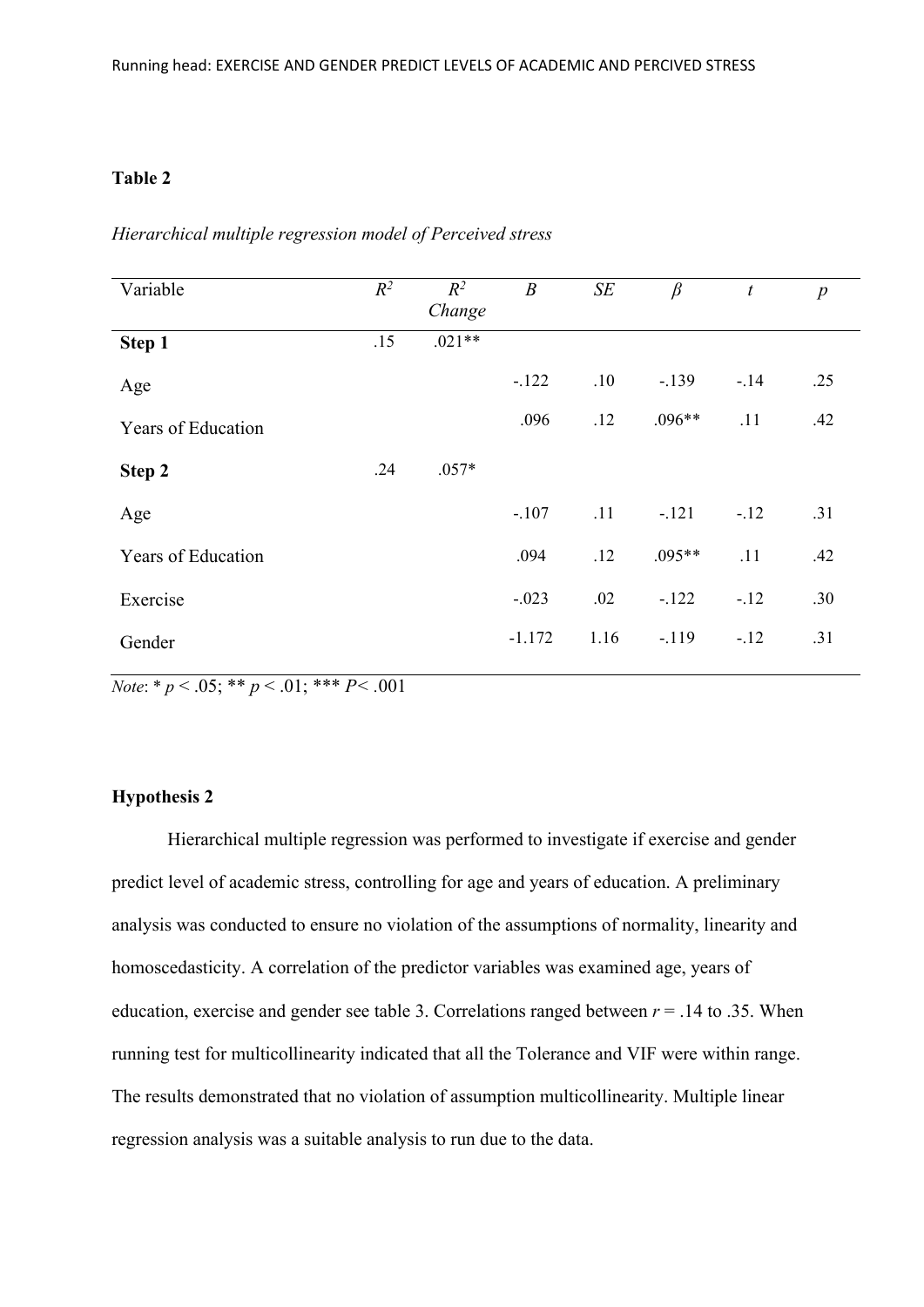The criterion variable (CV) academic stress was entered into the model. Firstly step1, the two predictor variables (PV) age and years of education were entered into the model, block 1. The model was non-significant  $F(2, 75) = .820$ ;  $p > .444$  and the variance of perceived stress at 2.1 % (Table 3). Secondly step 2, gender and exercise were entered into the model, block 2. This model is significant F  $(4, 73) = 2.662$ ;  $p < .039$  variance of perceived stress at 12.7%. Additionally, to age and years of education, gender and exercise then add an extra 10.6 % variance to academic stress which is significant ( $R^2$ Change = .106; F (2, 73) = 4.43  $p < .015$ ). Due to the presents of 2 (CV) the overall significance of the model will be determined as significant whereby the p value is less than ( *p > .*025) .The overall model found that all predictor variables were non-significant with perceived stress, exercise was found to have a significant finding, value of exercise  $(B = .30)$  and  $(p > .011)$ . All variables are displayed in Table 3.

## **Table 3**

#### *Hierarchical*

| Variable           | $R^2$   | $R^2$<br>Change | $\boldsymbol{B}$ | $S\!E$ | $\beta$ | t       | $\boldsymbol{p}$ |
|--------------------|---------|-----------------|------------------|--------|---------|---------|------------------|
| Step 1             | $.146*$ | $.021**$        |                  |        |         |         |                  |
| Age                |         |                 | .10              | .21    | $.16**$ | .49     | .63              |
| Years of education |         |                 | $-.30$           | .23    | $-.15$  | $-1.27$ | .21              |
| Step 2             | .357    | $.127*$         |                  |        |         |         |                  |
| Age                |         |                 | .03              | .20    | .02     | .17     | .87              |
| Years of education |         |                 | $-.30$           | .22    | $-.15$  | $-1.30$ | .20              |
| Exercise           |         |                 | .11              | .04    | $.30**$ | 2.60    | .01              |
| Gender             |         |                 | 1.73             | 2.20   | $.09*$  | .80     | .43              |

*Note*: *Note*: \* *p* < .05; \*\* *p* < .01; \*\*\* *P* < .001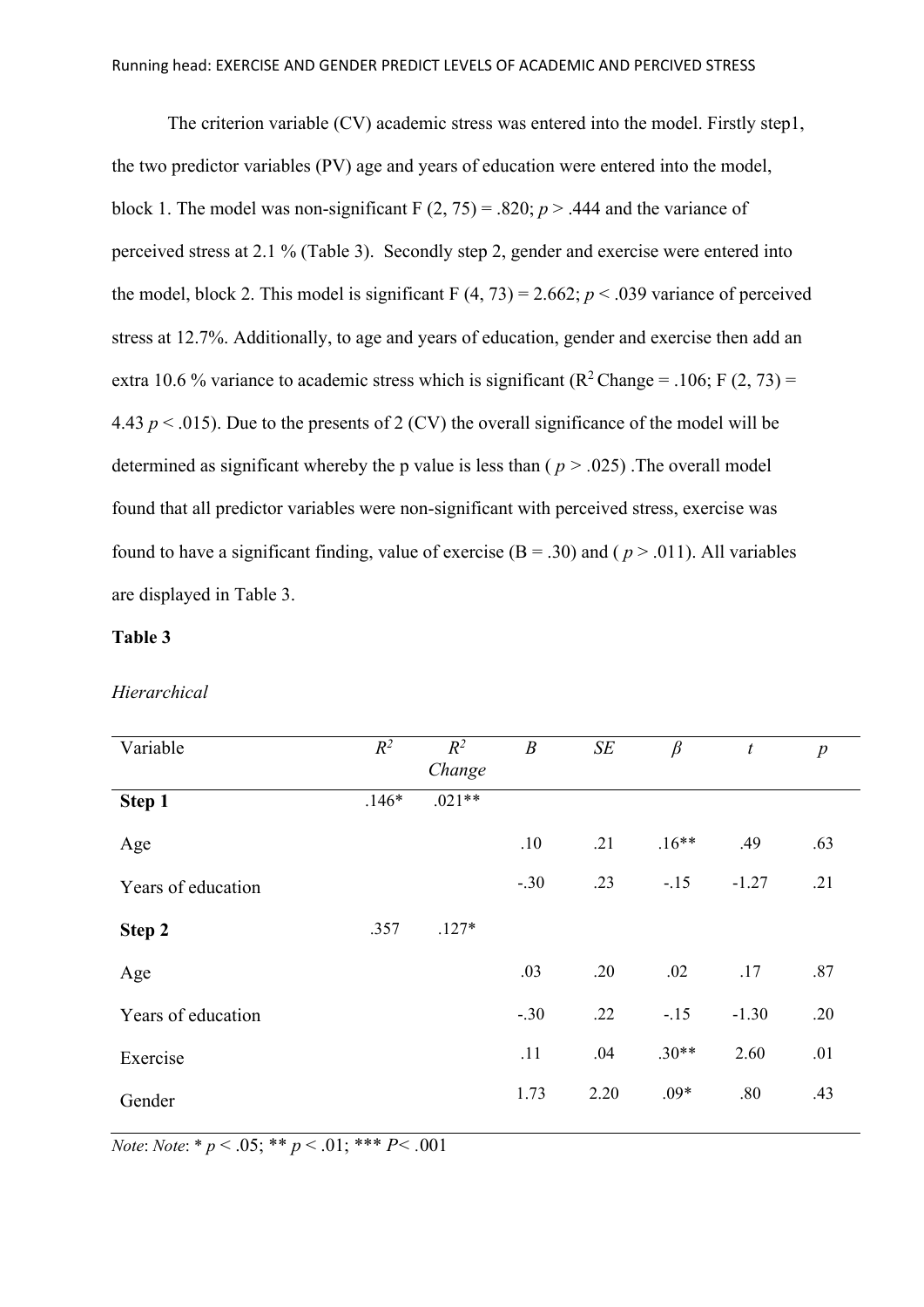#### **Discussion**

The aim of the current study was to determine whether exercise and gender predict levels of perceived stress. Secondly to determine whether exercise and gender predict levels of academic stress. In both cases controlling for age and years of education. In relation to the criterion variable perceived stress, a higher article multiple regression was conducted. The findings displayed that all predictor variables in the overall model had a non-significant relationship with perceived stress,  $(p > .444)$ . However, the predictor variable exercise was found to have a non-significant correlation in relation to perceived stress with a (*B =* -.12) and  $(p > .30)$ . Within the current findings, the null hypothesis can be rejected due to the results presenting a non-significant finding. Previous literature has demonstrated the beneficial impact of exercise in reducing stress, due to the biological secretion of hormones which has found to improve mood and stress (TSATSOULIS & FOUNTOULAKIS, 2006). Key findings in relation to secretion of hormones such as the effect of neuroendocrine in correlation with exercise provides a greater impact in the regulation of psychological health (Nabkasorn et al., 2005). Such studies displayed a positive correlation in the reliability of exercise as a form of treatment, in improving overall psychological wellbeing and the reduction of stress in a longitudinal aspect (Spalding et al., 2004). The vast amount of research in the area of neuroscientific findings, has proved greater evidence in understanding the relationship between exercise and stress. The objective of the study was to determine is there a significant corelation between both factors meaning to establish whether a relationship does exist based on the data provided. The results have shown that exercise and perceived stress may not a have a direct relationship. Further examination may be need as literature has demonstrated that exercise reduces stress in the case of this study has demonstrated that there is no relationship between the two variables.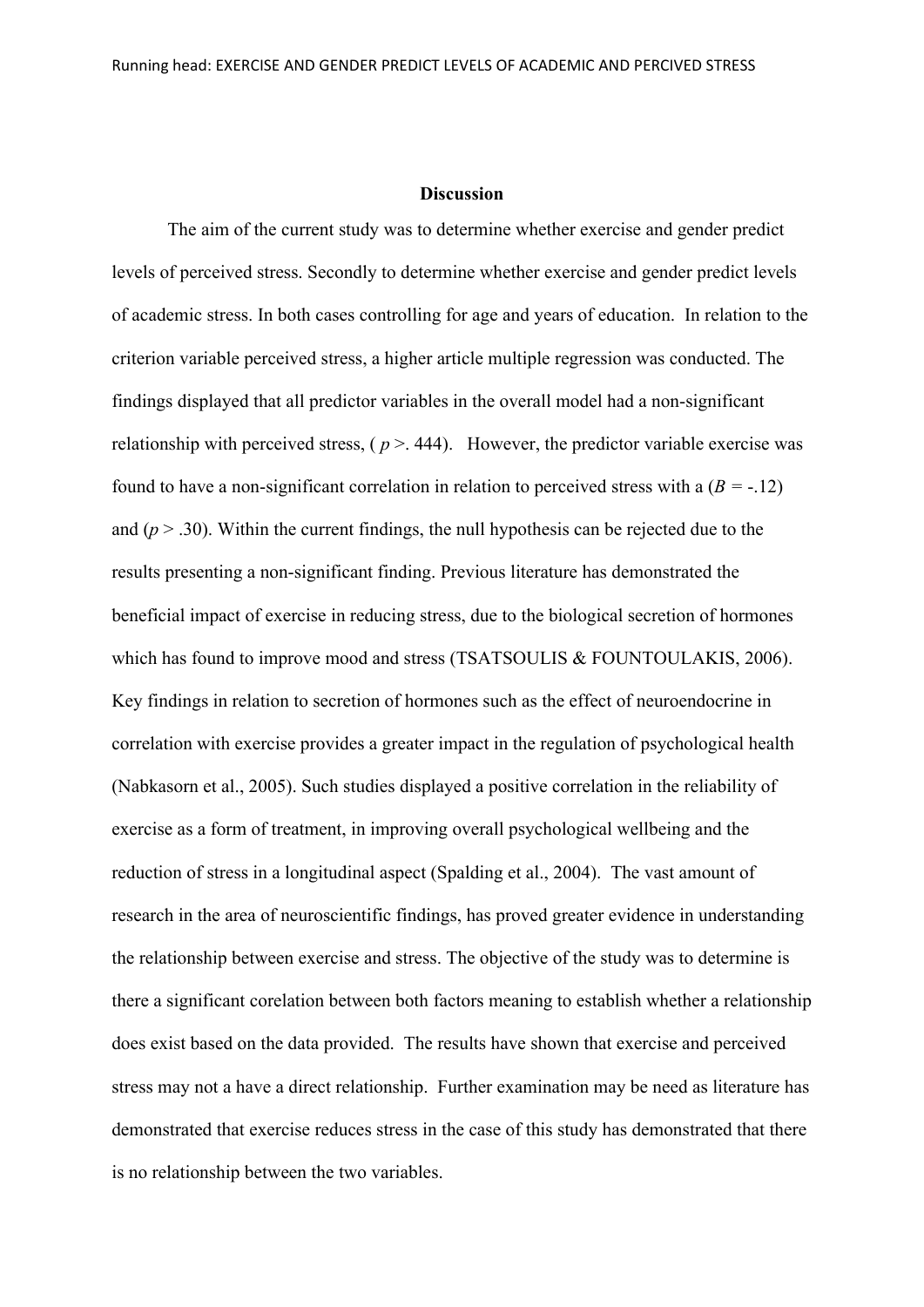Gender in previous literature had found to display a correlation in relation to stress, the evidence provided however was determined by the report of both genders male and female to determine which gender would report higher levels of stress (Ng & Jeffery, 2003). As a vast amount of research examined these two factors, further examination was required in determining the effect of gender on stress, including the relationship of gender and stress (Klaperski et al., 2013). Gender was examined within the first hypothesis the aim was to establish the relationship of gender and perceived stress. The results found that gender did not predict levels of perceived stress with a non-significant finding of (*p >* .31). Many limitations can be found with these findings which may have an impact on the reliability of the outcome of the results which will be discussed in the limitations section. Gender is found as a factor in contributing to stress however, depending on environmental factors (Loosemore & Waters, 2004). Perceived stress measured under a target population does not provided an overall finding of stress. The factor of the target population cannot provide an accurate interpretation of the greater population outside of this current environment that was studied which is university students. A recent finding which can demonstrated the effect of stress and gender is the current pandemic on those within a healthcare environment have found that females within this line of work demonstrate greater levels of stress than males (Mavroudis et al., 2021).In contrast to the findings of the study gender has demonstrated to have a positive corelation with gender depending on environmental factors, in the case of the current findings of an academic setting does not effect gender to correlate with perceived stress levels.

The establishment of the second hypothesis was determined based on prior findings whereby stress was found to be a prominent factor in society due to environmental factors (McEwen, 2012). A critical examination of previous literature based on stress provided similar findings whereby the environment had a positive correlation in the production of stress (Chalder & Nolan, 2000). A second hypothesis was established using these key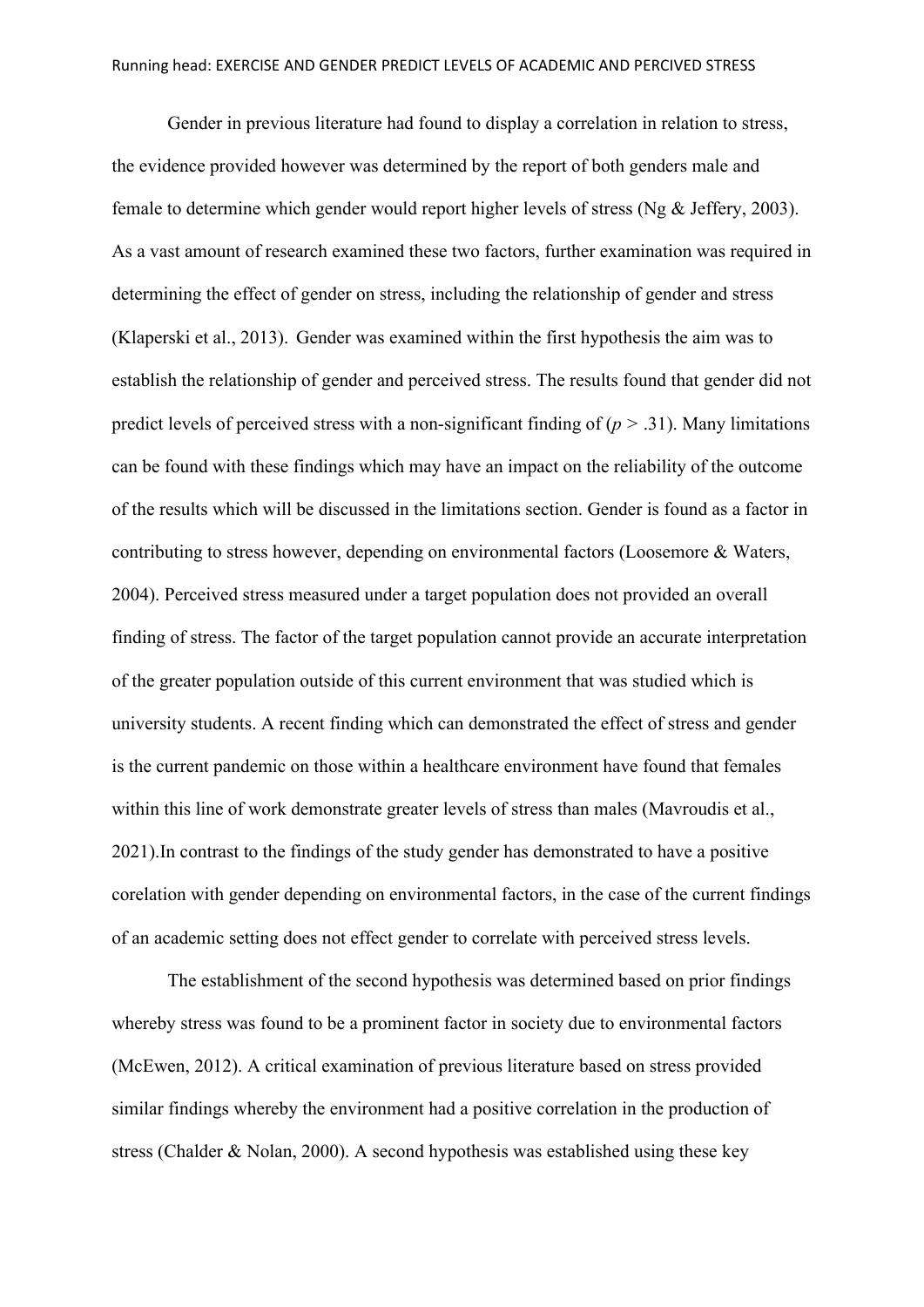findings, by examining a population which would experience a greater level of stress due to their environment, such as academic stress. The hypothesis is the following, exercise and gender predict levels of academic stress, controlling for age and years of education. A population such as college students were examined and found to experience greater levels of stress (Robotham & Julian, 2006). Due to prior findings, it was evident that environmental factors contribute to greater levels of stress. The results of the overall model found significant value ( $p < .015$ ). However, all the individual predictor variable (PV) were found to not have correlation with levels of academic stress, exercise specifically demonstrated a significant value ( $p < .011$ ). The null hypothesis can be expected, highlighting that exercise has a positive correlation with exercise. Recent existing literature has found in a population of student experiencing stress physical activity is substantial as a treatment of stress cause by college work (Moake & Patel, 2021). Prior literature has demonstrated to support these findings, university student which avail of physical activity as a form of treatment had a greater success rate in controlling stress (Garber, 2017). As previous literature has presented that exercise a beneficial form of reducing stress therefore an establishment can be drawn in correlation with the current result. That exercise may have an effect on stress and according to the current findings has a positive relationship with academic stress.

Gender and previous literature primarily focused stress according to an occupation and found stress levels differed in each gender (Loosemore & Waters, 2004). The aim was to understand does gender predict academic stress alone with exercise that predictor variable in this case produced a significant finding. Gender in correlation with exercise shows significant friends a further examination of the variable gender in relation to exercise should be examined in further research.

#### **Implications**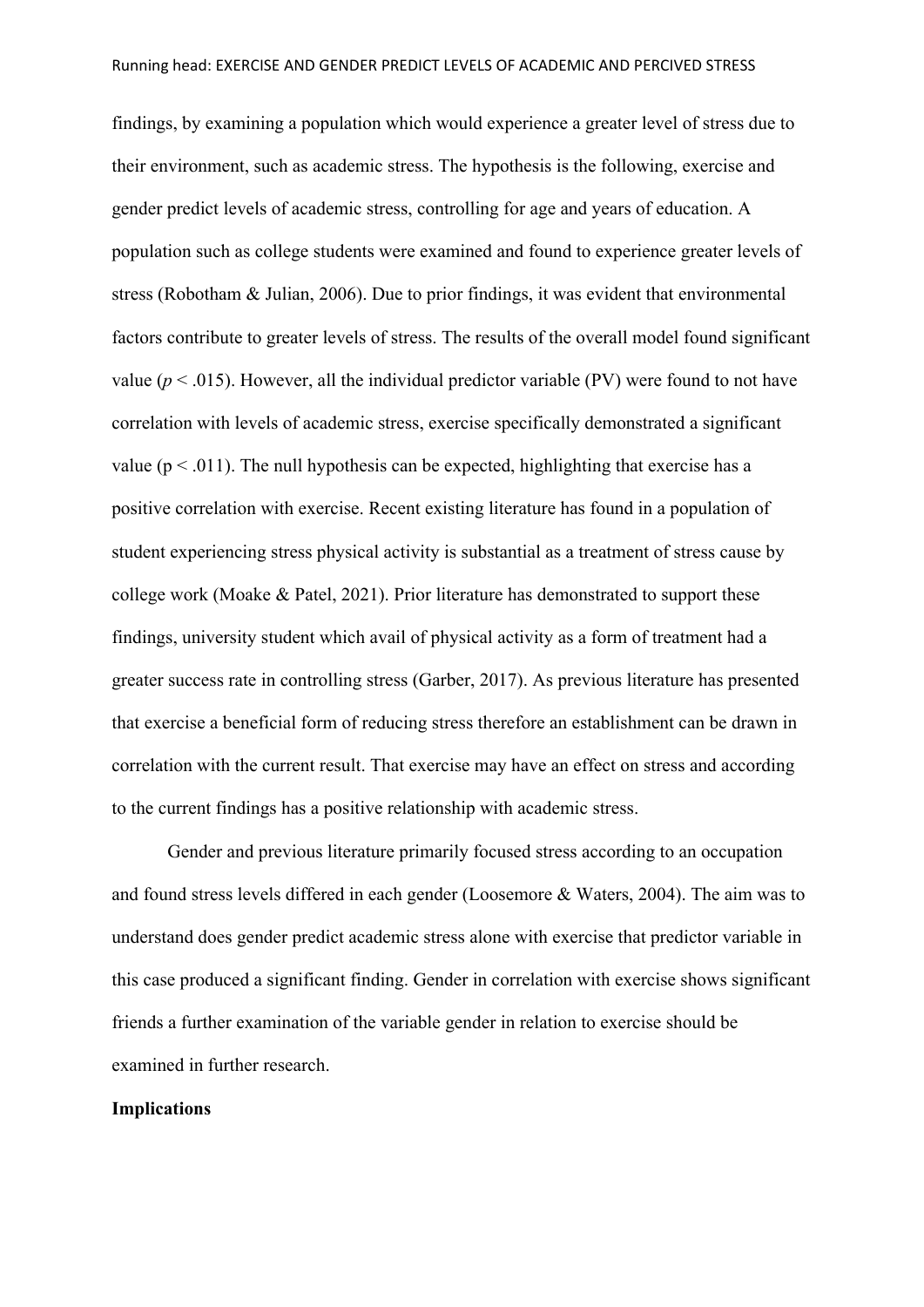An examination of each finding of the study displays a number of implications associated in a theoretical and practical manner. As it is evident that exercise and gender do not have a relationship with perceived stress in contrast it is found that exercise and gender have a significant relationship with academic stress. In a sample of first year student within a university exercise was encourage as findings displayed that physical activity is substantially effective in structuring stress (Garett et al., 2017). The findings have highlight that a beneficial coping mechanism in the reduction of academic stress may be exercise. Such college have implemented activity as an important part of the psychological wellbeing of students and light activity such as walking times prevents long term burnout and stress (Chang et al., 2018). Interventions such as allocating a class time for students to take time way from academic studies would be appropriate. As students experience greater levels of stress produced within an academic setting, practical coping methods should be encouraged as this may produce structure to improving psychological wellbeing. The practical implications should involve universities. Funding should be established in supporting different alethic outgoings. The encouragement of scholarships associated with support will promote greater levels of interest in the area of physical activity. This funding method should be standard of acceptance in all universities (de Hoyos et al., 2019). Due to circumstances in relation to the pandemic gyms are closed within college campus. In a sample of university students, the factor of the pandemic has demonstrated to increased student stress up to seventy-one percent over the past year and reporting that eighty-nine of student feel that their ability to completed college work has been affected by the current situation (Son et al., 2020). As the recent data presents academic stress in which students are currently coping with has increased further measure are required to be established by providing alternative outlets to the gym.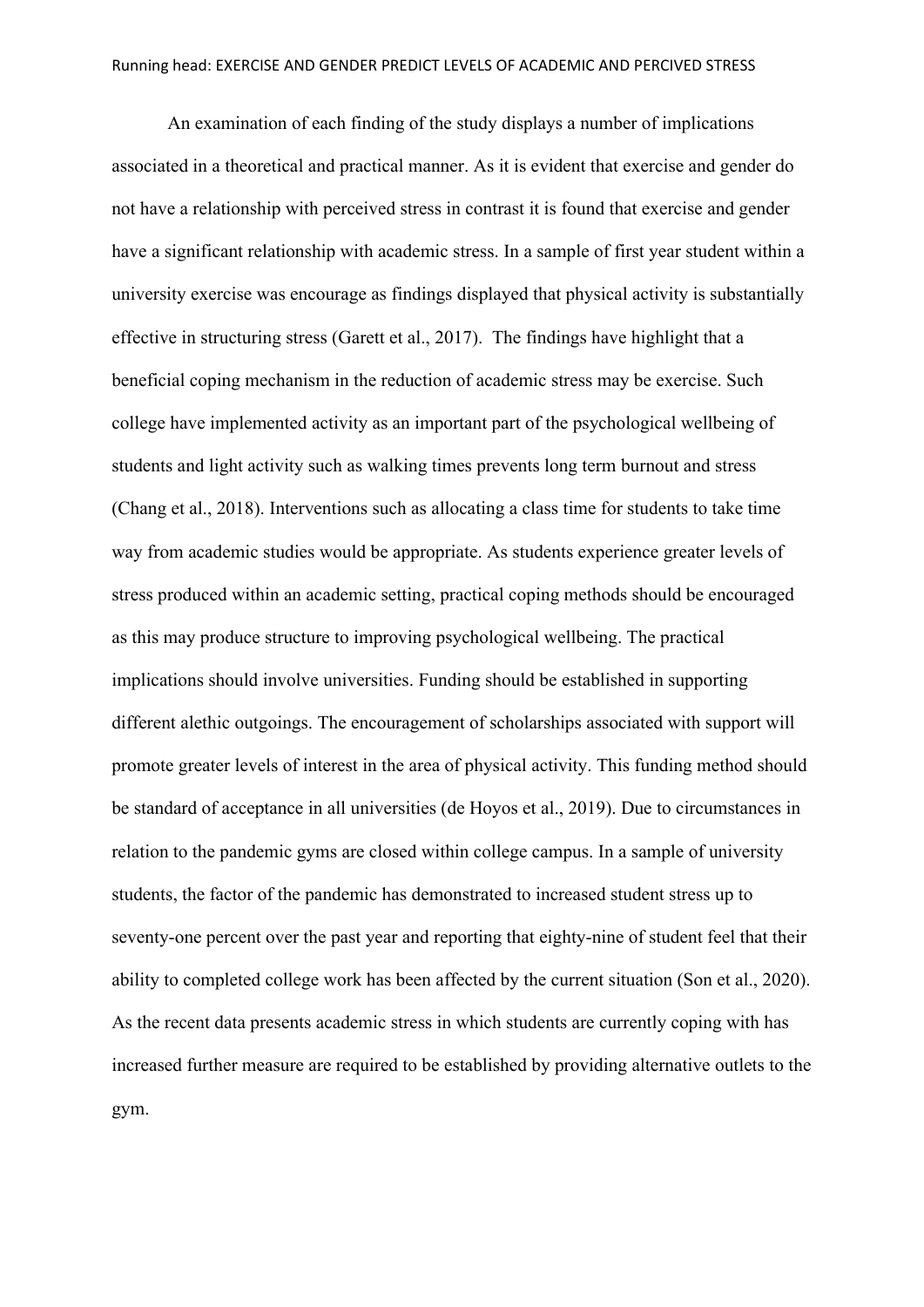For further research in the department of physical activity, it would be beneficial for researcher to conduct an experiment in a practical setting whereby would facilitate and to test different levels of exercise performed in a clinical setting and then account for participants stress scores. This would be a practical implication and would provide an accurate reading of physical activity performed as it would be in a monitored setting. As the current study was a questionnaire the next adaptation would be to test the hypothesis in a practical and clinical environment. Recent literature examined exercise in a clinical setting and measured active participants and non-active the results found that a greater correlation in reduction in stress with those of consistent activity (MOHAMAD et al., 2020). An experimental approach in conducting this study would be high beneficial in understanding the full extent in which exercise has in reducing and understanding all factors that contribute to the effect of the relationship. Differential impacts of each level of exercise measured separately to determine full effectiveness of exercise in a clinical setting and may establish new findings. Prior literature has demonstrated that yoga as physical activity is highly recommended to reduce stress and has a beneficial impact as a treatment (Hunt et al., 2017).

#### **Strengths and Limitations**

A key limitation within the study is that exercise could not be measured in a practical setting as mentioned prior in the implications section, due to the current circumstances with the pandemic. This can be established as a limitation as exercise was not monitored in a clinical setting where an accurate account of data would be collecting by monitoring how many times per week physical activity had taken place. A comparison could then be drawn for those that take part in physical activity and those that do not. However, one of the strengths of the study was the effectiveness of applying the Godin leisure-time exercise questionnaire, this measures all individual levels of exercise accounting for strenuous, moderate, light exercise. As walking and yoga are accounted for as exercise this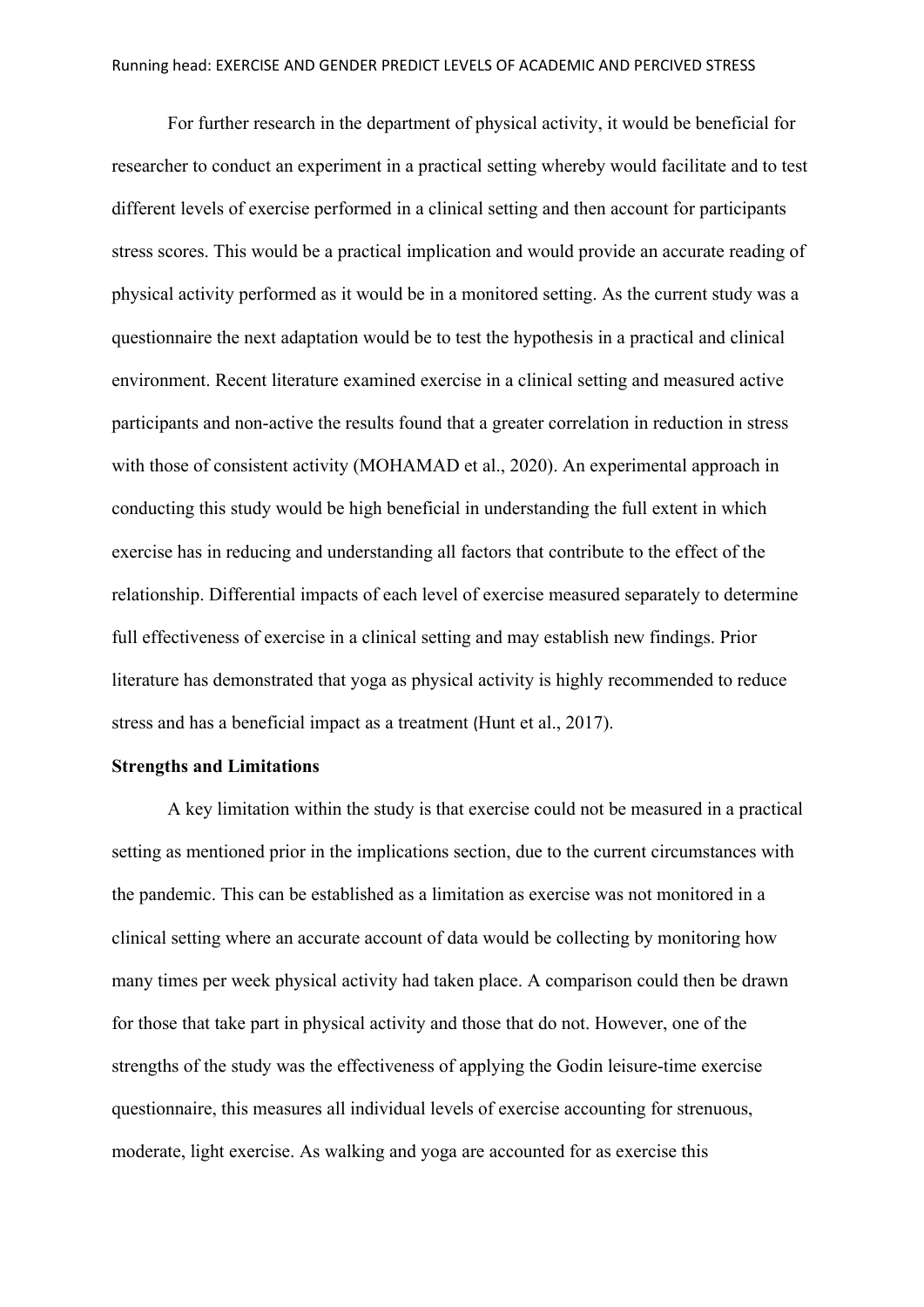questionnaire included all forms of physical activity as this could not be monitored in a clinical setting. The overall score provides the average score of exercise done per week.

Another limitation within the data collection was four participants data could not be taken into account due to a lack of understanding of the questionnaire. This accrued due one main factor which is associated with the Godin leisure-time exercise questionnaire an example is in the wording of the questionnaire. A sample question please fill in by using numbers the number of times per week take part in each of the groups, strenuous exercise (running, jogging) participants interoperated the question as asking the type of physical activity. In return reduced the number of participants within the study as this could not be accounted for in the current study.

Additionally, in requiting participants due to circumstances of the pandemic targeting a larger population of college students was difficult as being on the campus provides a greater network in making individuals aware of the study compared to using an online platform. Facebook including Instagram as an online platform in recruiting limits the number of participants that can take part in the study as it only reaches a certain number of individuals. Gender was a main demographic within the study, which can be found as a limitation as gender was measured as both male and female. The effect of having a greater number of female participants, female ( $n = 58$ ) and male ( $n = 20$ ) this does not provide an accurate account as there is bias to females which was not intended the data collection. This has an impact on the variable gender as equal gender types would provide an accurate account of gender.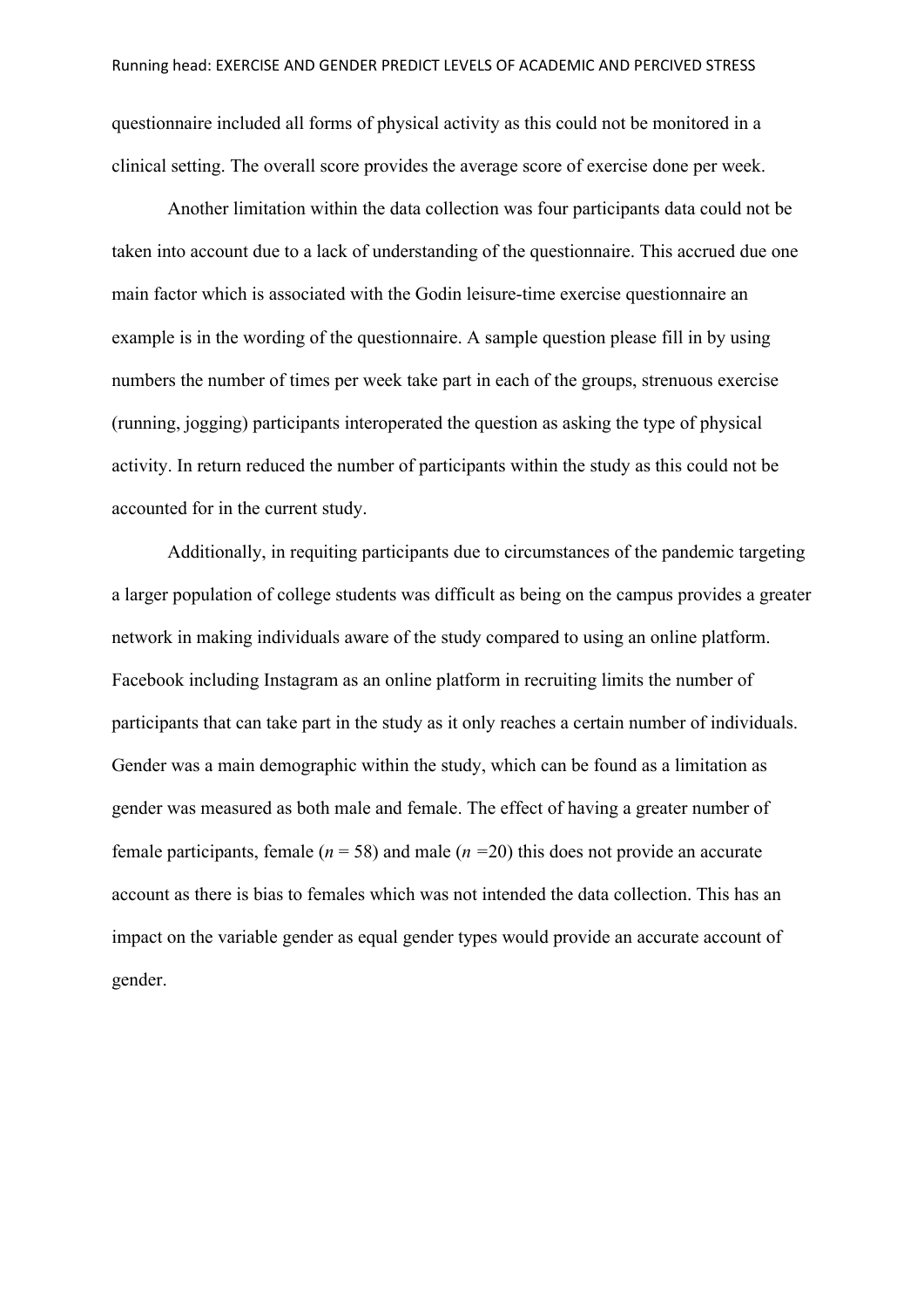## **Conclusion**

The current study has provided greater understanding to weather exercise and gender predict stress. Including recent literature in a period of time where stress is a prominent factor due to the pandemic these findings are beneficial in providing support to university students. Virtual classes provided by the campus gyms should be made a priority to help students regulate stress levels from home as gyms are not available in the current times in a line with government guidelines. Awareness of the benefits of exercise should be known to all students as listed as a support network within the college. Further examinations are need from an experimental aspect to understand the full extent of the effects of exercise on stress. Further examination in relation to perceived stress as literature supports exercise has an effect on stress however the findings of the study demonstrate that no relationship exist.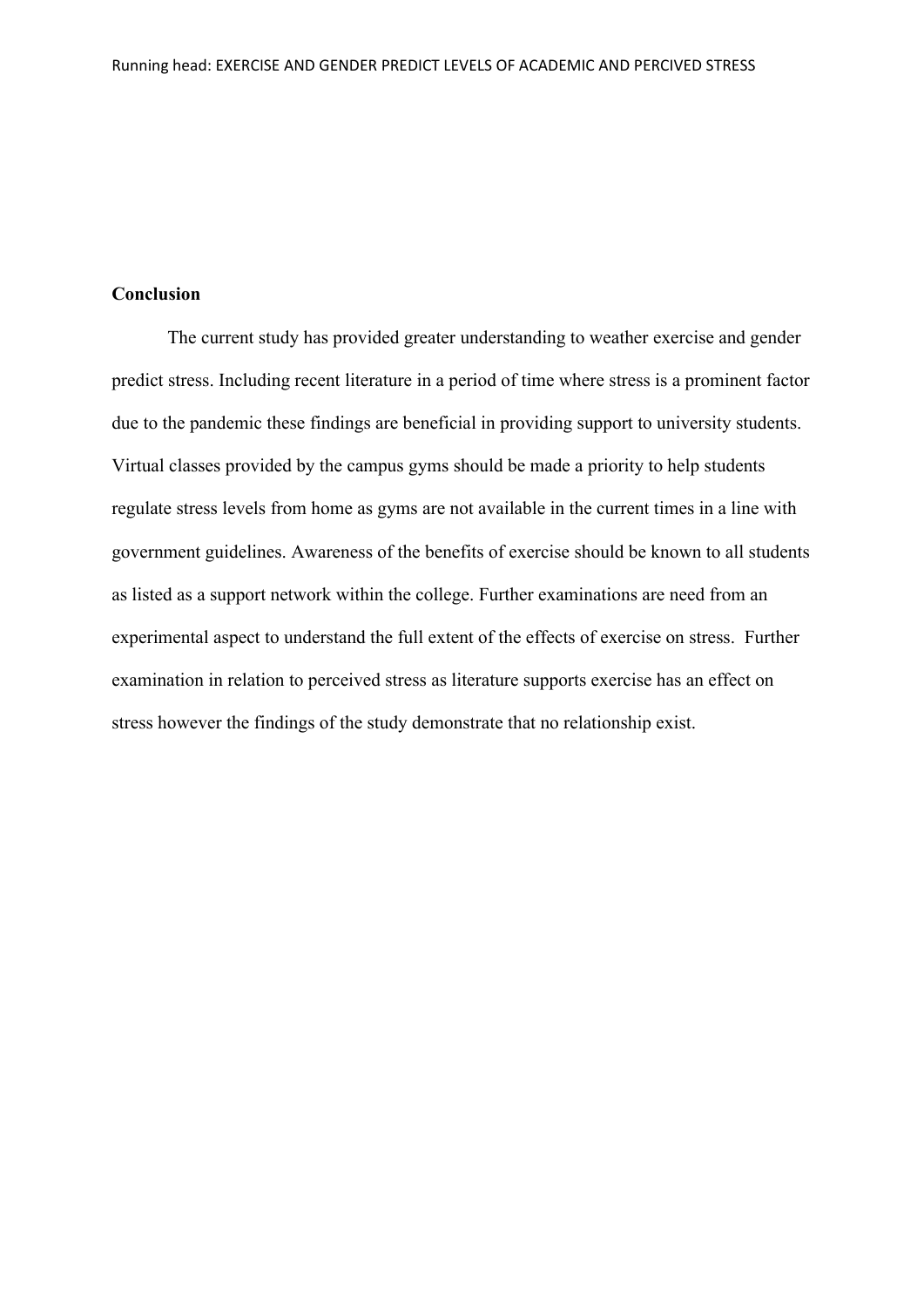#### **References**

- Amireault, S., & Godin, G. (2015). The Godin-Shephard Leisure-Time Physical Activity Questionnaire: Validity Evidence Supporting its Use for Classifying Healthy Adults into Active and Insufficiently Active Categories. *Perceptual And Motor Skills*, *120*(2), 604-622. doi: 10.2466/03.27.pms.120v19x7
- Annerstedt, M., Östergren, P., Björk, J., Grahn, P., Skärbäck, E., & Währborg, P. (2012). Green qualities in the neighbourhood and mental health – results from a longitudinal cohort study in Southern Sweden. *BMC Public Health*, *12*(1). doi: 10.1186/1471- 2458-12-337
- Baghurst, T., & Kelley, B. (2013). An Examination of Stress in College Students Over the Course of a Semester. *Health Promotion Practice*, *15*(3), 438-447. doi: 10.1177/1524839913510316
- Bedewy, D., & Gabriel, A. (2015). Examining perceptions of academic stress and its sources among university students: The Perception of Academic Stress Scale. *Health Psychology Open*, : 1–9. doi: 10.1177/2055102915596714
- Bernstein, E., & McNally, R. (2017). Acute aerobic exercise hastens emotional recovery from a subsequent stressor. *Health Psychology*, *36*(6), 560-567. doi: 10.1037/hea0000482
- Bennett, C., Lambie, G., Bai, H., & Hundley, G. (2020). Neurofeedback Training to Address College Students' Symptoms of Anxiety and Stress: A Quasi-Experimental Design. *Journal Of College Student Psychotherapy*, 1-20. doi: 10.1080/87568225.2020.1791777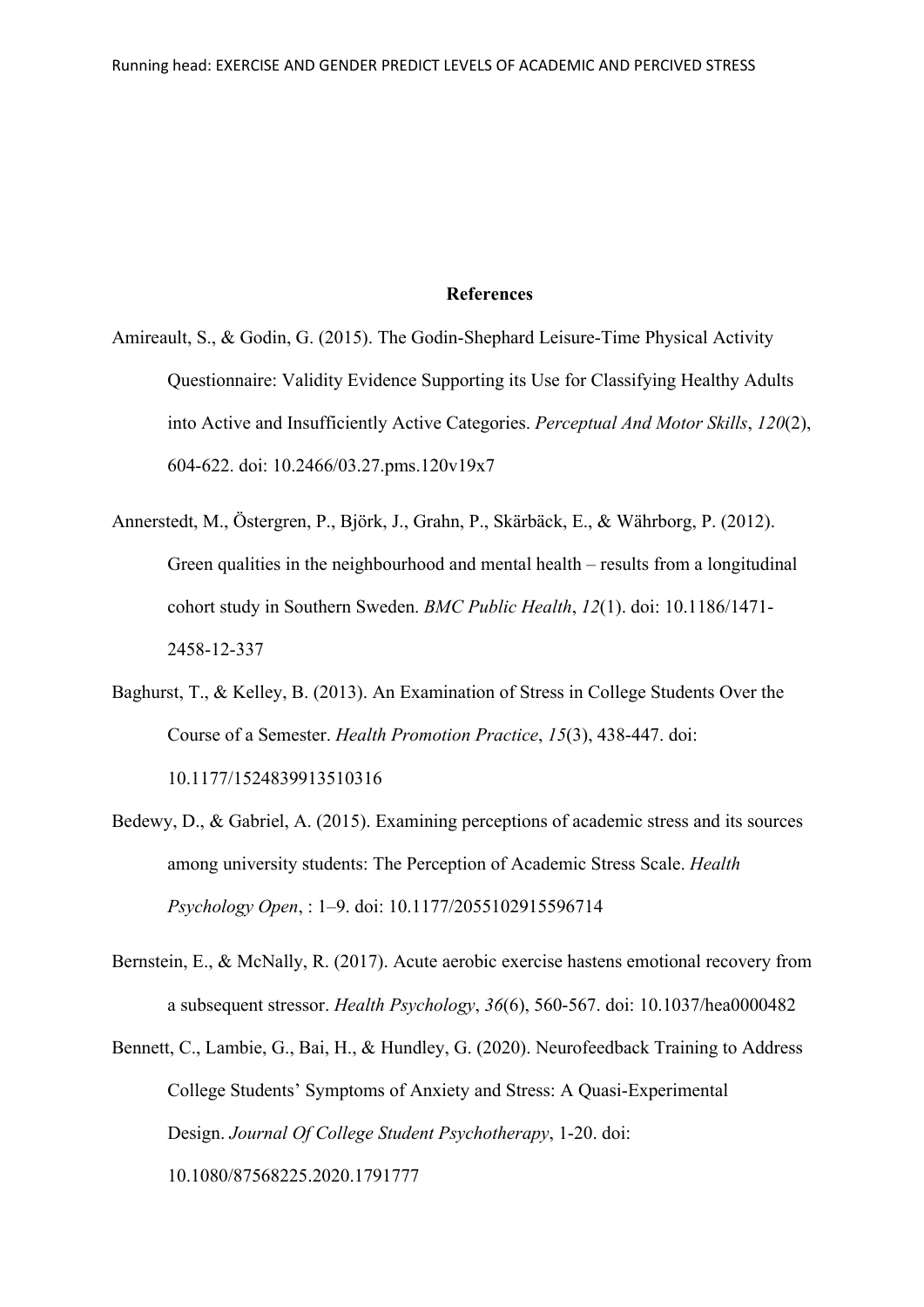Blumenthal, J., Sherwood, A., Babyak, M., Watkins, L., Waugh, R., & Georgiades, A. et al. (2005). EFFECTS OF EXERCISE AND STRESS MANAGEMENT TRAINING ON MARKERS OF CARDIOVASCULAR RISK IN PATIENTS WITH ISCHEMIC HEART DISEASE. *Journal Of Cardiopulmonary Rehabilitation*, *25*(4), 235. doi: 10.1097/00008483-200507000-00012

- Bruning, N. (1991). Gender differences in burnout: Observations from an "unbiased" researcher. *Canadian Psychology/Psychologie Canadienne*, *32*(4), 575-579. doi: 10.1037/h0079041
- Chalder, G., & Nolan, P. (2000). A Comparative Study of Stress Among Forensic and Acute Mental Health Nurses. *The British Journal Of Forensic Practice*, *2*(3), 24-29. doi: 10.1108/14636646200000021
- Chang, Y., Davidson, C., Conklin, S., & Ewert, A. (2018). The impact of short-term adventure-based outdoor programs on college students' stress reduction. *Journal Of Adventure Education And Outdoor Learning*, *19*(1), 67-83. doi: 10.1080/14729679.2018.1507831
- Cohen, S., & Williamson, G. (1988). Perceived stress in a probability sample of the U.S. In S. Spacapam & S. Oskamp (Eds.), The social psychology of health: Claremont Symposium on Applied Social Psychology. Newbury Park, CA: Sage.
- Crozier, A., & Spink, K. (2016). Effect of Manipulating Descriptive Norms and Positive Outcome Expectations on Physical Activity of University Students During Exams. *Health Communication*, *32*(6), 784-790. doi:

10.1080/10410236.2016.1172295

de Hoyos, R., Attanasio, O., & Meghir, C. (2019). Can Scholarships Increase High School Graduation Rates? Evidence from a Randomized Control Trial in Mexico. doi: 10.1596/1813-9450-8826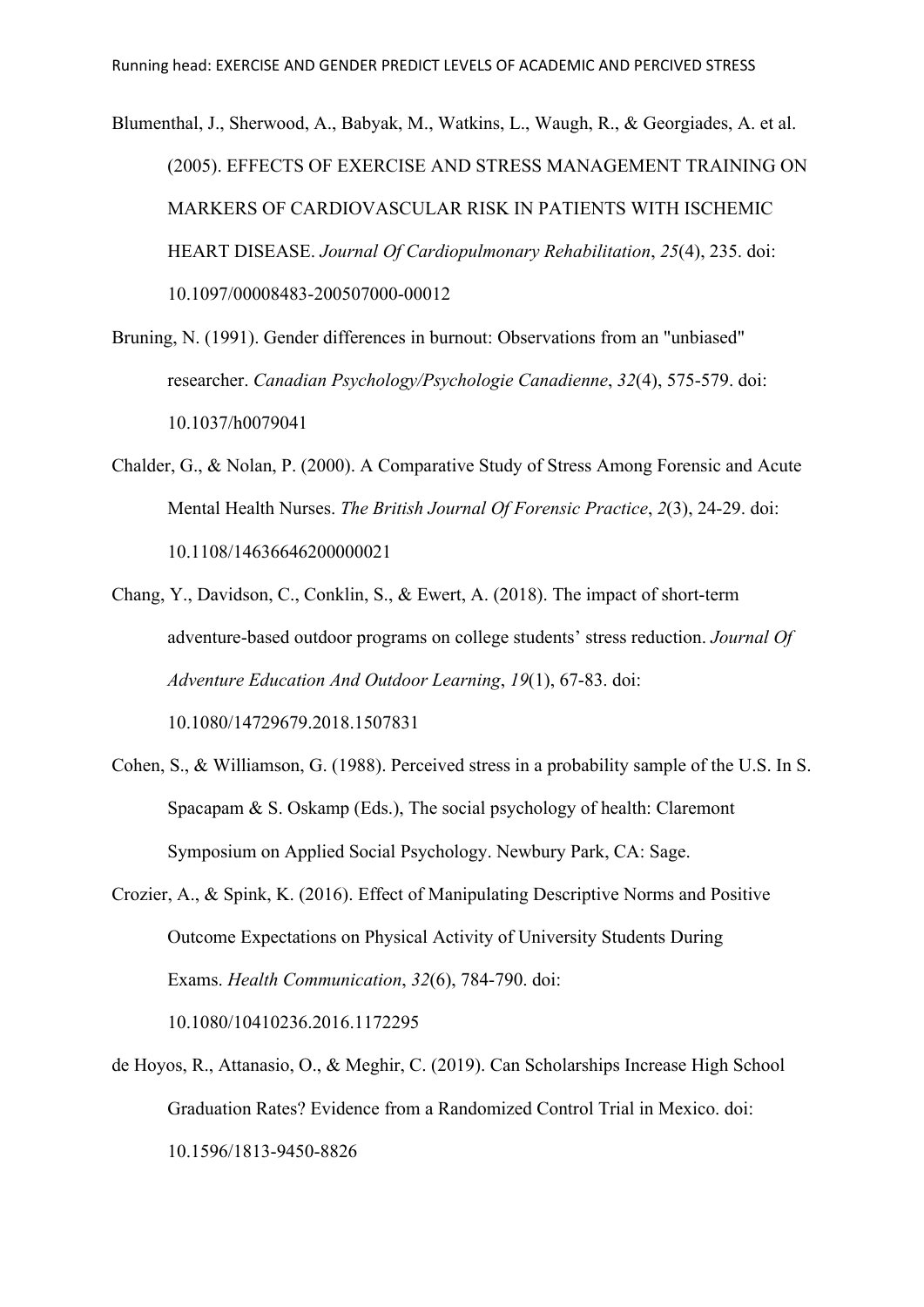- Dua, J., & Hargreaves, L. (1992). Effect of Aerobic Exercise on Negative Affect, Positive Affect, Stress, and Depression. *Perceptual And Motor Skills*, *75*(2), 355-361. doi: 10.2466/pms.1992.75.2.355
- Exercise: A healthy stress reliever. (2021). Retrieved 9 March 2021, from <https://www.apa.org/news/press/releases/stress/2013/exercise>
- Felver, J. C., Morton, M. L., & Clawson, A. J. (2018). Mindfulness-Based Stress Reduction reduces psychological distress in college students. *College Student Journal*, *52*(3), 291–298.
- Gao, W., Ping, S., & Liu, X. (2020). Gender differences in depression, anxiety, and stress among college students: A longitudinal study from China. *Journal Of Affective Disorders*, *263*, 292-300. doi: 10.1016/j.jad.2019.11.121
- Garber, M. (2017). Exercise as a Stress Coping Mechanism in a Pharmacy Student Population. *American Journal Of Pharmaceutical Education*, *81*(3), 50. doi: 10.5688/ajpe81350
- Gerber, M., Kalak, N., Lemola, S., Clough, P., Pühse, U., & Elliot, C. et al. (2012). Adolescents' exercise and physical activity are associated with mental toughness. *Mental Health And Physical Activity*, *5*(1), 35-42. doi: 10.1016/j.mhpa.2012.02.004
- Garcia, D., Archer, T., Moradi, S., & Andersson-Arntén, A. (2012). Exercise Frequency, High Activation Positive Affect, and Psychological Well-Being: Beyond Age, Gender, and Occupation. *Psychology*, *03*(04), 328-336. doi: 10.4236/psych.2012.34047
- Garett, R., Liu, S., & Young, S. (2017). A longitudinal analysis of stress among incoming college freshmen. *Journal Of American College Health*, *65*(5), 331-338. doi: 10.1080/07448481.2017.1312413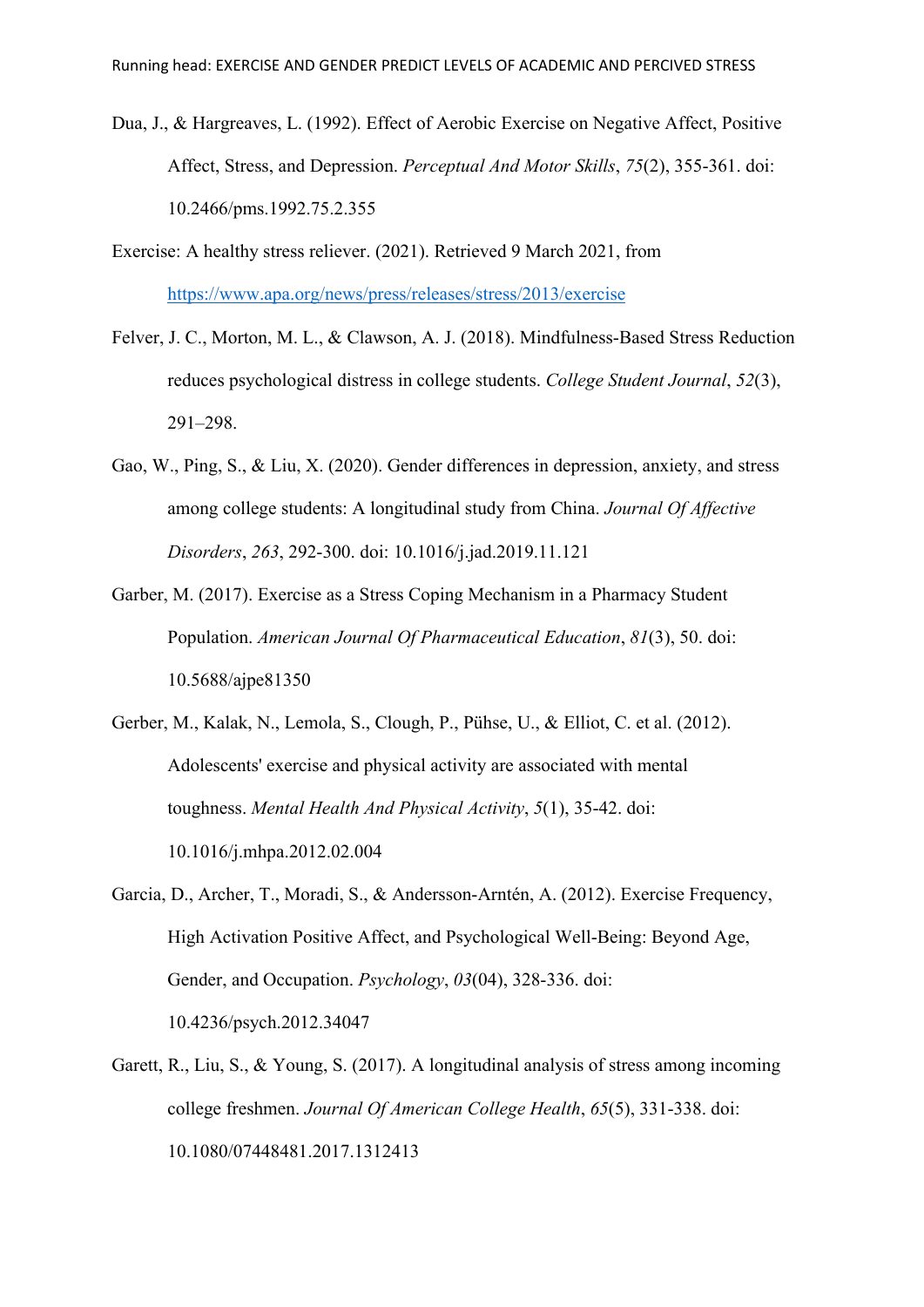- Giacobbi, P., Tuccitto, D., & Frye, N. (2007). Exercise, affect, and university students' appraisals of academic events prior to the final examination period. *Psychology Of Sport And Exercise*, *8*(2), 261-274. doi: 10.1016/j.psychsport.2006.04.001
- Head, D., Singh, T., & Bugg, J. (2012). The moderating role of exercise on stress-related effects on the hippocampus and memory in later adulthood. *Neuropsychology*, *26*(2), 133-143. doi: 10.1037/a0027108
- Hunt, M., Al-Braiki, F., Dailey, S., Russell, R., & Simon, K. (2017). Mindfulness Training, Yoga, or Both? Dismantling the Active Components of a Mindfulness-Based Stress Reduction Intervention. *Mindfulness*, *9*(2), 512-520. doi: 10.1007/s12671-017-0793-z
- Jackson, E. (2013). STRESS RELIEF. *ACSM's Health & Fitness Journal*, *17*(3), 14-19. doi: 10.1249/fit.0b013e31828cb1c9
- Jurak, G., Morrison, S., Leskošek, B., Kovač, M., Hadžić, V., & Vodičar, J. et al. (2020). Physical activity recommendations during the coronavirus disease-2019 virus outbreak. *Journal Of Sport And Health Science*, *9*(4), 325-327. doi: 10.1016/j.jshs.2020.05.003
- Kami, K., Tajima, F., & Senba, E. (2018). Activation of mesolimbic reward system via laterodorsal tegmental nucleus and hypothalamus in exercise-induced hypoalgesia. *Scientific Reports*, *8*(1). doi: 10.1038/s41598-018-29915-4
- Kilpatrick, M., Hebert, E., & Bartholomew, J. (2005). College Students' Motivation for Physical Activity: Differentiating Men's and Women's Motives for Sport Participation and Exercise. *Journal Of American College Health*, *54*(2), 87-94. doi: 10.3200/jach.54.2.87-94
- Kim, D., & Leem, Y. (2016). Chronic stress-induced memory deficits are reversed by regular exercise via AMPK-mediated BDNF induction. *Neuroscience*, *324*, 271-285. doi: 10.1016/j.neuroscience.2016.03.019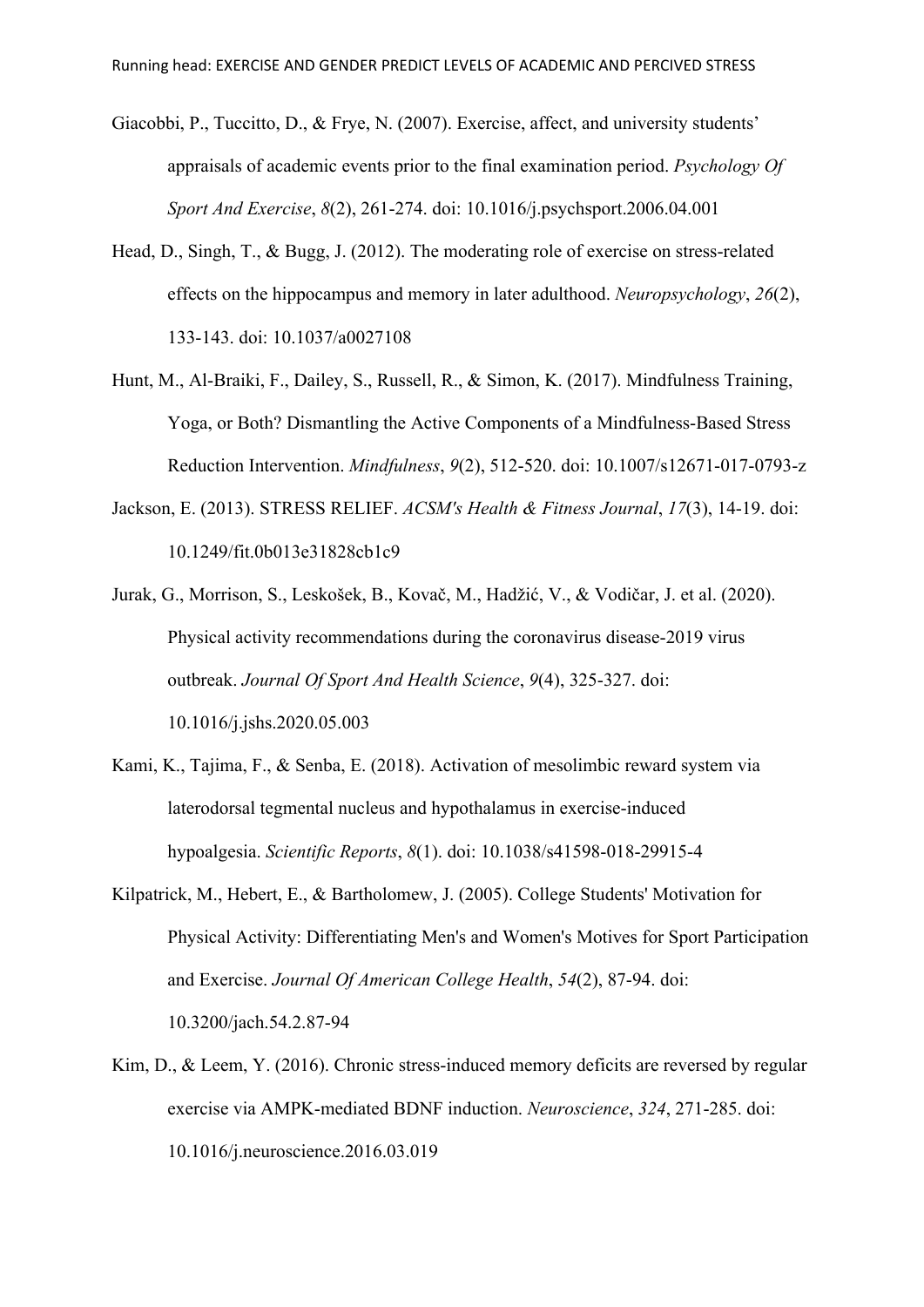- Klaperski, S., von Dawans, B., Heinrichs, M., & Fuchs, R. (2013). Does the level of physical exercise affect physiological and psychological responses to psychosocial stress in women?. *Psychology Of Sport And Exercise*, *14*(2), 266-274. doi: 10.1016/j.psychsport.2012.11.003
- Kouvonen, A., Vahtera, J., Oksanen, T., Pentti, J., Väänänen, A., & Heponiemi, T. et al. (2012). Chronic workplace stress and insufficient physical activity: a cohort study. *Occupational And Environmental Medicine*, *70*(1), 3-8. doi: 10.1136/oemed-2012-100808
- Loosemore, M., & Waters, T. (2004). Gender Differences in Occupational Stress Among Professionals in the Construction Industry. *Journal Of Management In Engineering*, *20*(3), 126-132. doi: 10.1061/(asce)0742-597x(2004)20:3(126)
- Martikainen, S., Pesonen, A., Lahti, J., Heinonen, K., Feldt, K., & Pyhälä, R. et al. (2013). Higher Levels of Physical Activity Are Associated With Lower Hypothalamic-Pituitary-Adrenocortical Axis Reactivity to Psychosocial Stress in Children. *The Journal Of Clinical Endocrinology & Metabolism*, *98*(4), E619-E627. doi: 10.1210/jc.2012-3745
- Mavroudis, C., Landau, S., Brooks, E., Bergmark, R., Berlin, N., & Blumenthal, B. et al. (2021). The Relationship Between Surgeon Gender and Stress During the Covid-19 Pandemic. *Annals Of Surgery*, *Publish Ahead of Print*. doi: 10.1097/sla.0000000000004762
- McEwen, B. (2012). Brain on stress: How the social environment gets under the skin. *Proceedings Of The National Academy Of Sciences*, *109*(Supplement\_2), 17180- 17185. doi: 10.1073/pnas.1121254109
- Michie, S. (2002). CAUSES AND MANAGEMENT OF STRESS AT WORK. *Occupational And Environmental Medicine*, *59*(1), 67-72. doi: 10.1136/oem.59.1.67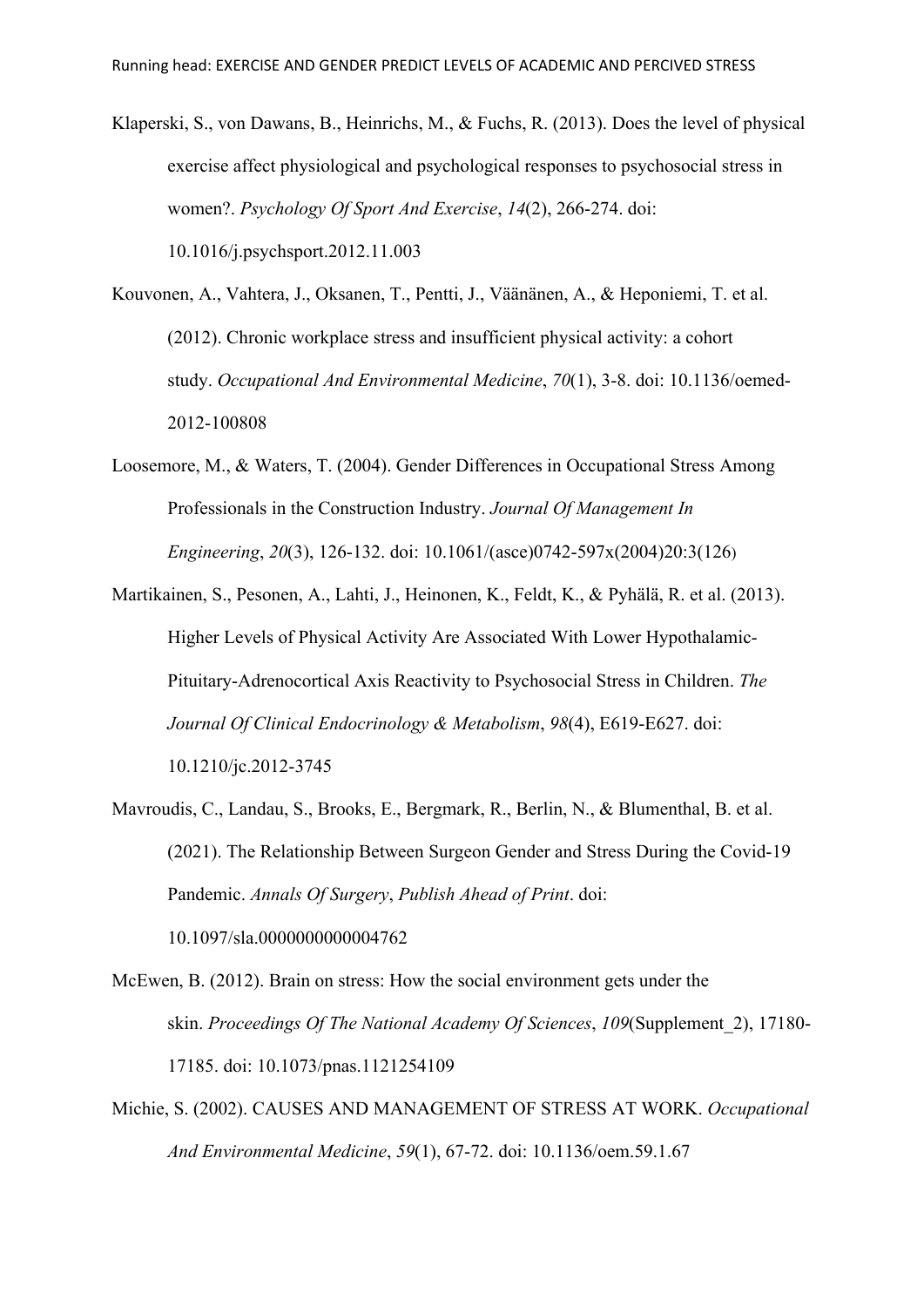Moake, T., & Patel, A. (2021). A cross-stressor adaptation perspective on challenge stressors, dietary behavior, and exercise of college students. *The Social Science Journal*, 1-10. doi: 10.1080/03623319.2020.1867948

MOHAMAD NAWAWI, N. S., ZAKARIA, R., & MOHAMED SIDEEK, M. A. . (2020). ASSOCIATION BETWEEN PHYSICAL EXERCISE AND STRESS LEVEL AMONG FIRST YEAR STUDENTS OF KULLIYYAH OF ALLIED HEALTH SCIENCES IN INTERNATIONAL ISLAMIC UNIVERSITY MALAYSIA KUANTAN CAMPUS. *INTERNATIONAL JOURNAL OF ALLIED HEALTH SCIENCES*, *4*(2), 1209–1222. Retrieved from

https://journals.iium.edu.my/ijahs/index.php/IJAHS/article/view/289

- Nabkasorn, C., Miyai, N., Sootmongkol, A., Junprasert, S., Yamamoto, H., Arita, M., & Miyashita, K. (2005). Effects of physical exercise on depression, neuroendocrine stress hormones and physiological fitness in adolescent females with depressive symptoms. *European Journal Of Public Health*, *16*(2), 179-184. doi: 10.1093/eurpub/cki159
- Ng, D., & Jeffery, R. (2003). Relationships Between Perceived Stress and Health Behaviors in a Sample of Working Adults. *Health Psychology*, *22*(6), 638-642. doi: 10.1037/0278-6133.22.6.638
- Paolucci, E., Loukov, D., Bowdish, D. and Heisz, J., 2018. Exercise reduces depression and inflammation but intensity matters. *Biological Psychology*, 133, pp.79-84.
- Plante, T., Gores, C., Brecht, C., Carrow, J., Imbs, A., & Willemsen, E. (2007). Does exercise environment enhance the psychological benefits of exercise for women?. *International Journal Of Stress Management*, *14*(1), 88-98. doi: 10.1037/1072-5245.14.1.88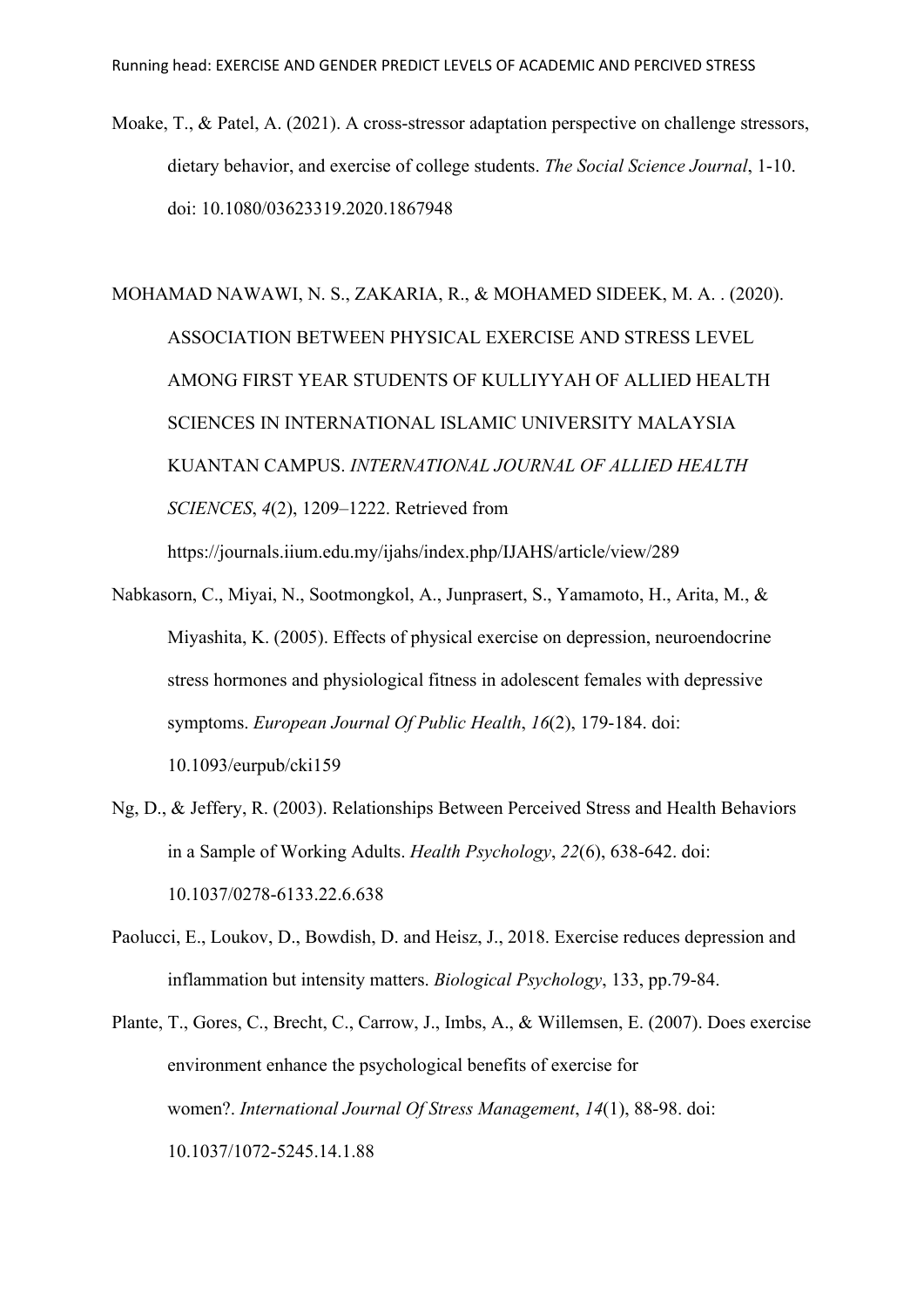Ritvanen, T., Louhevaara, V., Helin, P., Halonen, T., & Hänninen, O. (2007). Effect of Aerobic Fitness on the Physiological Stress Responses at Work. *International Journal Of Occupational Medicine And Environmental Health*, *20*(1), 1-8. doi: 10.2478/v10001-007-0005-5

- Robotham, D., & Julian, C. (2006). Stress and the higher education student: a critical review of the literature. *Journal Of Further And Higher Education*, *30*(2), 107-117. doi: 10.1080/03098770600617513
- Salmon, P. (2001). Effects of physical exercise on anxiety, depression, and sensitivity to stress. *Clinical Psychology Review*, *21*(1), 33-61. doi: 10.1016/s0272-7358(99)00032 x
- Schieman, S., Whitestone, Y., & Van Gundy, K. (2006). The Nature of Work and the Stress of Higher Status. *Journal Of Health And Social Behavior*, *47*(3), 242-257. doi: 10.1177/002214650604700304
- Son, C., Hegde, S., Smith, A., Wang, X., & Sasangohar, F. (2020). Effects of COVID-19 on College Students' Mental Health in the United States: Interview Survey Study. *Journal Of Medical Internet Research*, *22*(9), e21279. doi: 10.2196/21279
- Smith, C., Hancock, H., Blake-Mortimer, J., & Eckert, K. (2007). A randomised comparative trial of yoga and relaxation to reduce stress and anxiety. *Complementary Therapies In Medicine*, *15*(2), 77-83. doi: 10.1016/j.ctim.2006.05.001
- Spalding, T., Lyon, L., Steel, D., & Hatfield, B. (2004). Aerobic exercise training and cardiovascular reactivity to psychological stress in sedentary young normotensive men and women. *Psychophysiology*, *41*(4), 552-562. doi: 10.1111/j.1469- 8986.2004.00184.x
- Stults-Kolehmainen, M., & Sinha, R. (2014). The Effects of Stress on Physical Activity and Exercise. *Sports Medicine*, *44*(1), 81-121. doi: 10.1007/s40279-013-0090-5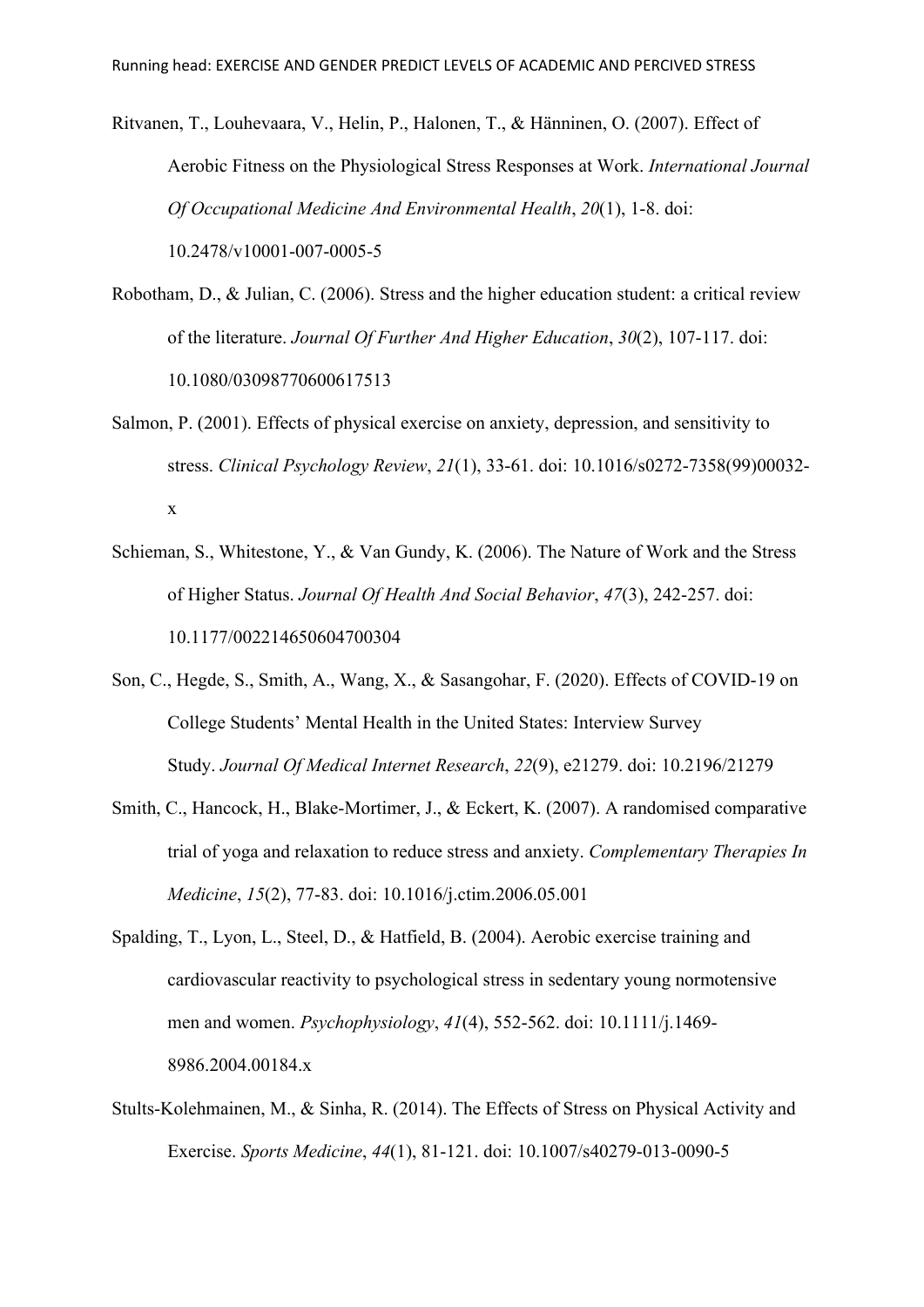TSATSOULIS, A., & FOUNTOULAKIS, S. (2006). The Protective Role of Exercise on Stress System Dysregulation and Comorbidities. *Annals Of The New York Academy Of Sciences*, *1083*(1), 196-213. doi: 10.1196/annals.1367.020

von Haaren, B., Haertel, S., Stumpp, J., Hey, S., & Ebner-Priemer, U. (2015). Reduced emotional stress reactivity to a real-life academic examination stressor in students participating in a 20-week aerobic exercise training: A randomised controlled trial using Ambulatory Assessment. *Psychology Of Sport And Exercise*, *20*, 67-75. doi: 10.1016/j.psychsport.2015.04.004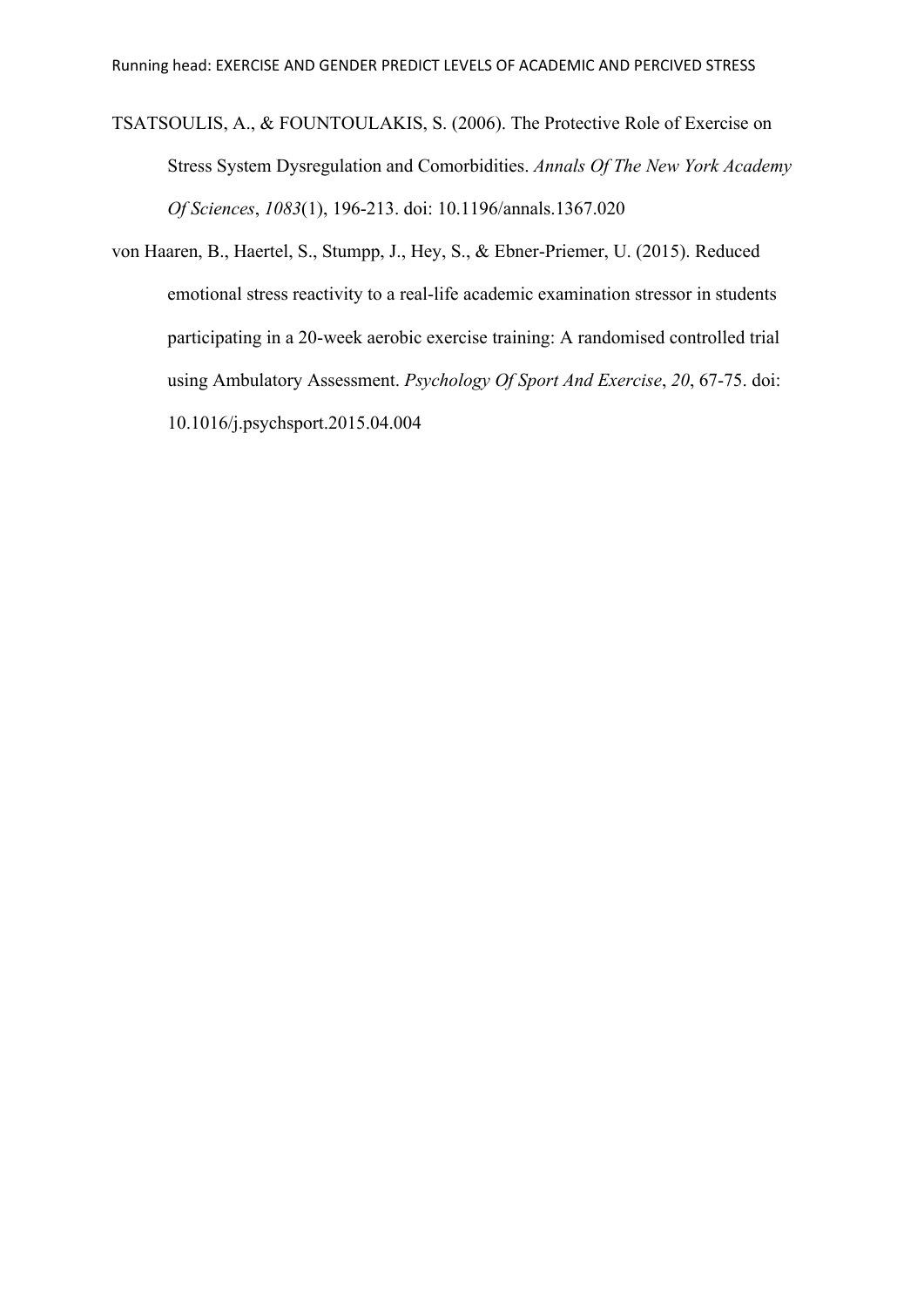#### **Appendices**

#### **Appendix I**

**The following scale will measure levels of exercise, Godin Leisure- Time scale** 

**Please fill in by using numbers the amount of times per week take part in each of the groups** 

## **STRENUOUS EXERISE (HEART BEATS RAPIDLY)**

(e.g., running, jogging, hockey, football, soccer, squash, basketball, cross country skiing, judo, roller skating, vigorous swimming, vigorous long-distance bicycling)  $\Box$ 

**MODERATE EXERCISE (NOT EXHAUSTING))** (e.g., fast walking, baseball, tennis, easy bicycling, volleyball, badminton, easy swimming, alpine skiing, popular and folk dancing)  $\square$ 

**MILD/LIGHT EXERCISE (MINIMAL EFFORT)** (e.g., yoga, archery, fishing from riverbank, bowling, horseshoes, golf, snow-mobiling, easy walking)  $\Box$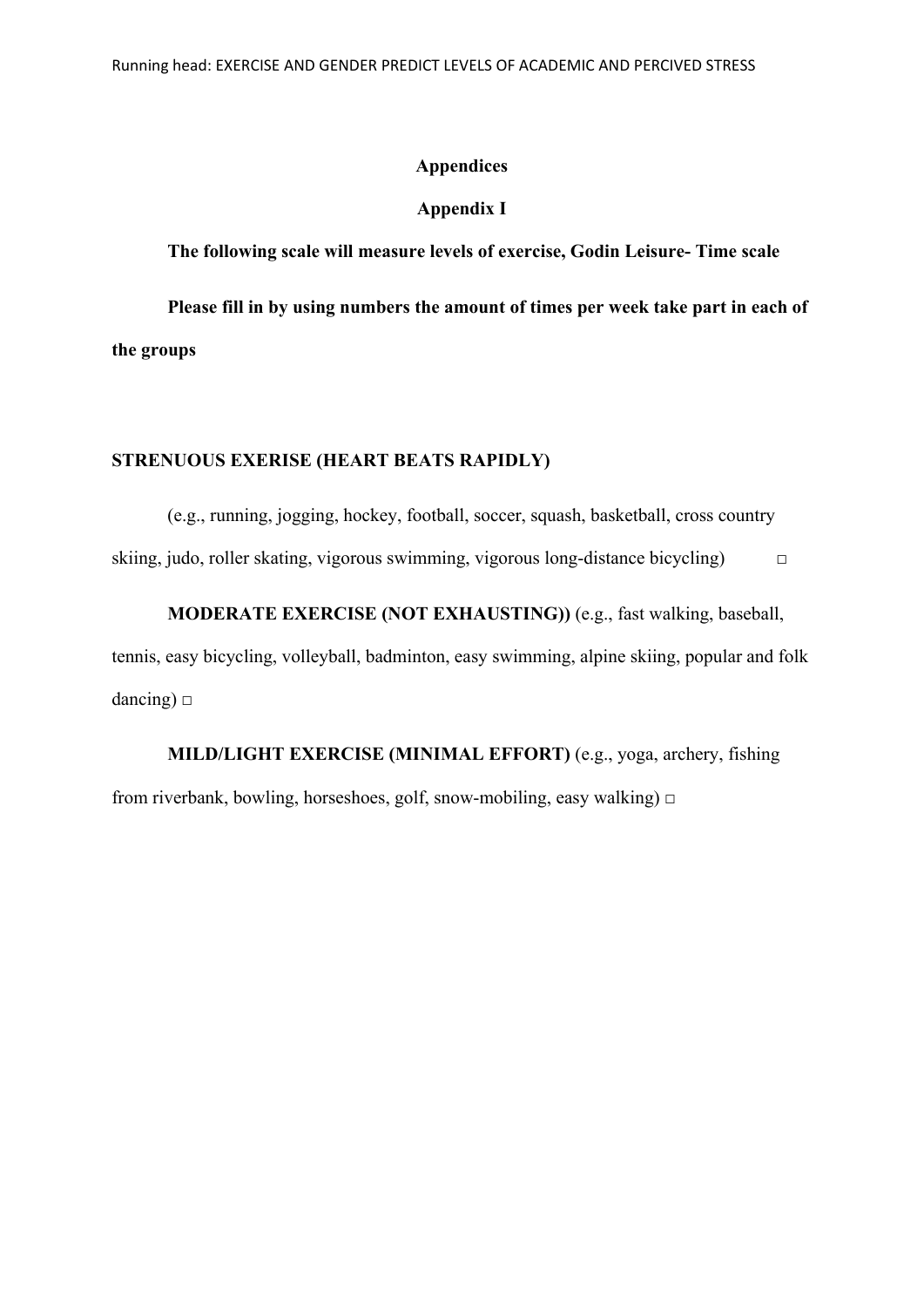#### **Appendix II**

## **Perceived Stress Scale**

## **0 = Never 1= Almost never 2= Sometimes 3= Fairly Often 4= Very Often**

- **1)** In the last month, how often have you been upset because of something that happened unexpectedly?
- **2)** In the last month, how often have you felt that you were unable to control the important things in your life?
- **3)** In the last month, how often have you felt nervous and stressed?
- **4)** In the last month, how often have you felt confident about your ability to handle your personal problems?
- **5)** In the last month, how often have you felt that things are going your way?
- **6)** In the last month, how often have you found that you could not cope with all the things you had to do?
- **7)** In the last month, how often have you been able to control irritations in your life?
- **8)** In the last month, how often have you felt that you felt that you were on top of things?
- **9)** In the last month, how often have you been angered because of things that were outside of your control?
- **10)** In the last month, how often have you felt difficulties were pilling up so high that you could not overcome them?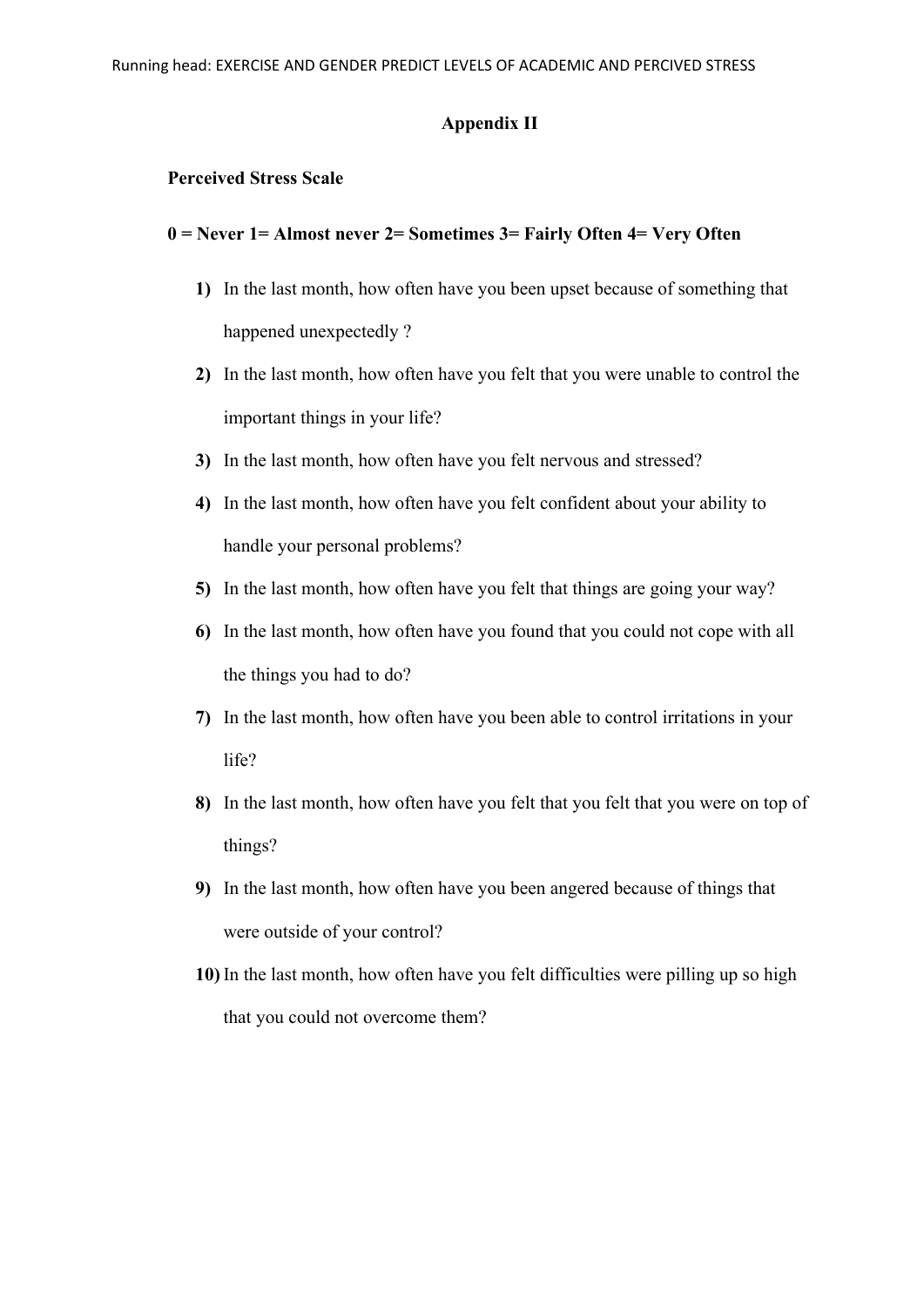#### **Appendix III**

**Please rate your response on scale from 1= strongly agree to 5= strongly disagree.** 

#### **Stresses related to academic expectations**

Competition with my peers for grades is quite intense  $\Box$ My teacher is critical of my academic performance □ Teachers have unrealistic expectations of me  $\Box$ 

The unrealistic expectations of my parents stresses me out  $\Box$ 

## **Stresses related to faculty work and examinations**

The time allocated to classes and academic work is enough  $□$ The size of the curriculum (workload) is excessive  $\Box$ I believe that the amount of work assignment is too much  $\Box$ Am unable to catch up if getting behind my work  $\Box$ I have enough time to relax after work □ The examination questions are usually difficult  $\Box$ Examination time is short to complete the answers □ Examination times are very stressful to me  $\Box$ **Stresses related to students' academic self-perceptions**  Am confident that I will be a successful student  $\Box$ 

Am confident that I will be successful in my future career  $\Box$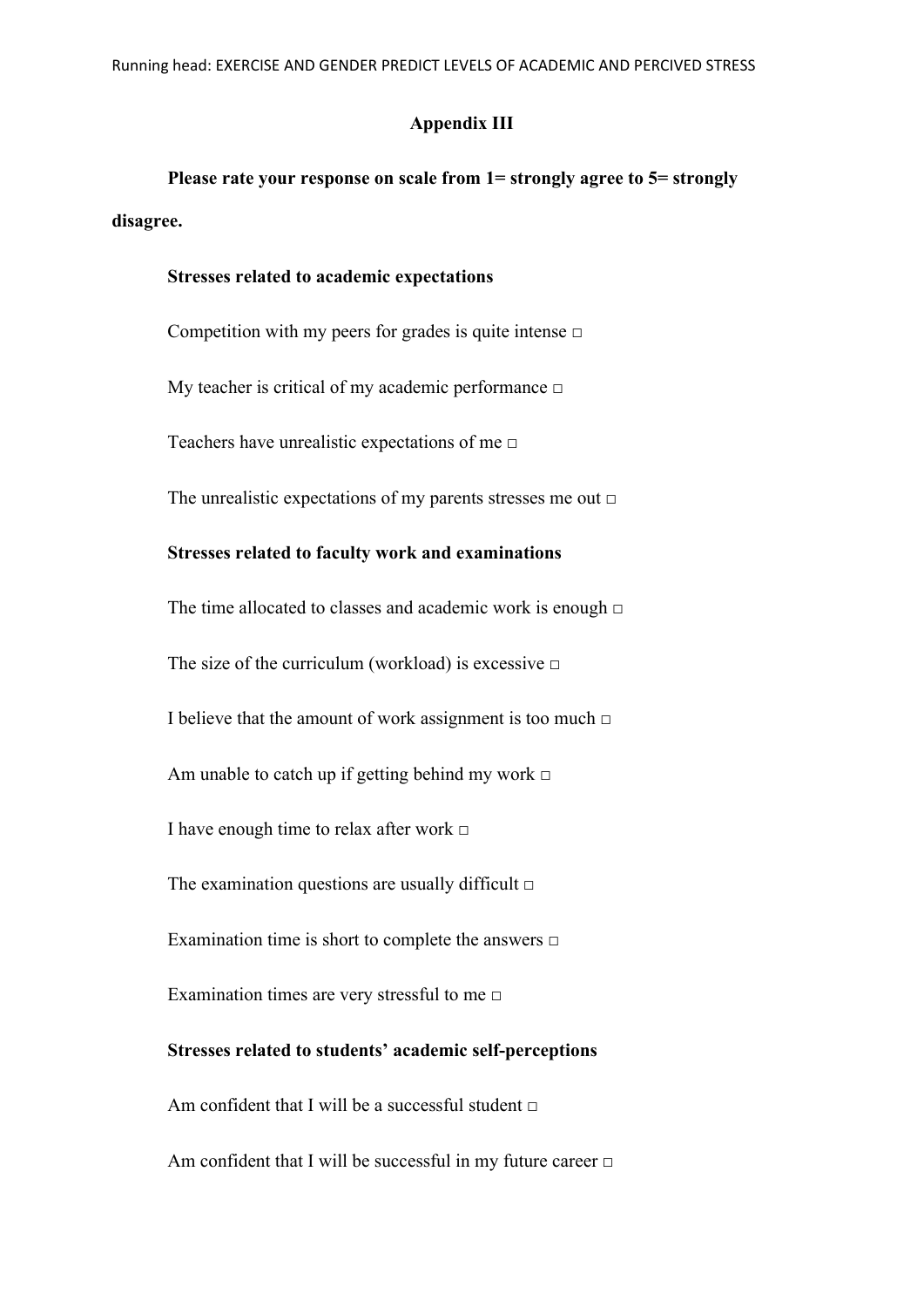I can make academic decisions easily □

I fear failing courses this year □

I think that my worry about examinations is weakness of character  $\Box$ 

Even if I pass my exams, am worried about getting a job  $\Box$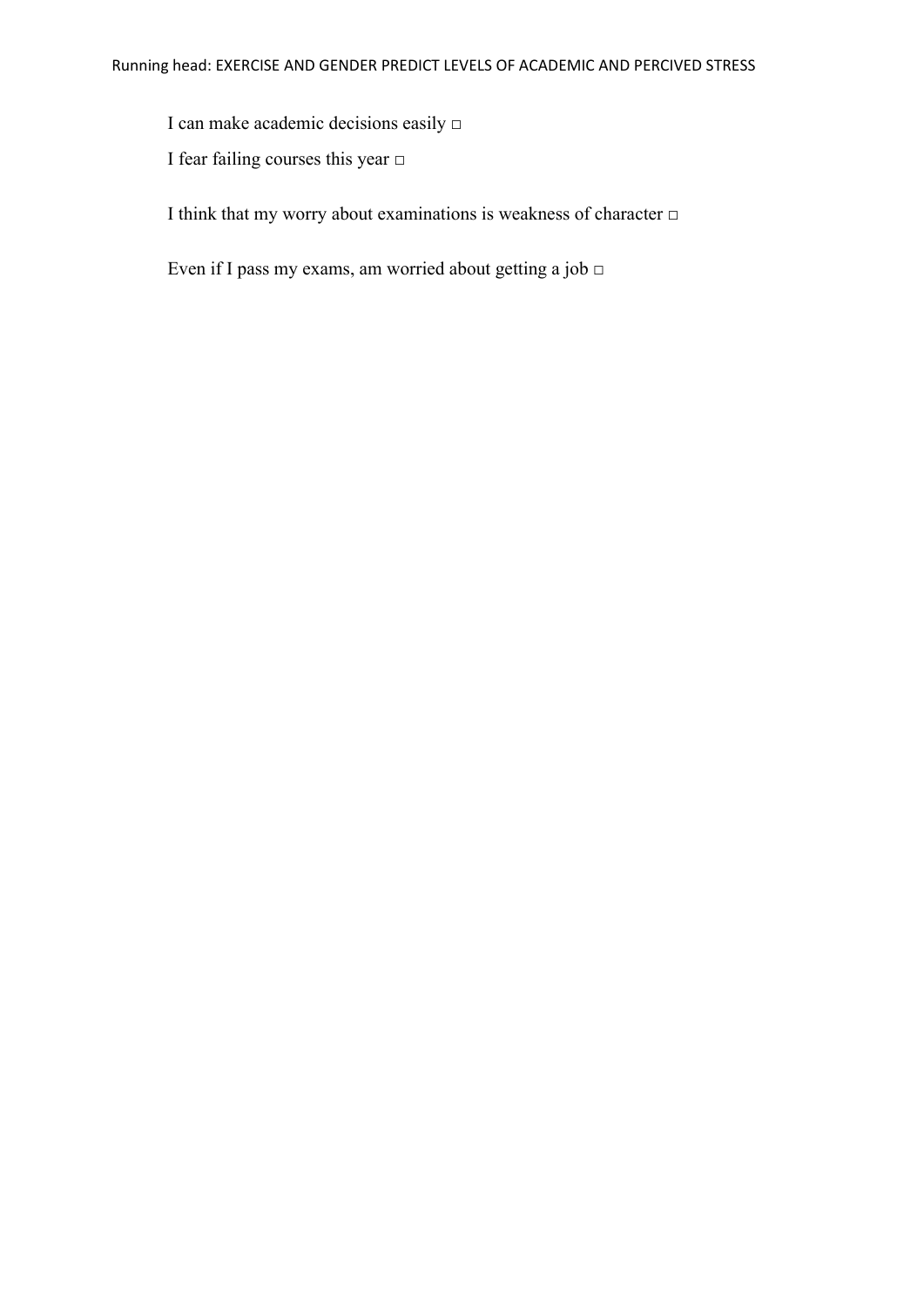#### **Appendix IV**

### **Participant information sheet**

### *Project Title*

The effect of exercise engagement on academic and perceived stress.

#### **Invitation**

You are being asked to take part in a research study on whether different levels of exercise engagement such as low, moderate, and high have an impact on academic stress and perceived stress. The study will also determine is there a difference between males and females on the outcome of academic and perceived stress. Before deciding whether to take part, please take the time to read this document, which explains why the research is being done and what it would involve for you. If you have any questions about the information provided, please do not hesitate to contact me using the details at the end of this sheet.

#### **What is this study about?**

The experimenter of the study will be run by undergraduate student my name Jessica Tracey, I am a final year student part of the BA in Psychology programme at the National College of Ireland. The supervisor of the research Dr David Mothersill from the National College of Ireland. The study has been considered and approved by the psychology research Ethics Committee. In this study, you will be asked to complete a self-report questionnaire. As previously mentioned, the aim of the study in detail is do different levels of exercise engagement such as low, moderate, high have a differential impact on levels of academic and perceived stress. Secondly to determine will there be differences between males and females on outcomes of academic and perceived stress.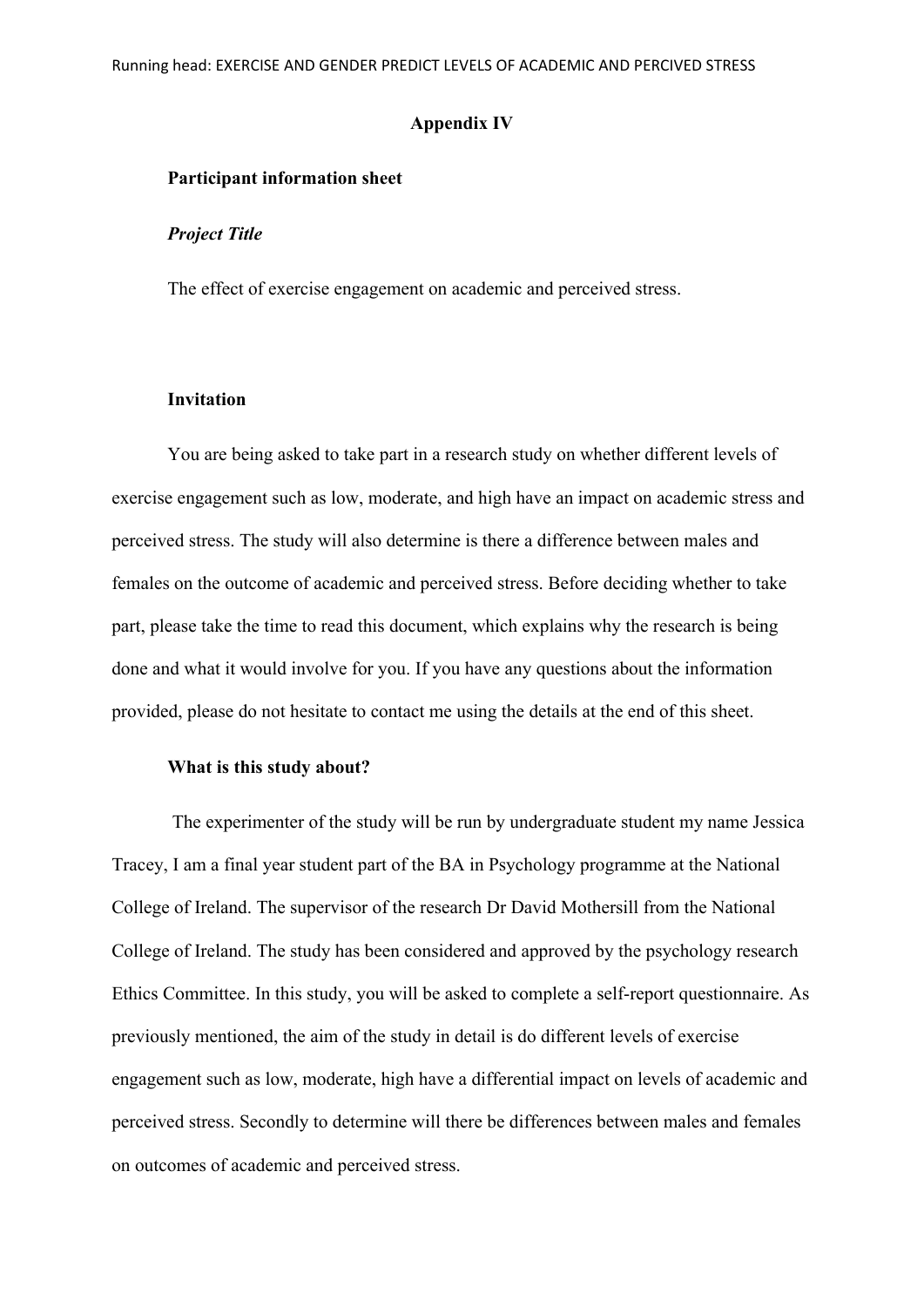#### **What will taking part in the study involve?**

The study will take place once the information sheet is read and the consent form is filled. The procedure of the online questionnaire will contain several statements. Each of the scales within the study will measure different topics such as exercise, academic stress and perceived stress please be aware that the rating on a scale may change depending on the question. Ensure to read all directions given before rating on the scale. The study will take ten to fifteen minutes in total and there will be no breaks taking within the study, a consent form will be displayed on the following document if you wish to participate read and sign the document.

#### **Who can take part?**

You can take part in the study under the following terms, if you are aged over 18 and use or can grant access to one of the following form social of social media which are Instagram or Facebook. You can also take part in u attend third level education as the target population for this study is students attending college. You cannot take part in this study if your doctor has informed you that you have been diagnosis of dementia, or problems associated with your memory.

#### **Do I have to take part?**

You are not required to take part in the study as recruitment is completely voluntary. You do not have to participate in the study only if you wish to do so. If you wish to take part, you can withdraw from the study at any point before you submit your data by clicking the button to do so. Once the submission of your data has occurred , it will not be possible to retrieve this data or withdraw your information given due to the fact that every participant that completes the study are anonymous and can't be identified.

## **What are the possible risks and benefits of taking part?**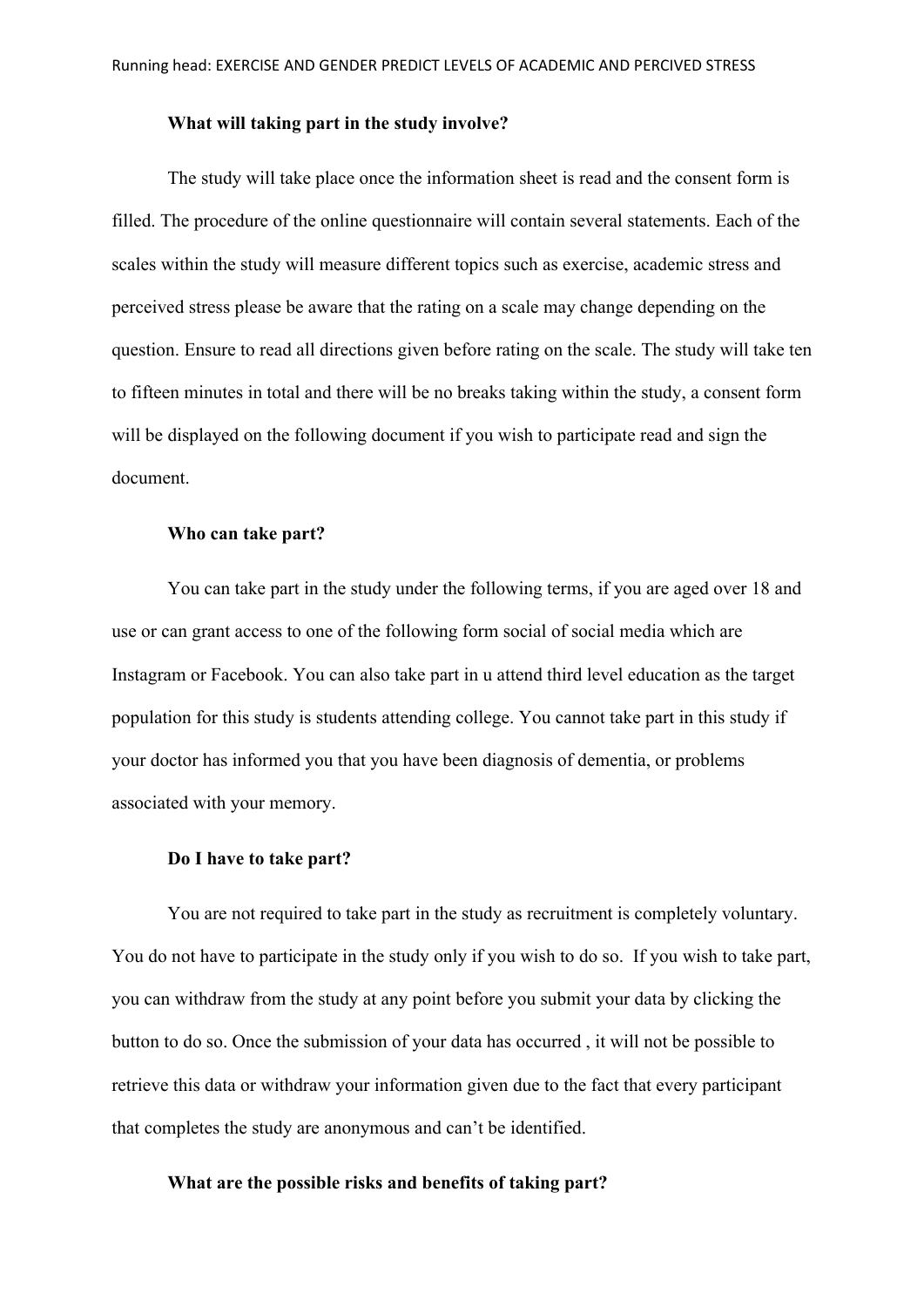If you chose to take part in the study there are no benefits from being a participant in the research, the information gathered from your data will enable a greater understanding if exercise engagement has an impact on academic and perceived stress. Questions within the study should not cause distress however if you experience any distress from taking part in the study you can contact support services by the contact details displayed at the end of the completed questionnaire.

## **Will taking part be confidential and what will happen to my data?**

All information and data collected will remain secured by the experimenter, measures will be taken to ensure only the experimenter and the supervisor will have access to this data. The information gathered is anonymous and can not be traced back to the participant however this data collected will be stored via an isolated file and will only be accessible via password. Those with knowledge of this password is only granted to the experimenter.

## **What will happen to the results of the study?**

All results from the study will be found in my final dissertation and will be submitted via National College of Ireland.

#### **Who should you contact for further information?**

You can contact the researcher by email at  $x18416456@$  student.ncirl.ie including the supervisor of the study Dr David Mothersill by email at David.Mothersill@ncirl.ie.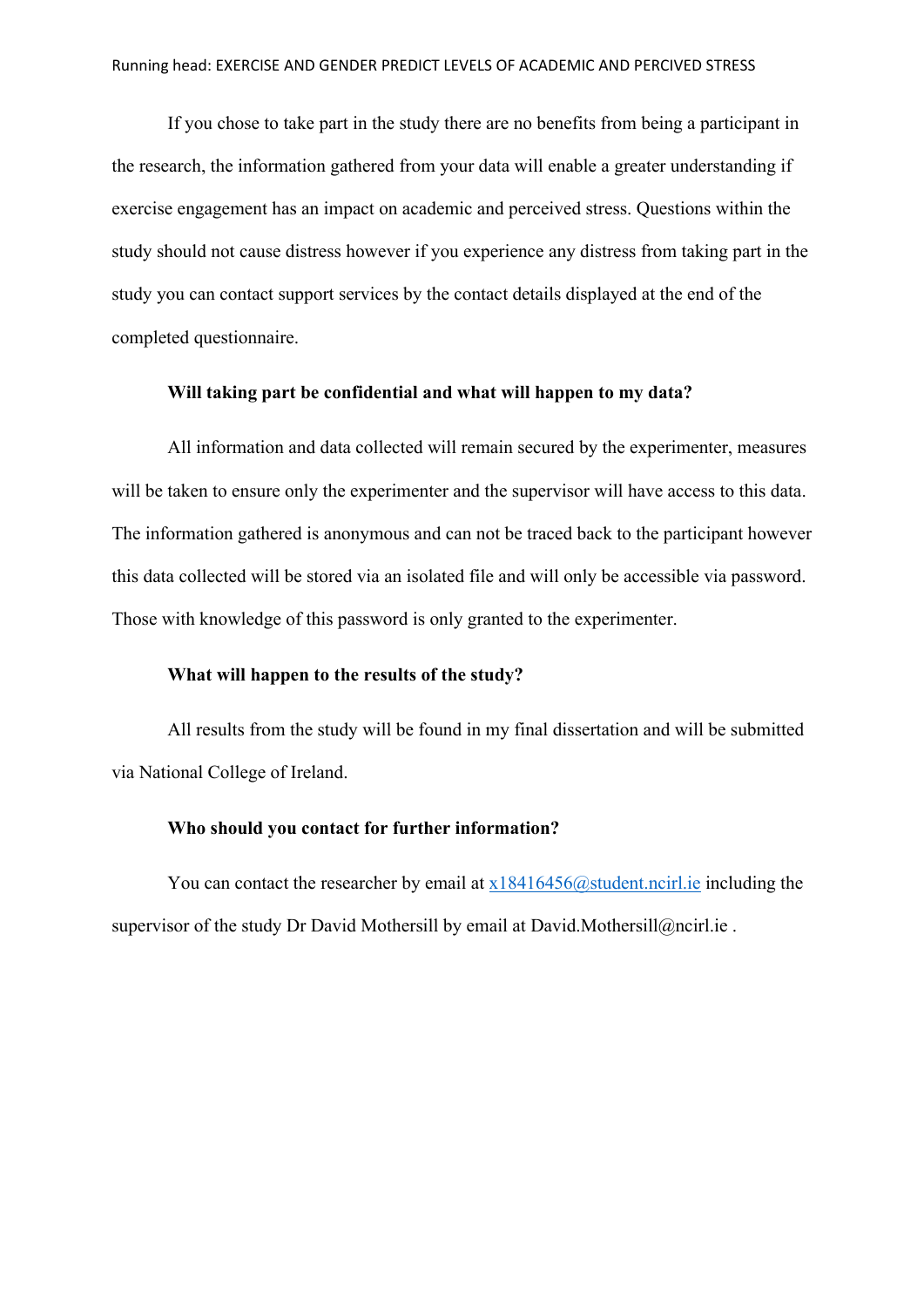## **Appendix V**

#### **Consent form**

In agreeing to participate in this research I understand the following:

This research is being conducted by Jessica Tracey, an undergraduate student at the School of Business, National College of Ireland.

The method proposed for this research project has been approved in principle by the Departmental Ethics Committee, which means that the Committee does not have concerns about the procedure itself as detailed by the student. It is, however, the above-named student's responsibility to adhere to ethical guidelines in their dealings with participants and the collection and handling of data.

If I have any concerns about participation, I understand that I may refuse to participate or withdraw at any stage.

I have been informed as to the general nature of the study and agree voluntarily to participate.

There are no known expected discomforts or risks associated with participation.

All data from the study will be treated confidentially. The data from all participants will be compiled, analysed, and submitted in a report to the Psychology Department in the School of Business. No participant's data will be identified by name at any stage of the data analysis or in the final report.

At the conclusion of my participation, any questions or concerns I have will be fully addressed.

I may withdraw from this study at any time and may withdraw my data at the conclusion of my participation if I still have concerns.

If agree to the above terms and grant consent for your data to be collected click the box below to begin the study.

I agree to the above terms and give consent for my data to be collected  $\Box$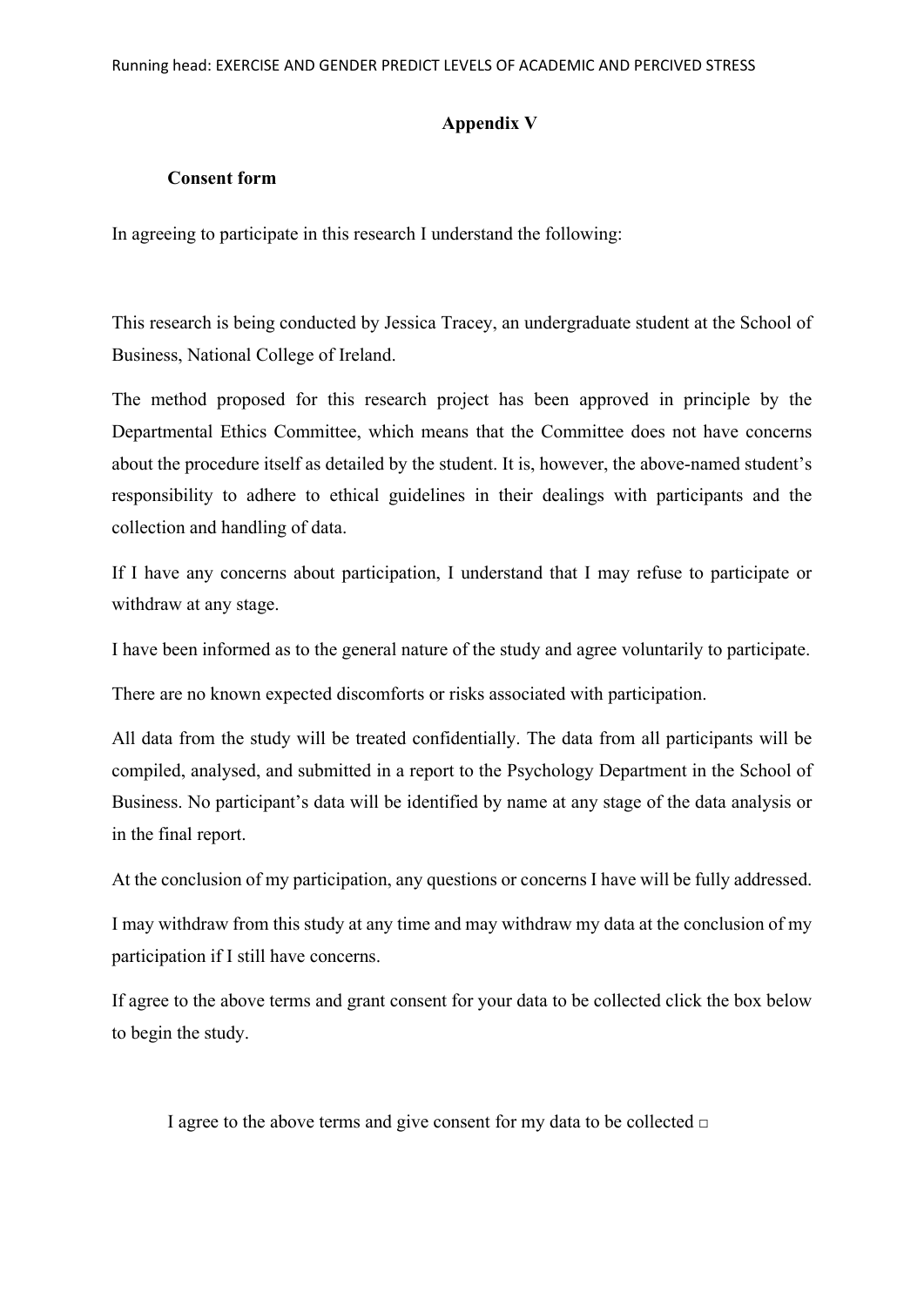#### **Appendix VI**

## **Debriefing sheet**

Thank you for participating in this study. The aim of the research is to determine if exercise engagement has an effect on levels of academic and perceived stress amongst college students, also to determine if there will be a difference in gender to academic and perceived stress. The research question is as follows, do different levels of exercise engagement (low, moderate, high) have a differential impact on levels of academic and perceived stress. Secondly are there differences between males and females on outcomes of academic and perceived stress.

If you have experienced any level of distress from completing this study, can contact myself Jessica Tracey via email [x18416456@student.ncirl.ie.](mailto:x18416456@student.ncirl.ie) Can also contact the supervisor of the study Dr David Mothersill by email David.Mothersill@ncirl.ie. Additional services to contact are your college student service department as be able to facilitate you with supports relating to stress management. Other services in which can offer confidential support such as the Samaritans Ireland which provide a call service the number is (01) 6710071, in particular for student support is NiteLine who also provide a confidential call option at 1800793793 , email info@niteline.org .Would like to thank you again for completing the study please do not hesitate to contact myself or the supervisor if you have any queries.